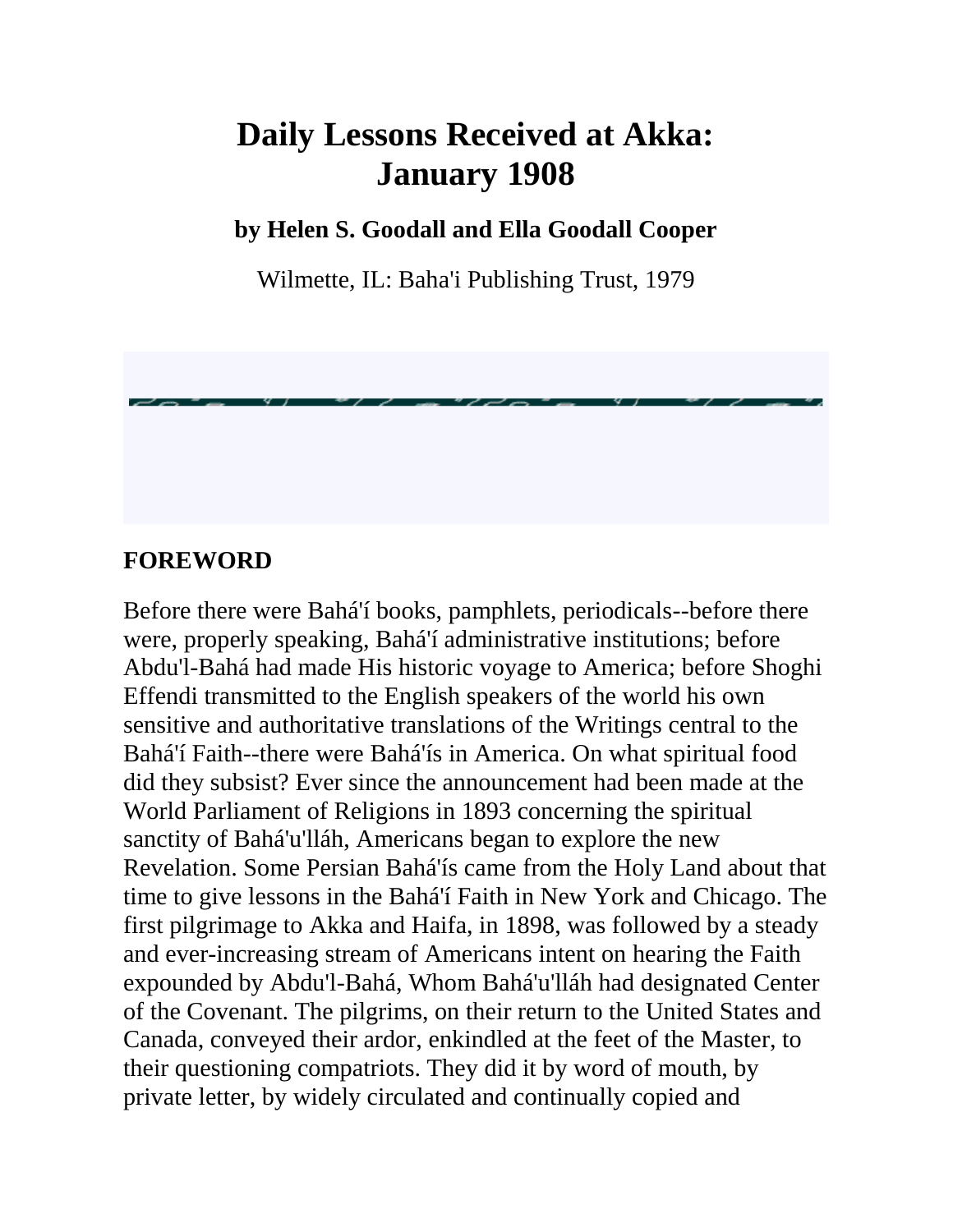recopied letters, descriptions, journals, and accounts that went from hand to hand. Sometimes they published their own little books and pamphlets, and, when the Bahá'í Publishing Society (predecessor of the present Bahá'í Publishing Trust)

[page viii]

was established in 1902, these travelers' accounts constituted an important part of its output.

But infinitely more important than such publications were the Tablets of letters that Abdu'l-Bahá sent to the North American pilgrims. He maintained a continuous correspondence with these early believers, who welcomed the Tablets and eagerly, reverently shared them with their friends--by the same means, informal and formal, by which their personal experiences as pilgrims had been shared. The Tablets were written in Persian and were translated into English either in the Holy Land or in America by Persian believers and teachers.

One of the translators of these Tablets was the Master's grandson, Shoghi Effendi, destined by Abdu'l-Bahá's Will and Testament to become the Guardian of the Cause of God. There came to be, even before Shoghi Effendi's accession to the Guardianship, a strong sense of the difference between official, authoritative expressions of the thoughts of Bahá'u'lláh and Abdu'l-Bahá, on the one hand, and the informal reminisces of travelers, on the other--of travelers eager to capture the precious words uttered by the Master as He taught the pilgrims--for He always taught; at tea, at lunch, on walks, on expeditions of mercy to the poor, He taught by deeds as well as words. Every minute of the pilgrims' day was a lesson, sometimes concealed to all but the truly sensitive, sometimes apparent to the least gifted. Clearly, in the "pilgrims' notes" (as they came to be called) there was necessarily involved the fallibility of each pilgrim's memory and interpretive capacity. There was a danger that a sentence in a letter,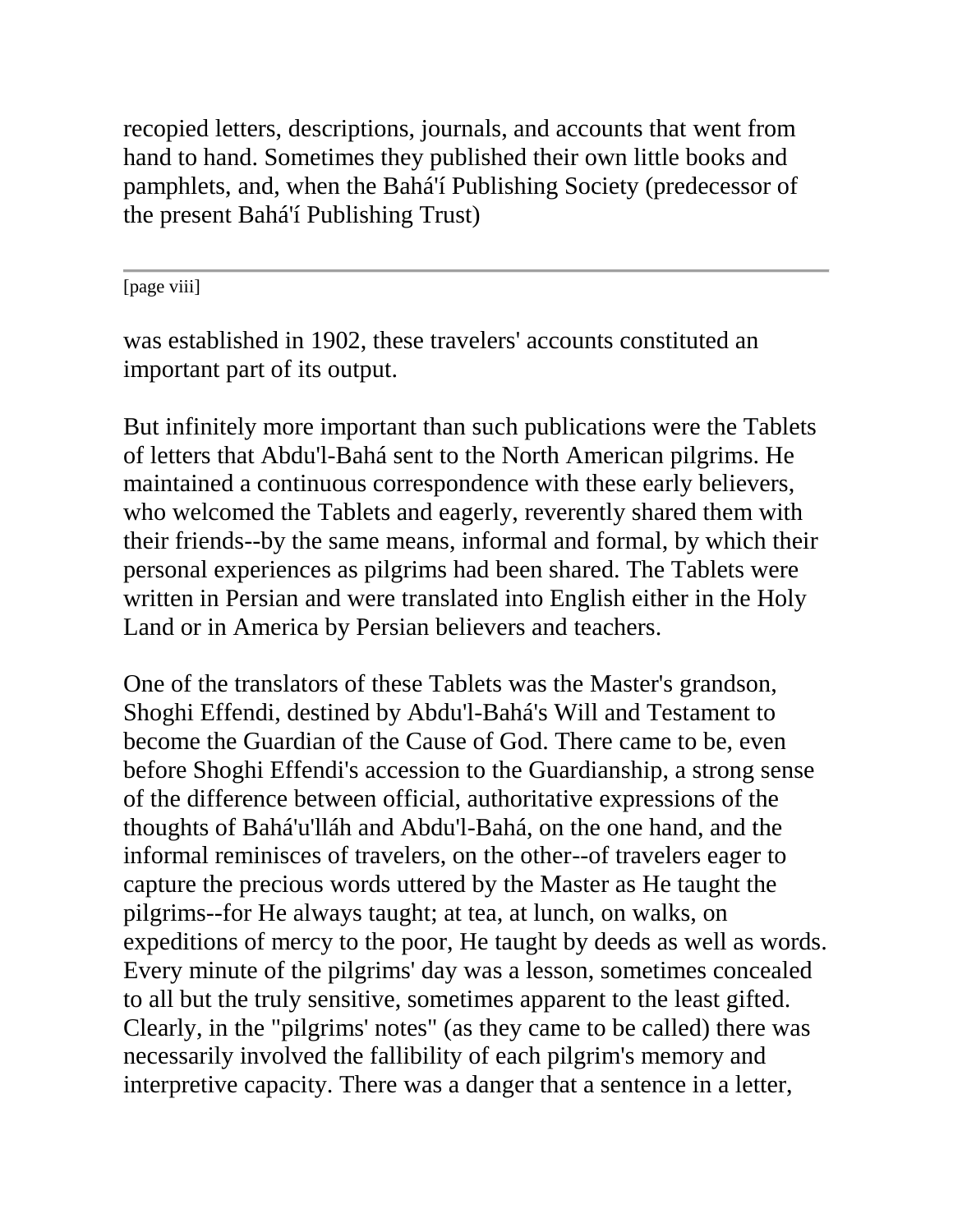dictated

[page ix]

in response to a very particular question, might be generalized far beyond the case to which is was addressed, or that an oral lesson adapted and filtered by the needs of the hearer, become the basis of a doctrine that, emanating from Abdu'l-Bahá, would be seen as binding on all believers. Precisely this had happened in Islam; the Traditions, or Hadiths--that is, the sayings of Muhammad as reported by His disciples--had come to represent, for the majority of Muslims, an authority second only to that of the Qu'ran itself.

Bahá'u'lláh Himself had made it clear that, as Shoghi Effendi put it in a letter written on his behalf, "only those things that have been revealed in the form of Tablets have a binding power over their friends. Hearsays may be matters of interest but can in no way claim authority." (*Bahá'í News*, no. 125 [May 1939], 6). Shoghi Effendi was particularly vigilant in this matter and repeatedly warned the friends against accepting hearsay as binding on anyone except him who had heard the Master with his own ears. However that may be, what can be more thrilling, short of the immediate experience, than hearing or reading the account in a pilgrim's own words of his reception in the loving arms of the Master? Who can tire of the description of those penetrating eyes, the wise brow, the wisps of hair escaping from the confirming turban? Surely pilgrims' notes are not binding on us; they cannot be adduced as proof of anything; they cannot provide the basis of a serious, critical analysis of Bahá'í teachings--though the temptation to use them so is sometimes nearly irresistible!; but the sense of Abdu'l-Bahá's presence, His quintessential courtesy, His tenderness,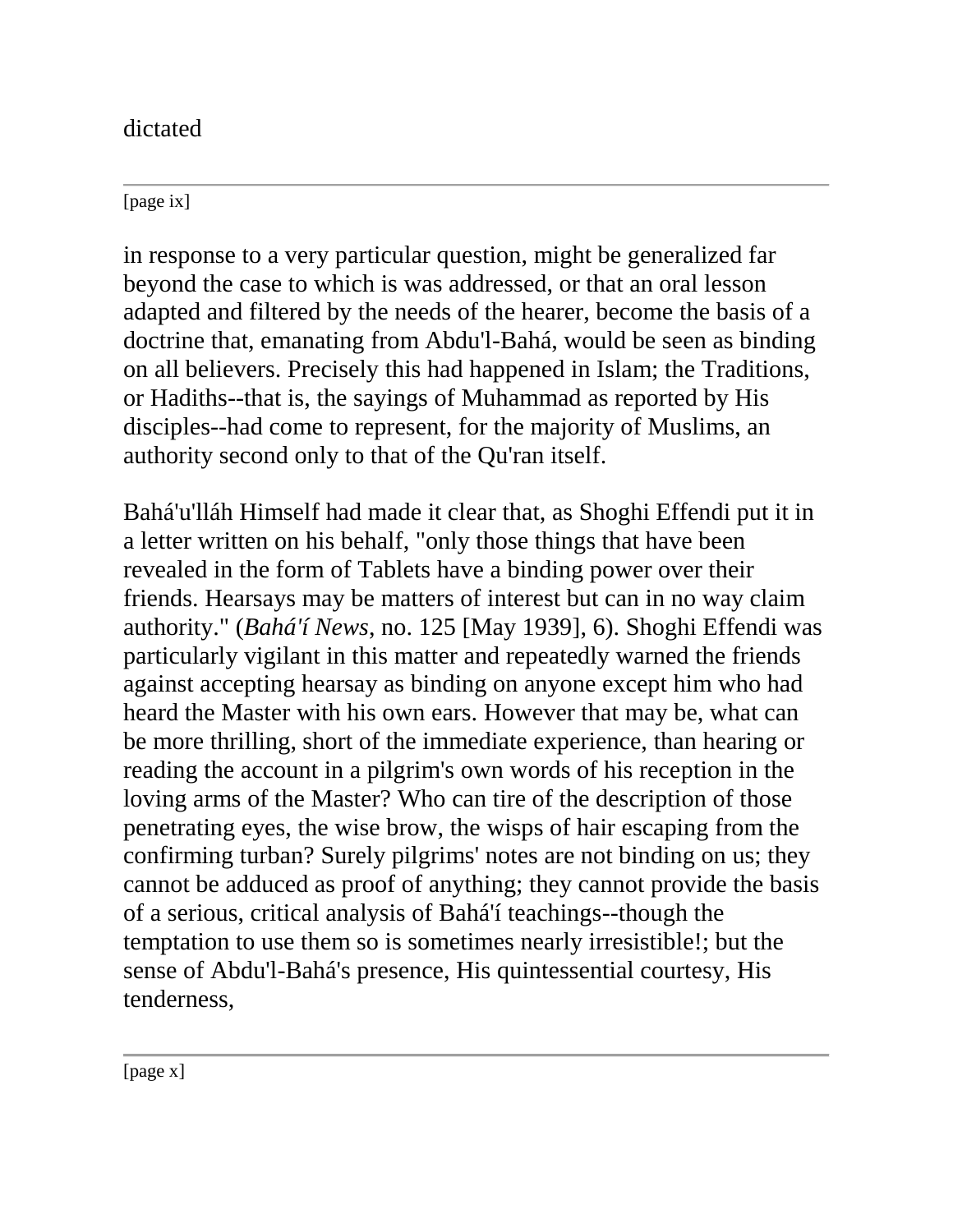His occasional severity, His powers of intellect and concentration--all these are infinitely precious to Bahá'ís, every one of whom is in love with the Master.

The account of the pilgrimage of Mrs. Helen S. Goodall and her daughter, Mrs. Ella Goodall Cooper, is among the earliest of the published descriptions of life with the Master, in His household.

Mrs. Goodall and her daughter Ella (not yet married), were attracted to the Faith at the same time. They lived, at the turn of the century, in Oakland and San Francisco, when Lua Getsinger was teaching at Mrs. Phoebe Hearst's home. It was after Mrs. Getsinger had left the region that a niece of Mrs. Hearst's and friend of Ella's told Ella and her mother about the Prophet Who lived in the Holy Land. Both mother and daughter were so fired with the desire to know more that they went to New York City, where they received more informed instruction in the Faith than was available in San Francisco. At this time (1898) Mrs. Hearst, on the first American pilgrimage, cabled a young friend in New York City to join her in the Holy Land and to invite Ella Goodall to accompany her. Young Miss Goodall was delighted to accept and, after securing the permission of Abdu'l-Bahá, left for Haifa. Mrs. Goodall was not well enough at that time to undertake so arduous a journey, and so returned to California.

In the meantime, a strong nucleus of believers had formed in the Bay Area, of which Helen Goodall became on of the principle animating forces. She

[page xi]

had her chance to go on pilgrimage in 1908 with Ella (now Mrs. George Cooper, married since 1905), for a two-week sojourn in the prison home of Abdu'l-Bahá. The Master was still under government surveillance; the Young Turk's revolution had not yet ended His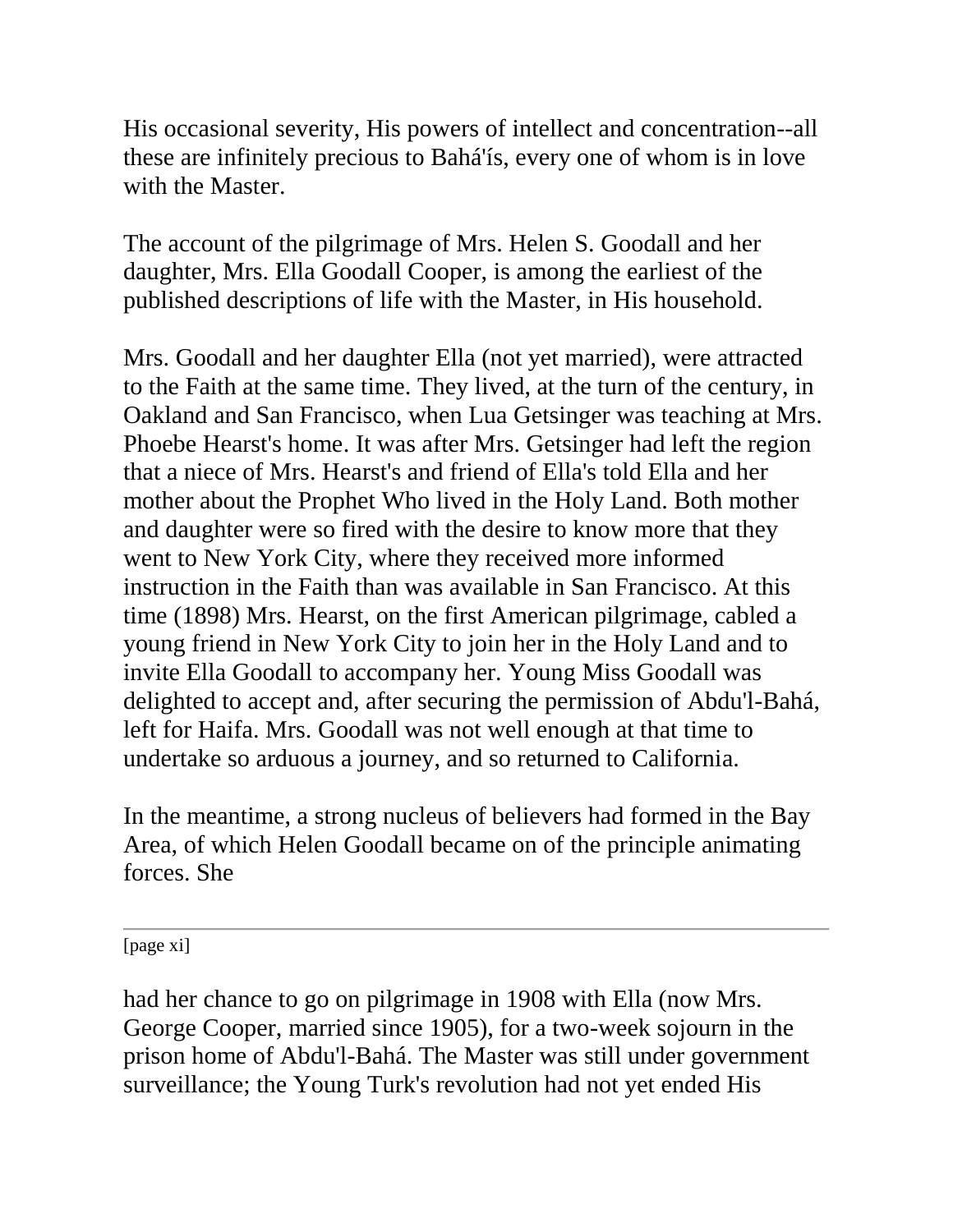imprisonment. But the Prison was a haven of beauty and freedom, compared with the world outside. The present book is, of course, the outcome of that pilgrimage.

Simple, unstudied, direct, almost without form, it consists of descriptions, anecdotes, questions put to the Master, with the answers He gave, the record of lessons given not only by Abdu'l-Bahá, but also by that gifted teacher, Haji Mirza Haydar-Ali. There are also appendices with Tablets from the Master to Mrs. Goodall and to Mrs. Cooper. There is an almost severe economy of expression: no concern for the graceful transition, but rather an abrupt turning of attention to the next matter of concern. This lack of "style" turns out to be the best possible style: it breathes the awareness of the preciousness of the lessons learned, the value of the experiences and observations of the two pilgrims; no time is lost getting to the central thought. A sort of sober ecstasy pervades these pages--no purple prose, no effusions. The flame burns pure.

But, lest you forget--these are just pilgrims' notes. It would not be appropriate to recount in full the lives of these remarkable women after the pilgrimage in 1908. But the chapter in O.Z. Whitehead's *Some Early Bahá'ís of the West* ("Helen Goodall and Ella Cooper," pp. 21-34) is well worth reading for the sequel. It will suffice here to say that after services of

[page xii]

fundamental importance to the establishment of the infant Faith in the United States (not the least of which were contributed to the erection of the House of Worship in Wilmette), Mrs. Goodall died in 1922, her physical vigor having entered into a rapid decline after the passing of the Master. Mrs. Cooper was a loyal and energetic helper of the Guardian until the death of her husband, Dr. George Cooper, in July 1951; she died four days after.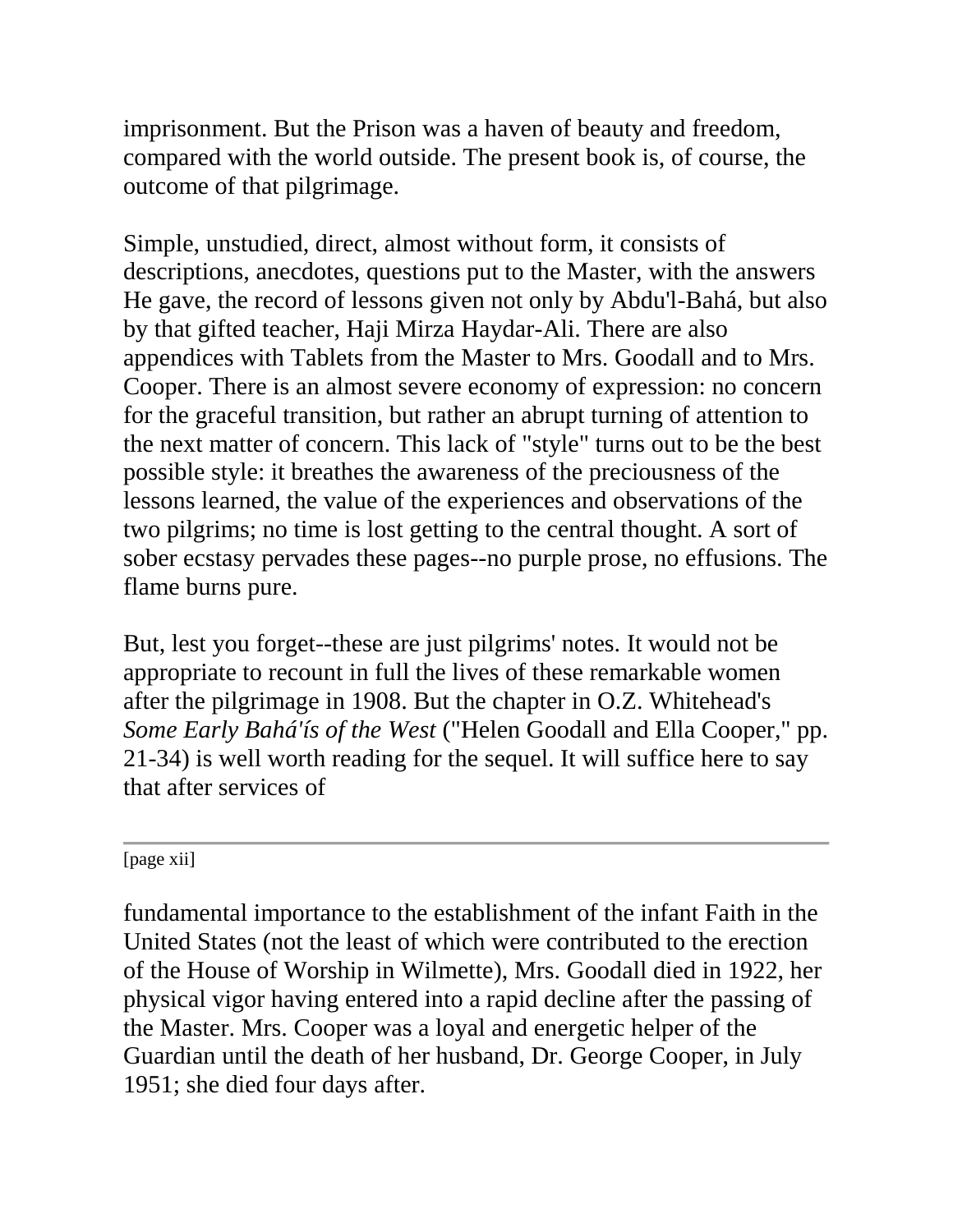HOWARD GAREY

#### **Daily Lessons Received at Akka**

**January 1908**

[page 3]

## **INTRODUCTION**

During our visit of two weeks in the "White City" we shared with Abdu'l-Bahá the prison life, but we were in the Home of God. There one is indeed made to feel that he represents and is a part of the whole Bahá'í Kingdom, that the Divine Love poured out upon him from that Spiritual Fountain is for all the believers in the world; but also he must realize that his responsibilty increases in proportion to the favors and blessings showered upon him, not only toward God the Bestower of the blessing and Abdu'l-Bahá through Whom they flow, but toward all humanity; for in accepting this sweet Water of Life so freely given, it becomes incumbent upon him to give in his turn--all that his capacity will hold; and the more he is favored that greater will be the service expected of him. It is to be thus fitted for higher endeavor that the souls are permitted to make the Pilgrimage, and not because of their deserts.

Abdu'l-Bahá is no respecter of persons--(His own Personality is entirely in abeyance) and to Him one believer is the same as another. His Love embraces each and all as God's children and needy members of the human race.

In His presence, one gains some realization of the Divine Wisdom required to establish the Kingdom.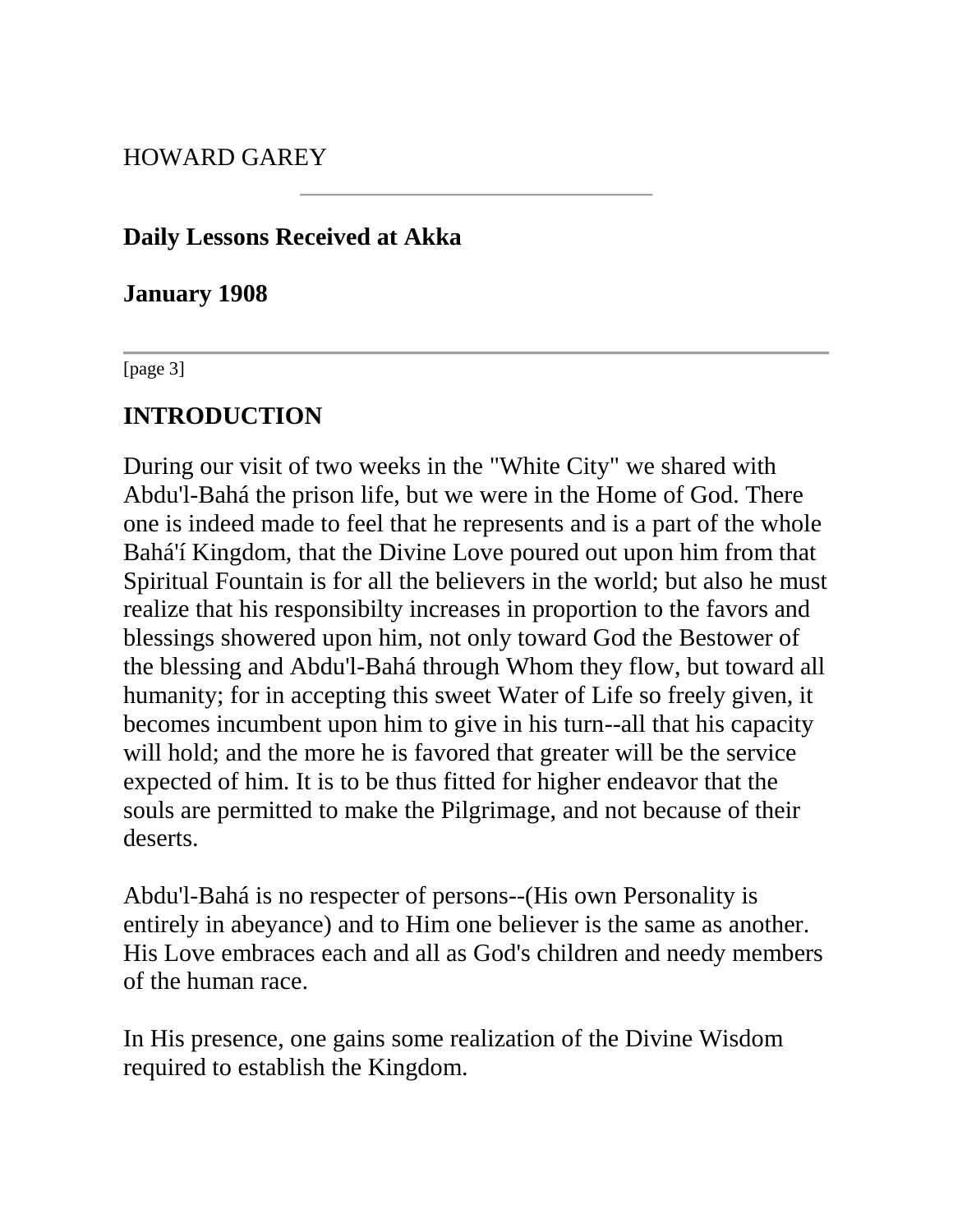Considering that the hearts of the people must first be turned to God (and this depends upon their own

[page 4]

desire and choice), and that constant training is necessary to keep the souls in the Straight Path, one understands that only the Power of God could accomplish this Great Work, and also that His chosen Instrument for the purpose must be perfect--not only in qualities, but in wisdom and judgment.

In this connection, what an inspiring thought it is to feel that the early believers have also been chosen by Abdu'l-Bahá to serve side by side with Him--during His Lifetime--have been granted the inestimable privilege of becoming real pioneers in the arduous and glorious task of establishing the Kingdom of God in the hearts of man!

Abdu'l-Bahá's instructions were given to us each day at luncheon. Greeting us with a few words in English, He always summoned us Himself to His bountifully spread table. Besides this material and spiritual food, which we received daily from His Hand, we were privileged to learn many beautiful lessons by watching His daily life. He is indeed the living Exemplar of the truth of Bahá'u'lláh's teaching that "Guidance hath ever been by words, but at *this time* it is by *deeds*- -that is, all pure deeds must appear from the temple of man, because all are partners in words, but pure and holy deeds belong especially to Our friends!["\[1\]](http://bahai-library.com/goodall_cooper_daily_lessons#fn1)

His most simple act, full of significance, containing the seed of great teaching. If He never spoke one word to the pilgrims, the only lesson necessary would be His daily life.

And so we have called this little book *Daily Lessons*, meaning the name to embrace both the direct oral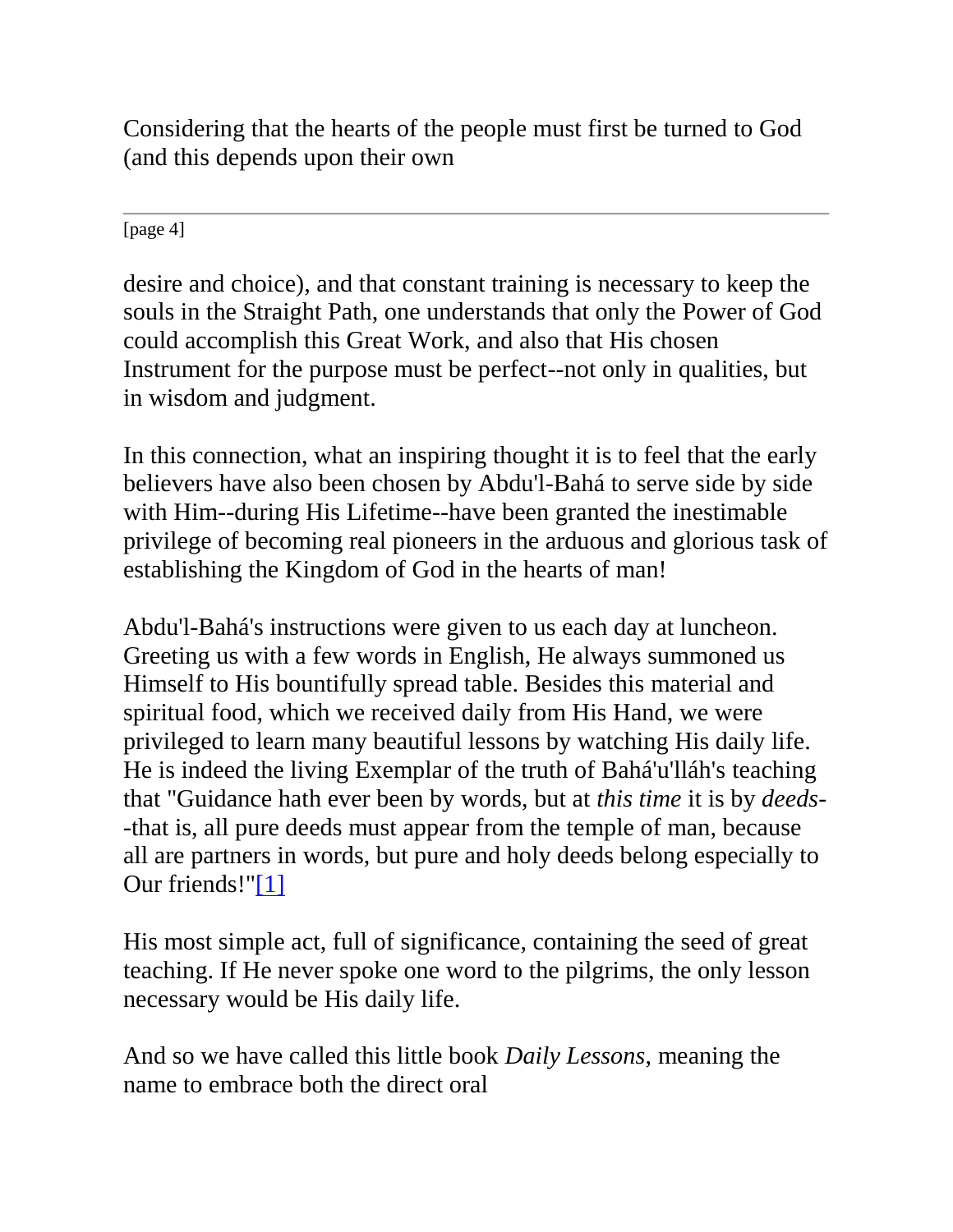[page 5]

instruction and that conveyed by the "pure and holy deeds" of every hour and moment of His Glorious Existence.

[page 6]

# **ARRIVAL AT AKKA**

Having first called to see Ruha Khanum and Madam Asadullah in Haifa, we arrived at Akka at noon January 4th.

As we drove through the streets of the prison city, Mirza Munir-i Zayn and another believer joined us and walked by the side of the carriage, but without speaking.

We were met at the gate by Mirza Asadullah and other men believers who conducted us through the inner court to the long flight of stone steps leading to the third story. At the top we were met by Madame Yazdi (Ridvaniyyih, a niece of Abdu'l-Bahá who was then visiting there), who showed us to our room. Then dear Munavvar Khanum came with her cordial greeting and announce that Abdu'l-Bahá would be with us in a few moments.

He came at once, the joyous ring of His voice reaching us even before we saw Him, calling, "Welcome! Welcome! I am glad you are here!" and adding to His warm, strong handclasp the greater welcome of His wonderful eyes and heavenly smile. He made us sit down with Him and immediately asked about the American believers, of those in London and Paris, and also about our California believers. When we mentioned those who had sent Him special greeting, His beautiful face beamed with happiness.

He asked about our long journey and said "Those who go in search of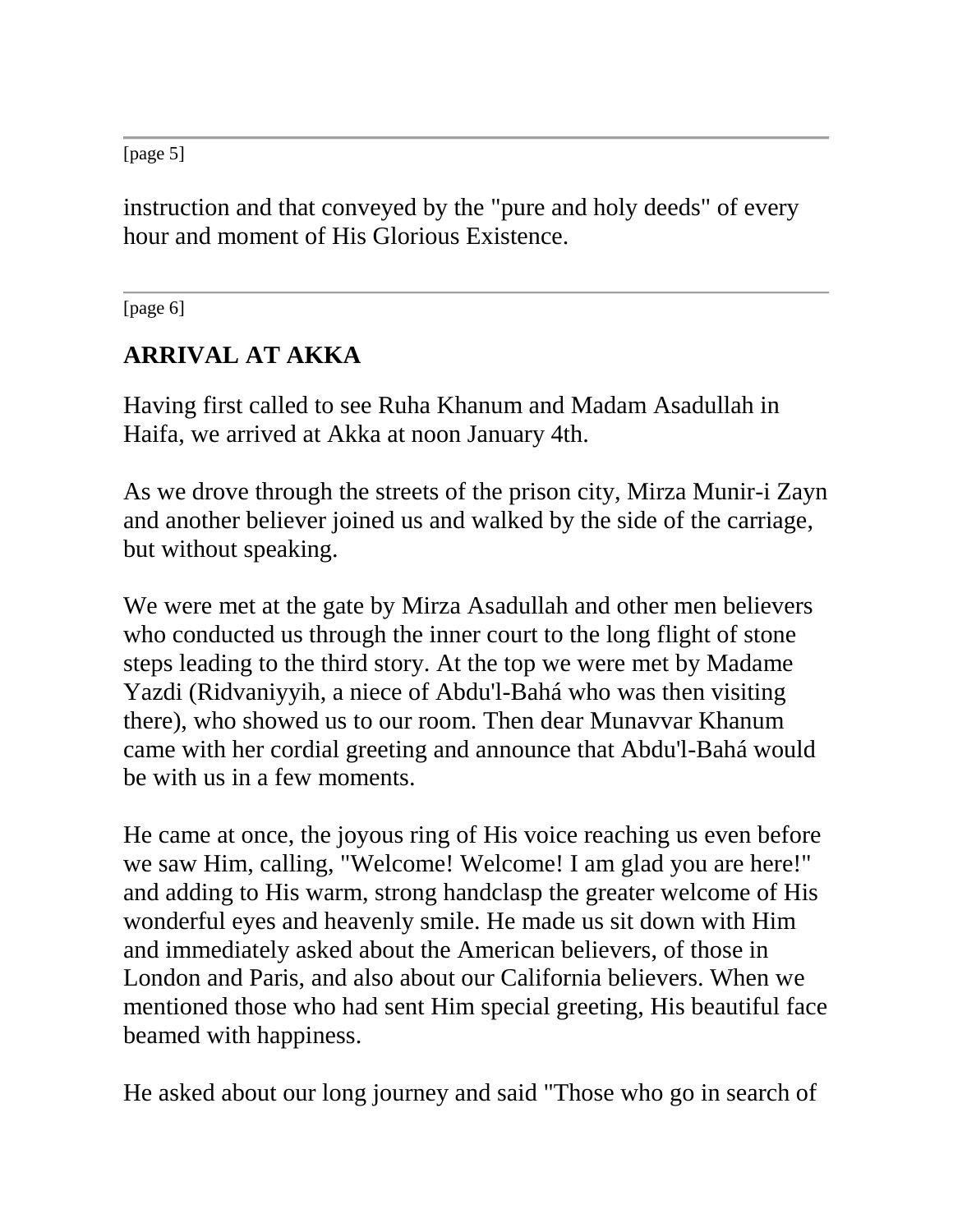the North Pole count as nothing

[page 7]

the hardships endured, and although you have come here in the winter when it is cold and the way a little difficult, yet you count the journey as nothing. Those having this Visit as their goal will bear hardship for the sake of attaining."

[page 8]

#### **THE HOUSEHOLD**

One can only feel but never hope to describe the spiritual atmosphere which surrounds Abdu'l-Bahá and the members of His Holy Household. The favored visitor is so quickly enveloped in this subtle Harmony that he is conscious of living in a new element, of breathing a different air from that of the outside world, of being immersed in a perfect Ocean of Divine Love which submerges all his human selfishness for the time being, calling forth and sustaining every spiritual quality of which he is possessed. This effect is produced by the Presence of Abdu'l-Bahá , and preserved by those holy souls who revolve around Him.

The members of the Holy Household are:

Abdu'l-Bahá

Bahiyyih Khanum, His sister, "The Greatest Holy Leaf."

Munirih Khanum, His wife, "The Brilliant Leaf."

Dia'iyyih Khanum, His eldest daughter, married to Mirza Hadi. Their three children--Shoghi (boy), Ruhangiz (girl), Mihrangiz (girl).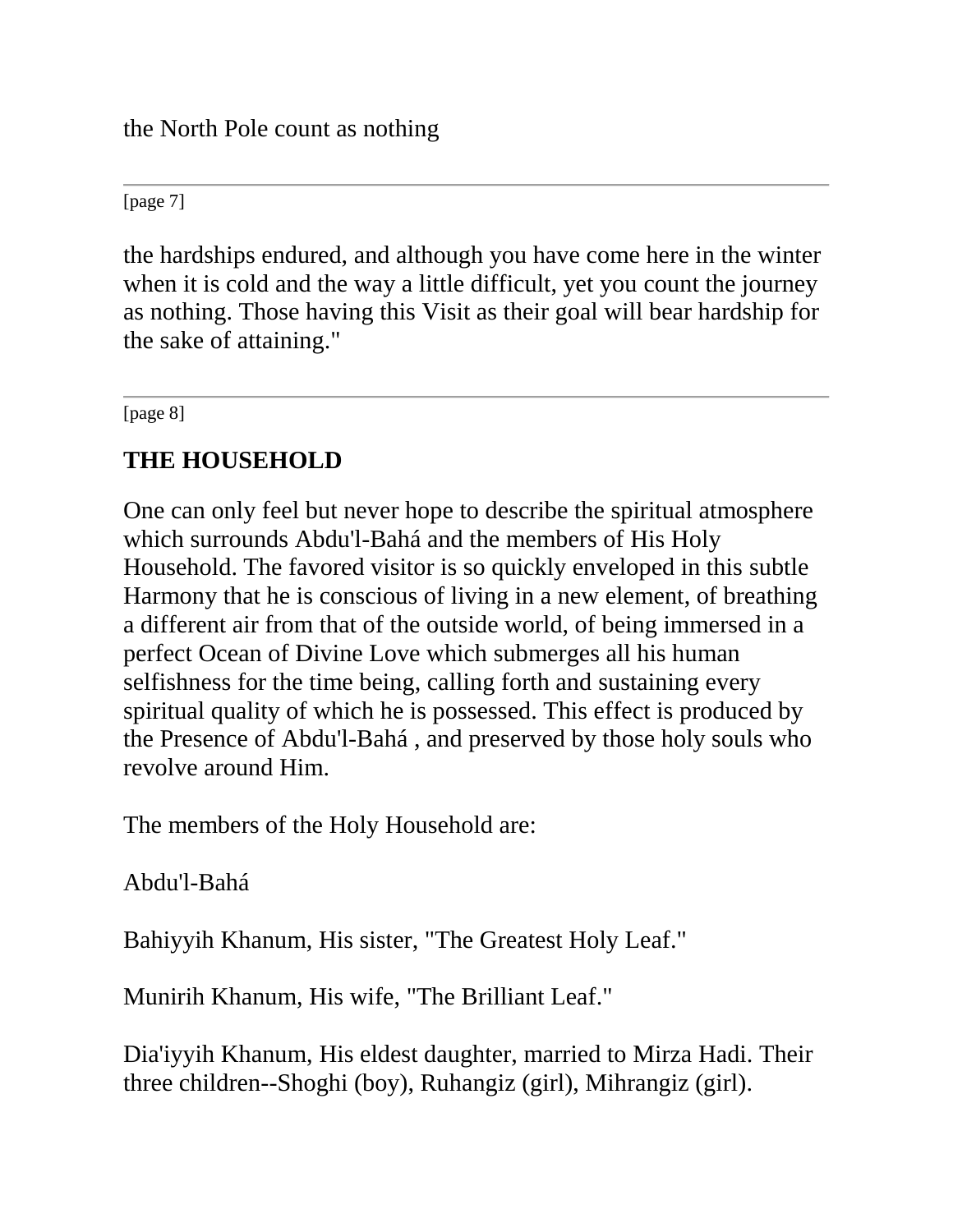Ruha Khanum, His daughter, married to Mirza Jalal. One child-- Maryam (girl).

Tuba Khanum, His daughter, married to Mirza

[page 9]

Muhsin. Their three children--Ruhi (boy), Thurayya (girl), Suhayl (boy).

Munavvar Khanum, His youngest daughter, unmarried. All her time is devoted to serving Abdu'l-Bahá personally, sharing the superintendence of domestic affairs with the Greatest Holy Leaf and interpreting for the American and English pilgrims.

The Holy Family is served in turn by a score of women, boys, and girls who are dependent upon Abdu'l-Bahá's bounty. Some of them are orphans of Persian Martyrs, to whom He offers a home; others are there by their own will, having begged for the privilege of serving. One serves at the house in Haifa, while her daughter is being educated by Abdu'l-Bahá, and so on. All seem to realize and appreciate fully the blessing of living under the same roof with Him, and all service is cheerfully and lovingly rendered.

One might easily imagine the daily life of a family of prisoners--even a Holy Family--as sad and depressing to the visitor but, strange to say, in the "Most Great Prison" every domestic event being subject to the rise of unexpected circumstances--the calm serenity of those beautiful people is never broken. They pursue their daily tasks, render their sweet service. make their little sacrifices, teach their children--and play with them, too--in short, carry on, under the most extraordinary circumstances, a perfect ideal of human family life. One never hears complaint of God's Will and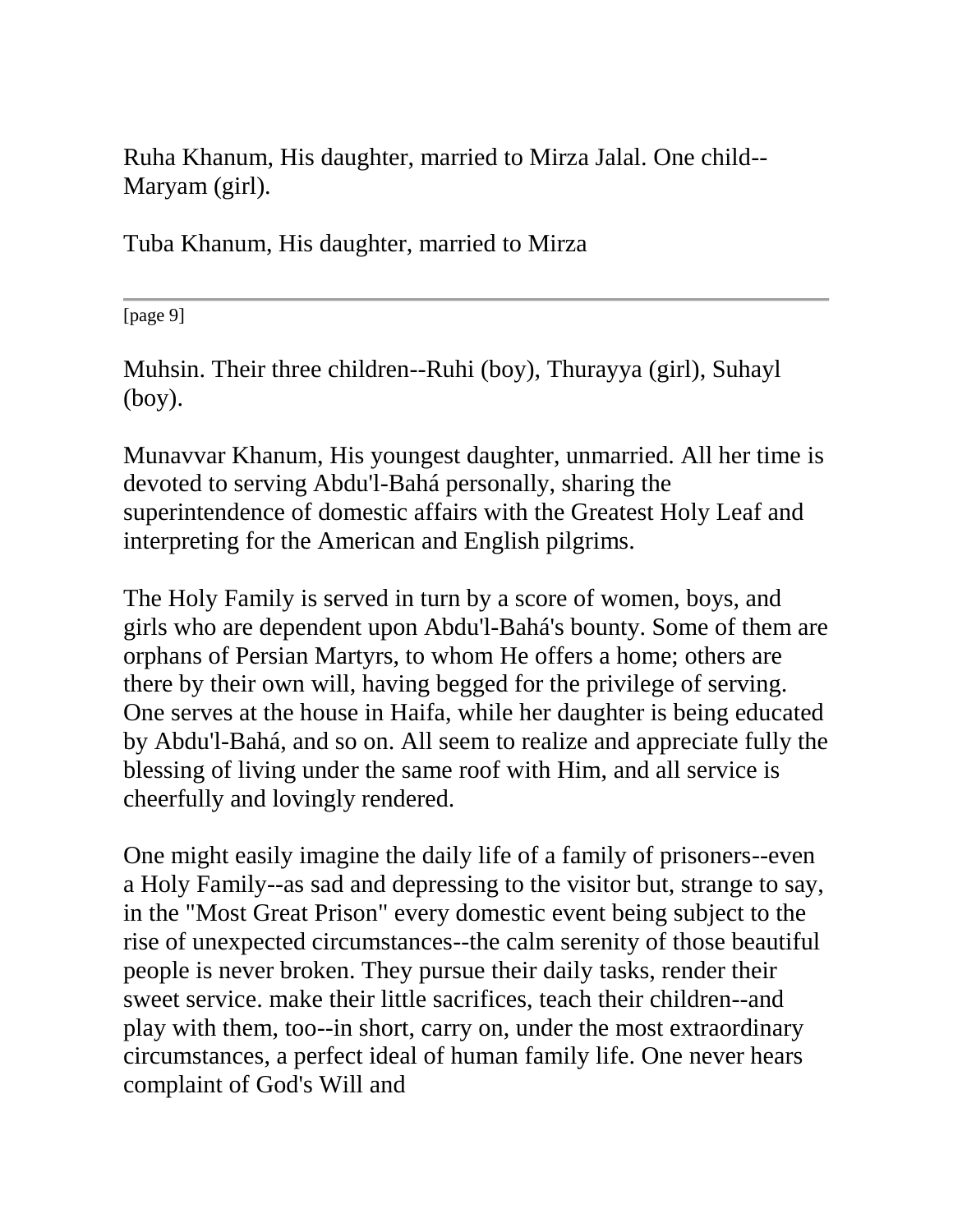[page 10]

Wisdom in every little happening, and a sure understanding of the future blessings which will be the fruit of their present patience, blessings for all the people of the world.

Although each individual, from the youngest servant to the Greatest Holy Leaf, is constantly on guard, no parade is made of their watchfulness. Not even the creak of a distant door or a strange football escapes their attentive ears, yet the visitor is never reminded that he is the cause of anxiety. When it becomes necessary to move the whole supper table suddenly into another room to escape the observation of the Turkish callers, it is done with a quiet smile and no hint of inconvenience. How obvious and easy it would be to impress the sensitive pilgrim with their daily martyrdom and the constant strain of their precarious position. That they do just the contrary as another lesson to us!

Were it not for the close proximity of the barracks and it guards, one would never realize that he was visiting a Turkish prison.

Another delight to the visitor is the discovery of their spontaneous and charming humor. They make merry over every little jest, extracting all the laughter possible from it, and encourage one another to see the bright side of all things, thus distracting their minds from the tragic side of their existence. Abdu'l-Bahá Himself seemed to come so close to us in His playful moods. With a merry twinkle in His eye, He would ask Miss Jack how she liked being on the roll of the prisoners (she is to remain there a year to teach English)[.\[2\]](http://bahai-library.com/goodall_cooper_daily_lessons#fn2) When she answered that she would like to be written down as "the woman who had just found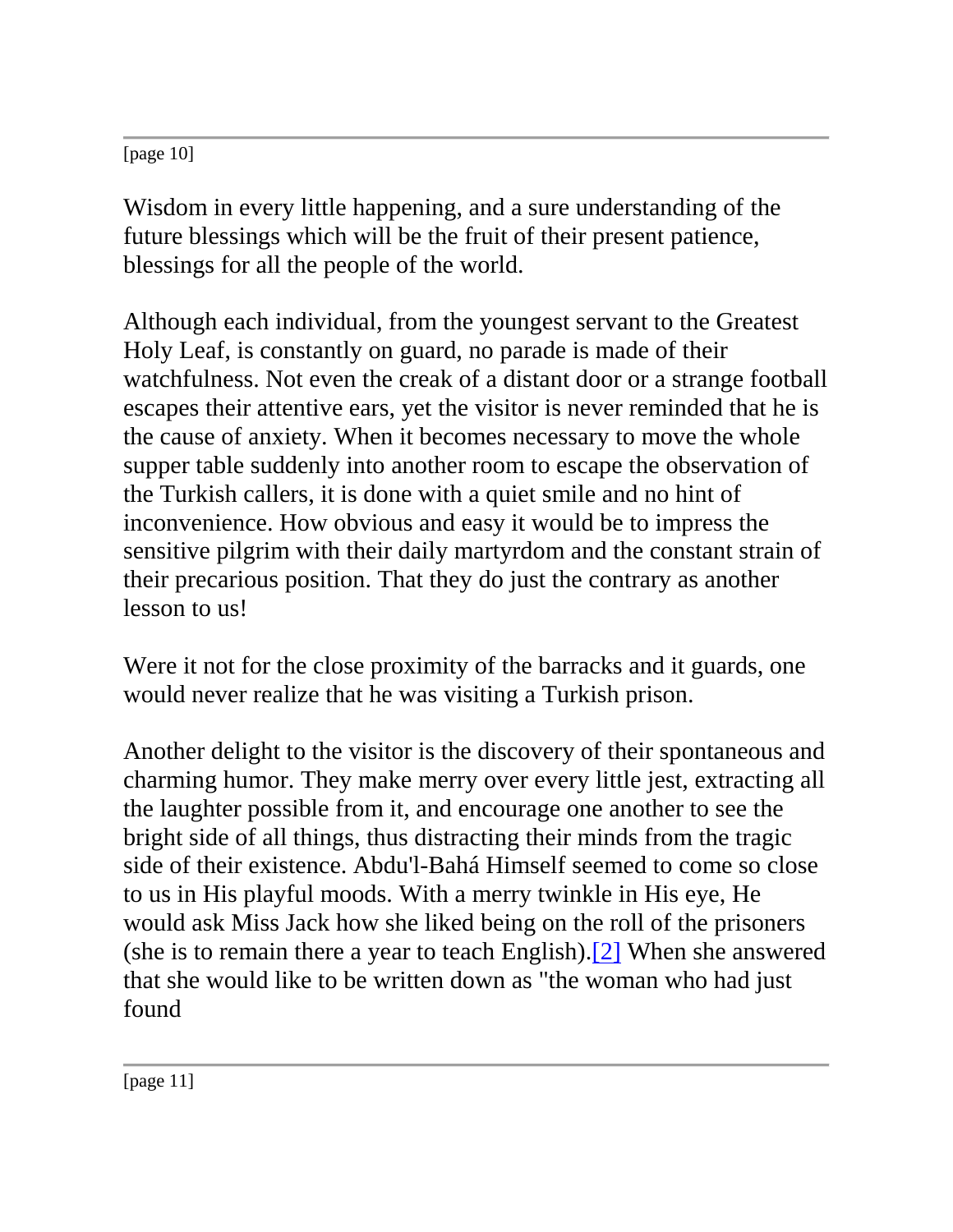her freedom," He laughed with the rest, and was highly pleased that she responded to Him in the same tone. Never have we heard more joyous laughter than in that Household.

Every day Abdu'l-Bahá came to our door and called us to His table, which was bountifully spread with material and spiritual food, saying in English, "Come here, come here, sit down, sit down. How are you- very well?" and when he answered, "We are very well," He said in Persian, "Very good, very good; it makes me happy to sit at table with you, because you are the servants of Bahá'u'lláh." We replied that *He* made us happy. He said , "Very good, I am glad you are here. It makes Me rejoice when I see you, for I love you very much."

Abdu'l-Bahá's perfectly natural manner indicates the entire absence of self-consciousness, and throughout the Household there is absolute simplicity, a constant service, and all the members take a commonsense view of all things.

When emotion is shown, Abdu'l-Bahá says, "No, no, not that, not that; be happy, be happy," and when one shows enthusiasm and happiness, it seems to lighten His burdens.

The pressure of life there is very great, and sometimes, Abdu'l-Bahá is very weary, but a quick response to His greeting, or incidents related that show the activity and steadfastness of the believers, will cause His eyes to shine instantly, and His step to become more buoyant. He listens intently to every word, no matter how trifling.

[page 12]

# **MORNING SERVICE**

Every morning the Holy Family assembled in the Ladies' room for divine service. This was conducted very informally.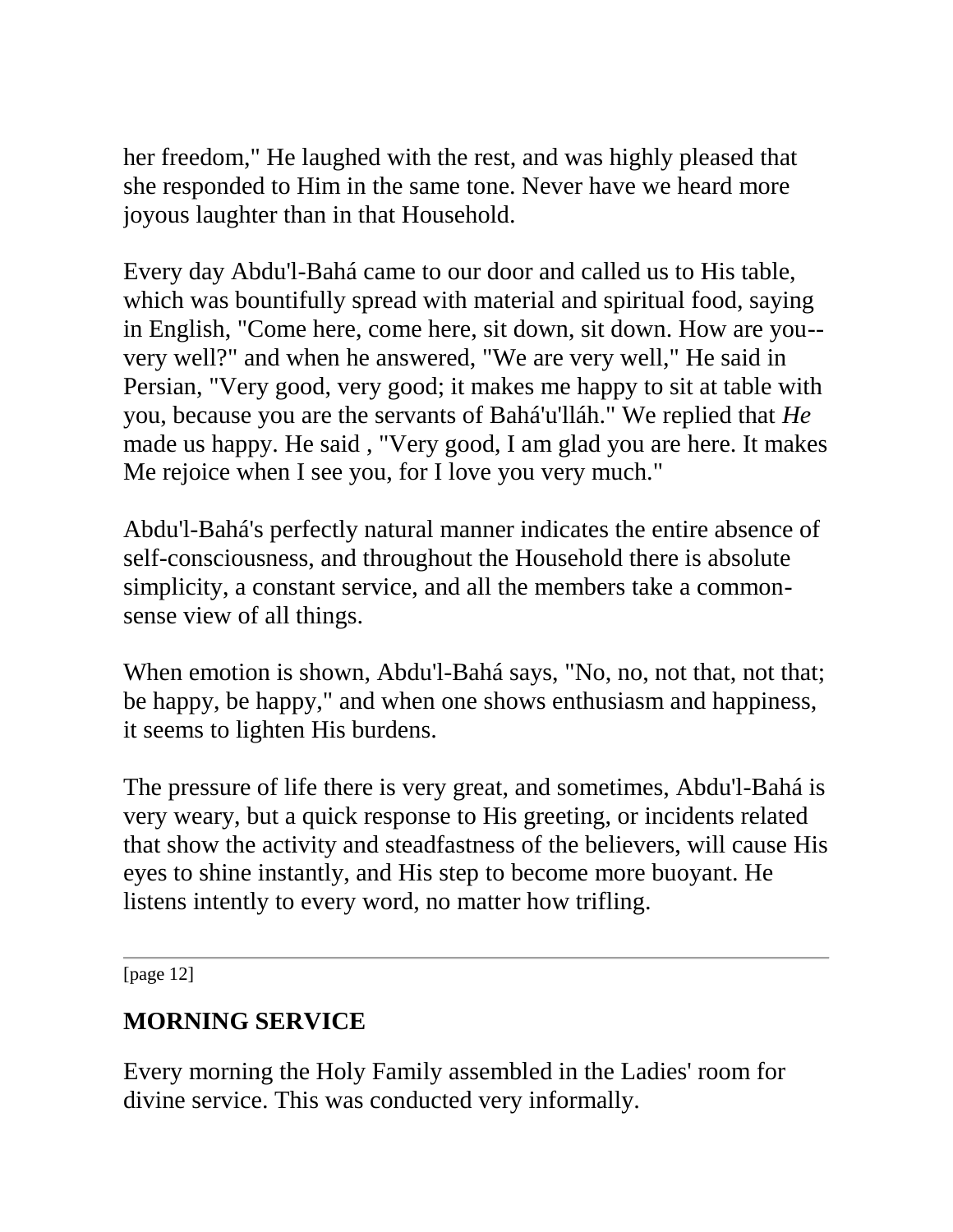Before the chanting Abdu'l-Bahá looked over some correspondence, and as the different visitors appeared, tea was offered. The children came and, leaving their sandals outside, knelt near the door, listening quietly. Even the sparrows were welcome, and they flew in and out at their own will (picking up bits of sugar thrown to them by the young girl at the samovar).

Tuba Khanum, Munavvar Khanum, and sometimes the visiting ladies chanted.

One morning Abdu'l-Bahá shook hand with us and, turning to the Persian ladies, said, "This looks strange to you, for this is the first time you have seen a man and a woman shake hands. After awhile all will adopt this custom."

Then He asked if the chanting sounded strange to our unaccustomed ears, especially as we could not understand the words. We answered, "Yes." He assented and added that the Persians did not like the "part" singing of the Americans when they first heard it. We told Him that, though we could not understand the words, nevertheless, we felt their tremendous power.

He seemed pleased and remarked that if we could

[page 13]

understand them, they would be even more powerful and wonderful to us.

We were reminded of a little incident which happened nine years before. [\[3\]](http://bahai-library.com/goodall_cooper_daily_lessons#fn3) At that time there was a young Syrian girl in the Household who was teaching the Daughters English. She was a Christian and knew nothing of the Bahá'í belief, but one day as we all listened to the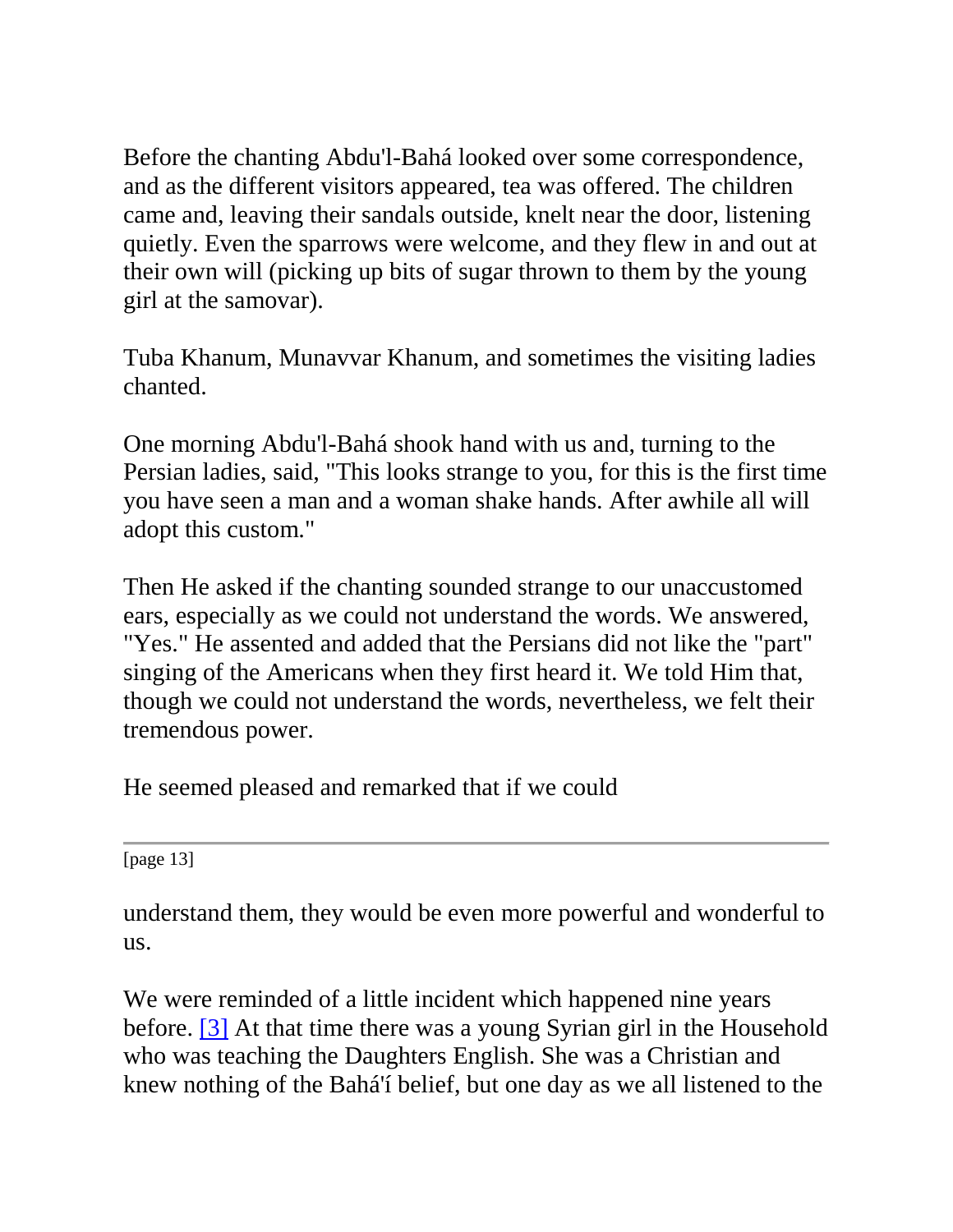chanting, she suddenly burst into tears and ran from the room. They all smiled and quietly awaited her return. In a few minutes she came back, and when asked what made her cry, she shook her head and could only reply, "It was so beautiful--it was so beautiful."

The first day at luncheon, after Abdu'l-Bahá had partaken of the honey, He passed it to us and said, "Eat this, it will have a spiritual effect--it is the same honey that was offered in the olden time.

"Some material things have a spiritual effect. The spoken words cause a vibration which produces an effect upon the ear. This is material, but the effect is spiritual--that is, the spirit of man feels the effect-- either of gladness or sadness."

[page 14]

# **THE MASHRIQU'L-ADHKAR**

"To have it built is most important. Some material things have spiritual effect, and the Mashriqu'l-Adhkar is a material thing that will have great effect upon the spirits of the people. Not only does the building of the Mashriqu'l-Adhkar have an effect upon those who build it, but upon the whole world.

"In the time of Christ the believers used a room under a house where they held their meetings. Moses built the Tabernacle. Solomon built the first real Temple.

"In the Mashriqu'l-Adhkar services will be held every morning, and the words of Bahá'u'lláh only are to be read."

Mashriqu'l-Adhkar means "Dawning Point of Mention" (where God is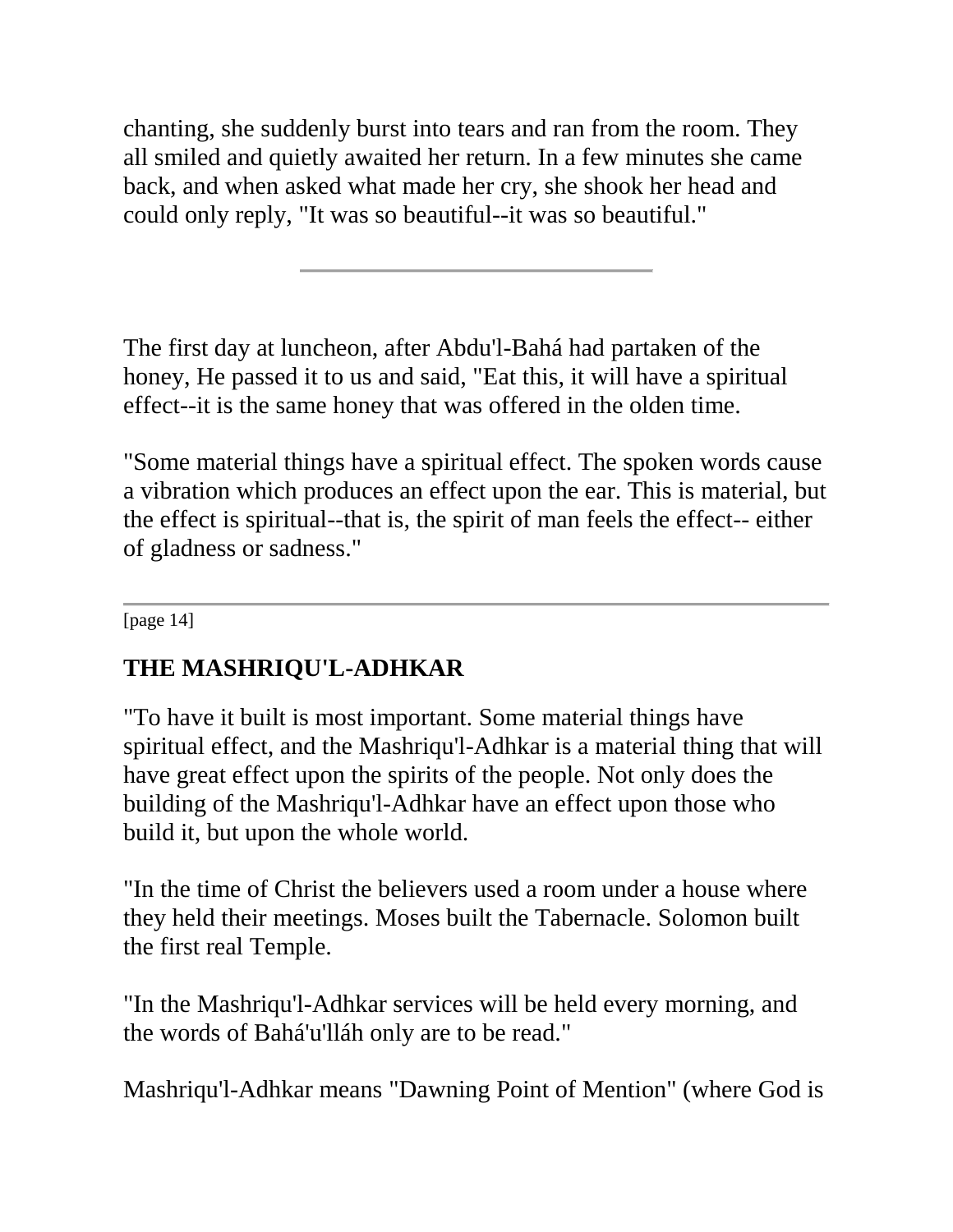mentioned)[.\[4\]](http://bahai-library.com/goodall_cooper_daily_lessons#fn4)

[page 15]

# **FEAST**

One day a Feast was given for the Persian Jewish pilgrims. Miss M. Elizabeth Jack and we were invited by Abdu'l-Bahá to partake of this Feast.

We were conducted to the large hall that was used for these occasions. It was filled with a great variety of growing plants. The table was laden with fruits and cakes, and nine large platters of *pilau*, and beautifully decorated with flowers.

We were placed at the head of the table, then afterward the menpilgrims appeared. As they came in, one by one, Abdu'l-Bahá graciously greeted them and poured water over their hands at a basin. Bashir, Abdu'l-Bahá's attendant, held the towel upon which they dried their hands. Afterward they seated themselves at the table.

Abdu'l-Bahá spoke to Mira Munir-i Zayn, who arose and chanted a Tablet. After he finished, Abdu'l-Bahá served each one generously to the *pilau*. He walked up and down while the pilgrims ate. When all had finished, Abdu'l-Bahá explained that this Feast was for the visiting Jews and said, "In this Great Day, God has manifested One Light, and to this Light are attracted these pilgrims from three great religions--Muhammadan, Christian, and Jewish. We must all thank God for the privilege of sitting down at this table, for this gathering is a symbol of unity of the Kingdom when all nations, all creeds, all races, and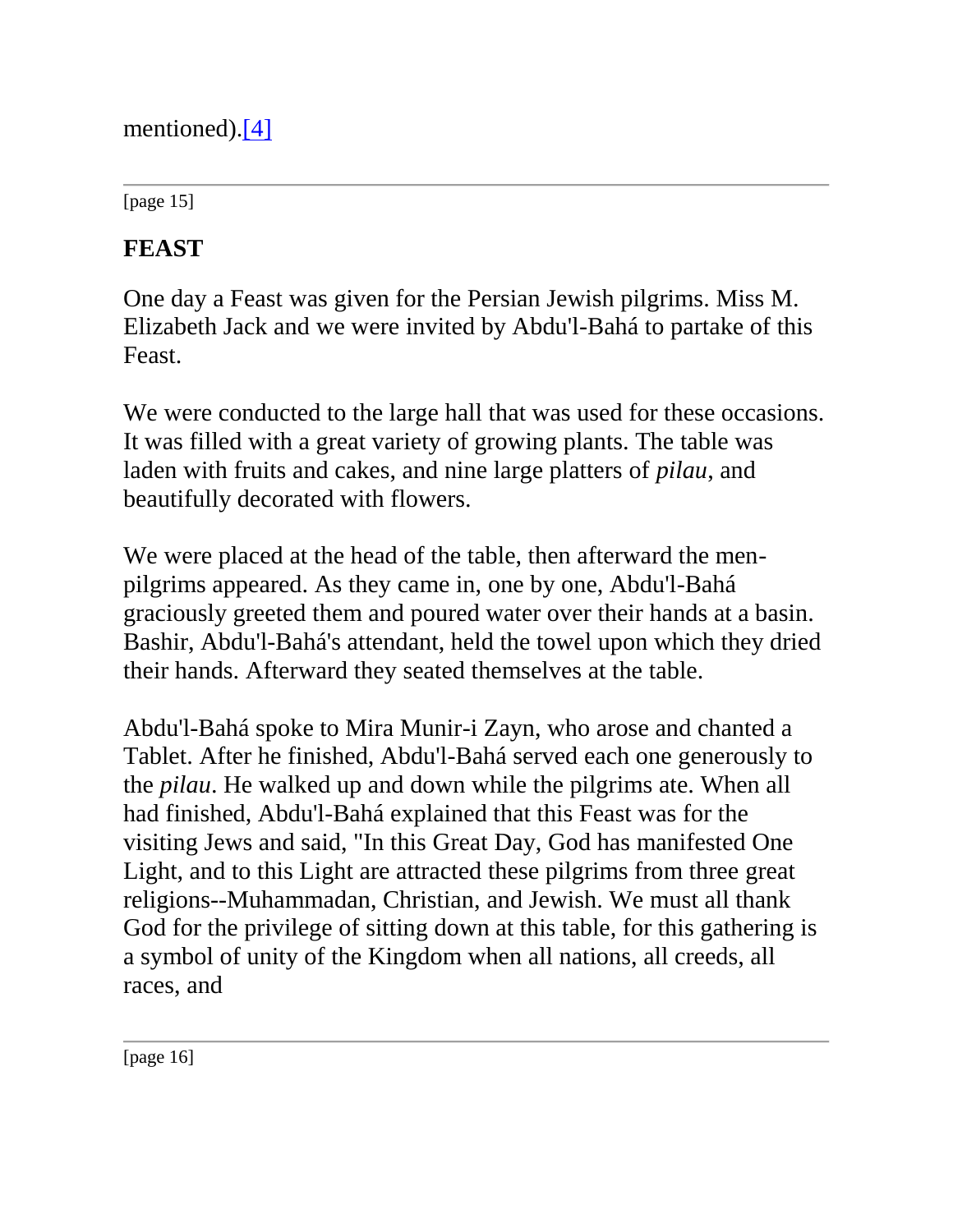all religions will gather in unity under one Tent, under the shade of one Tree, at one Table to partake of spiritual food."

Then Abdu'l-Bahá stood close behind is (three women) and said, "In the olden time, it was not possible for women to sit at table in equality with the men, but in this Day it is different, and the change has been largely brought about by the position given to women in free America.

"It is the power of Bahá'u'lláh that made it possible for these American women to sit at this Table with these pilgrims. This is to show that in the Kingdom of Abha there will be equality established between women and men. They are equal.

"I am very happy to see you all gathered here, and I hope that the fragrances of this meeting will reach the nostrils of the believers all over the world and make them glad. Such meetings have an effect upon all the people."

After Abdu'l-Bahá had finished speaking, the cakes and fruit were partaken of; then the pilgrims arose, and Abdu'l-Bahá and those who had assisted Him in serving were seated. Then, in turn, Miss Jack and we were permitted to serve Him and the others, which to us was a great privilege--a wonderful experience.

[page 17]

# **SACRIFICE**

Abdu'l-Bahá began by saying that He endured all the pain and hardship of this prison life for the sake of the people, that if it were not for the people He would not stay in a prison. He said, "You should thank God that you are visiting Me in this prison instead of a palace. Most people would like to visit in a beautiful palace, but it is not often that people can visit in a prison." We told Him we knew of many who would love to visit Him in that prison, and that we understood that His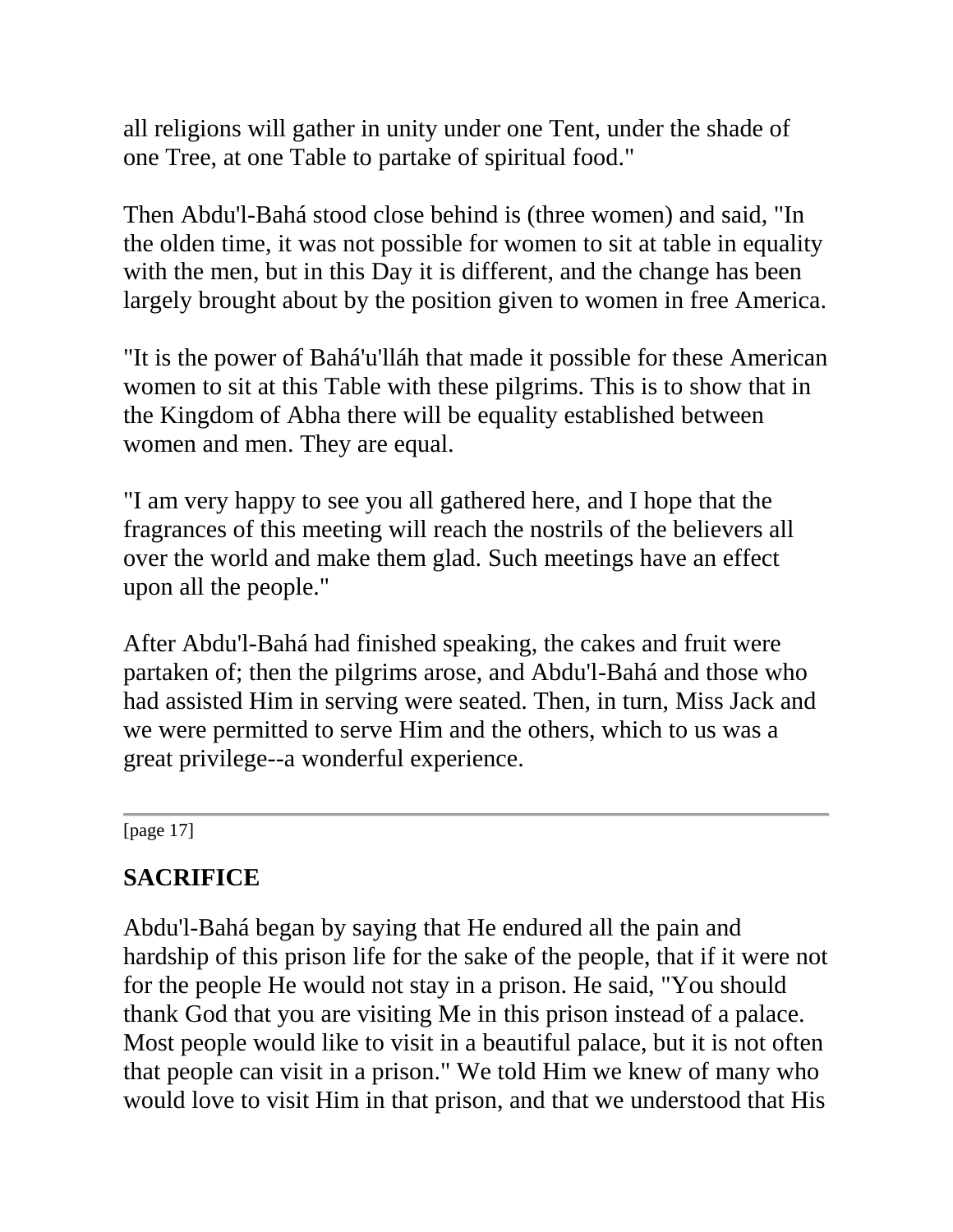was the Great Sacrifice.

He said, "The great Sacrifice is to forget one's self entirely--to sacrifice everything, as did Christ. People might say, 'Why should not God forgive the people without sacrificing His Son?'

"If a king wished to forgive his subjects, would he send his son to be killed by them? Certainly not. If this would be unjust in a king, how much more unjust would it be on the part of God to send His Son to be killed. Christ came of His own will to be a sacrifice that the people might become educated and progress.

"How was He to accomplish this? Must He not give them good counsel; must He not establish new laws and give them new teachings? And if He did all these things, did He not know that the people would rise against Him, give Him great pain and trouble, and finally kill Him? But knowing all this, He was willing to be a sacrifice for the sake of the world, and through

[page 18]

this voluntary act He saved all those who believed in Him.

"Christ became a sacrifice that His qualities might appear in the people.

"If God forgave sins without the sacrifice, there would still be only the human qualities in the people. The divine qualities would not appear.

"Christ said to His disciples, 'I am in you, the Father is in Me and I am in you,' meaning that the qualities of the Father were in Him and His qualities were in them.

"There are many explanations of sacrifice. A seed in the ground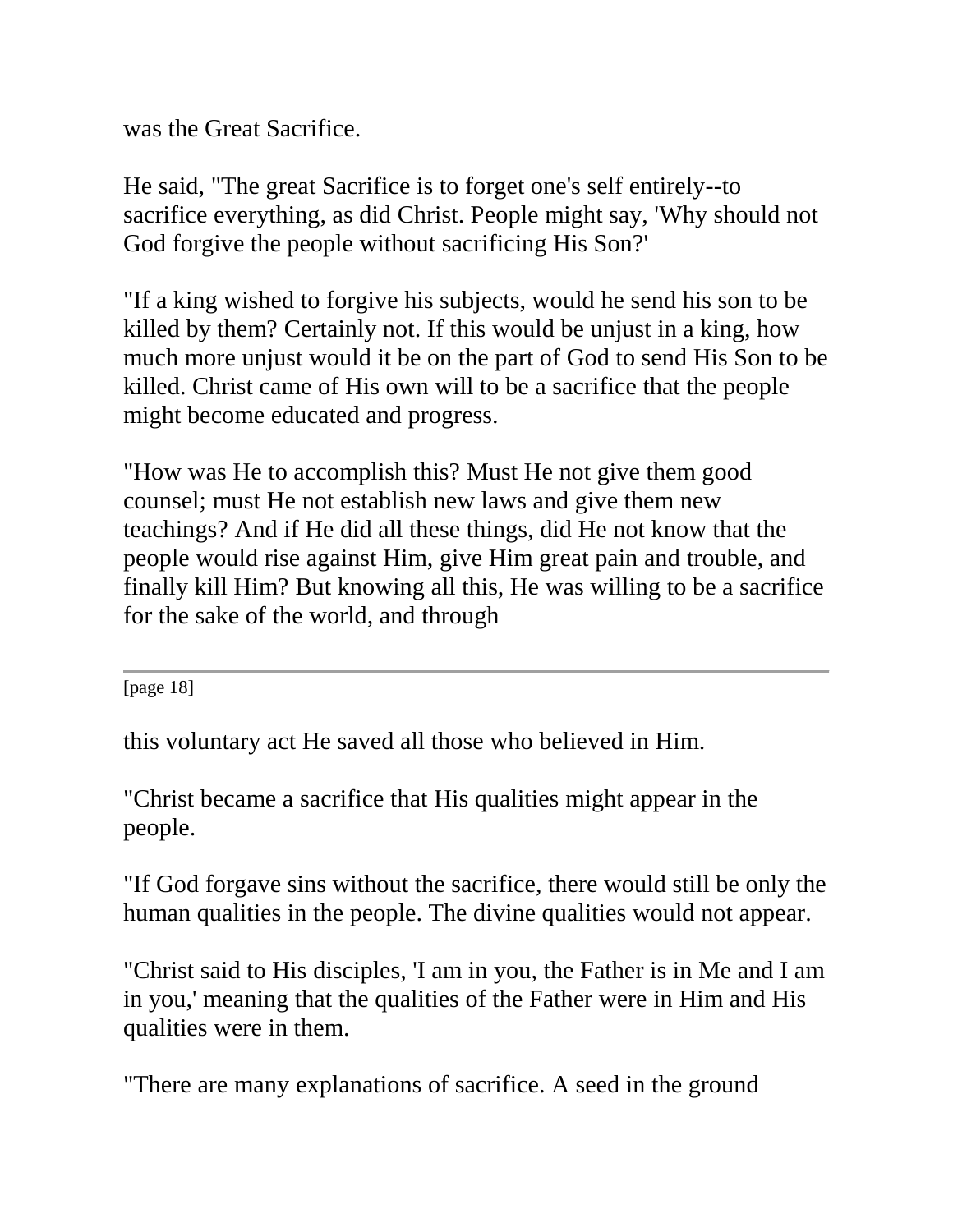sacrifices itself--that is, it becomes nothing that the beautiful plant may appear (the qualities of the plant are latent in the seed). The tree and its beautiful branches, leaves and fruit are manifestations of the perfection of the seed.

"Christ sacrificed Himself, as the seed, becoming as nothing. He produced millions of beautiful trees with their leaves, blossoms, and fruit. The leaves, blossoms, and fruit are manifestations of the perfections that were in the seed, so the disciples became the manifestations of the perfections that were in Christ."

Abdu'l-Bahá turned to us and said, "As the perfections of Christ appeared in His disciples, I hope, through the Sacrifice of Bahá'u'lláh, His perfections may appear in you." We replied that it would require much of God's mercy to make that possible. He answered, "If you follow His instructions, it is certain to be accomplished."

We told Him what Mr. Chase had said, that while he was at Akka he felt that the outside world was the real prison, while Akka was The

[page 19]

palace of freedom[.\[5\]](http://bahai-library.com/goodall_cooper_daily_lessons#fn5) He smiled and said that it was the *freedom* of the world outside that caused Him to be in prison. He said, "This prison is free because of the presence of the Spirit."

[page 20]

## **ACCIDENTAL HAPPENINGS**

Question: Are there accidental happenings, or do all events occur according to Divine plan?

Answer: God's creation is perfect. Every part of the universe has its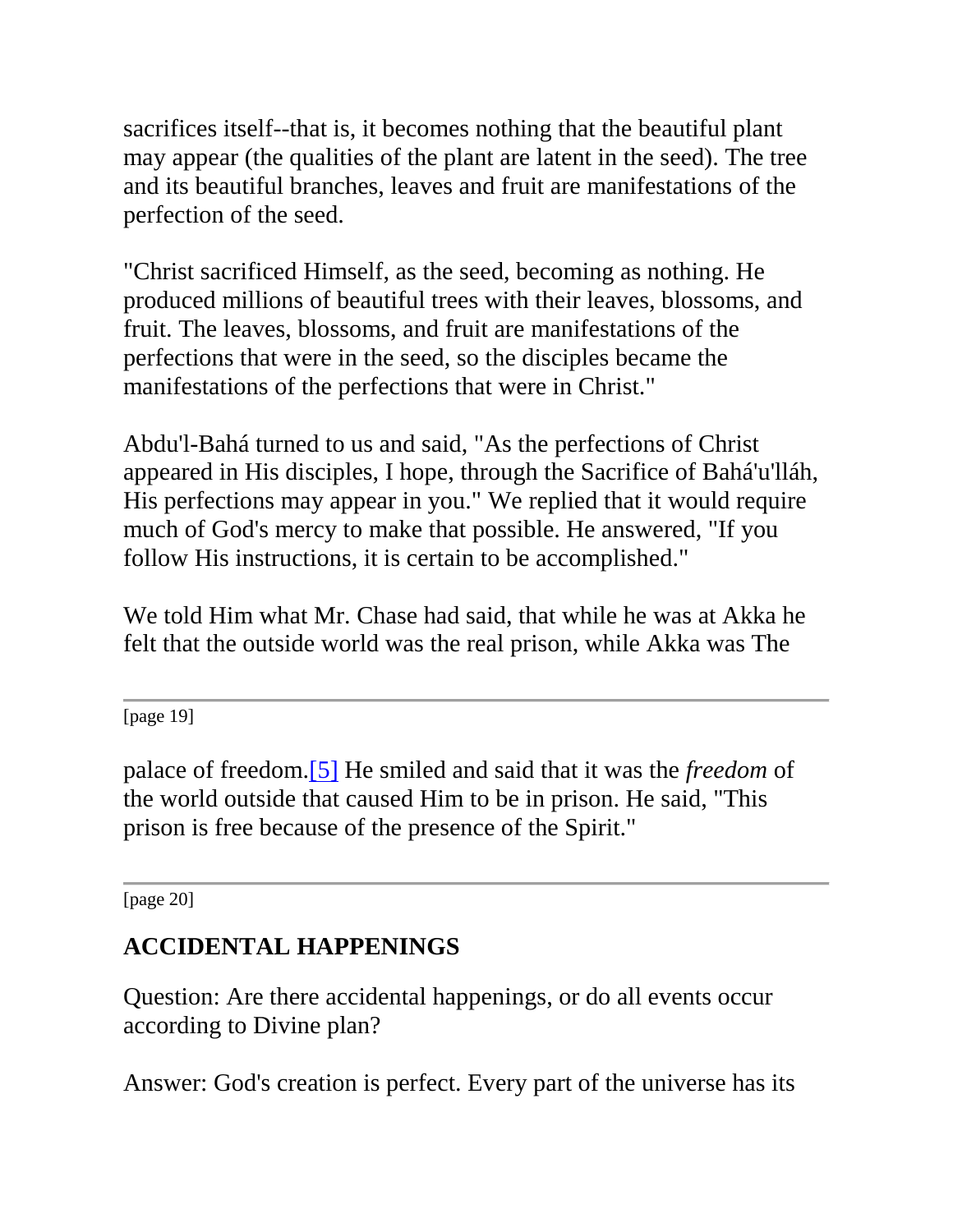connection with every other part, according to a Divine system.

We compare the body of the universe with the body of man. The members of the body of man are closely connected; so, also, are the parts of the great universe. The great events which happen are due to this connection. There is day, there is night; sometimes there are eclipses, etc.--all according to the requirements of this Divine system. All the created beings are connected with each other, and all occurrences and events are indicative of the requirements of this connection and interrelation.

In the body of man, all the members and parts are interdependent; for example, the heart feels the things seen by the eye; the ear hears, and the soul is thereby moved; the nostrils inhale a sweet odor, and the whole body is delighted. This is a proof that all the parts of the body of man are interrelated. This is according to a Divine plan, and it is also evident that there is a great wisdom therein.

Even unpleasant things, such as chill in the feet which is felt in the head, a disagreeable odor which affects the whole system, or trifles (which are endless,

[page 21]

and seem to be accidental) such as a small hair appearing in an unusual place on a man's face, should also be considered as having a place or part in this general system. Therefore, what we call an accident is the effect of the connection of all the parts, and no events transpire in vain.

Referring to the Tablet sent to Mr. Dealy previous to the flood and hurricane at Fair Oaks, Alabama: "Be not grieved if the clouds of the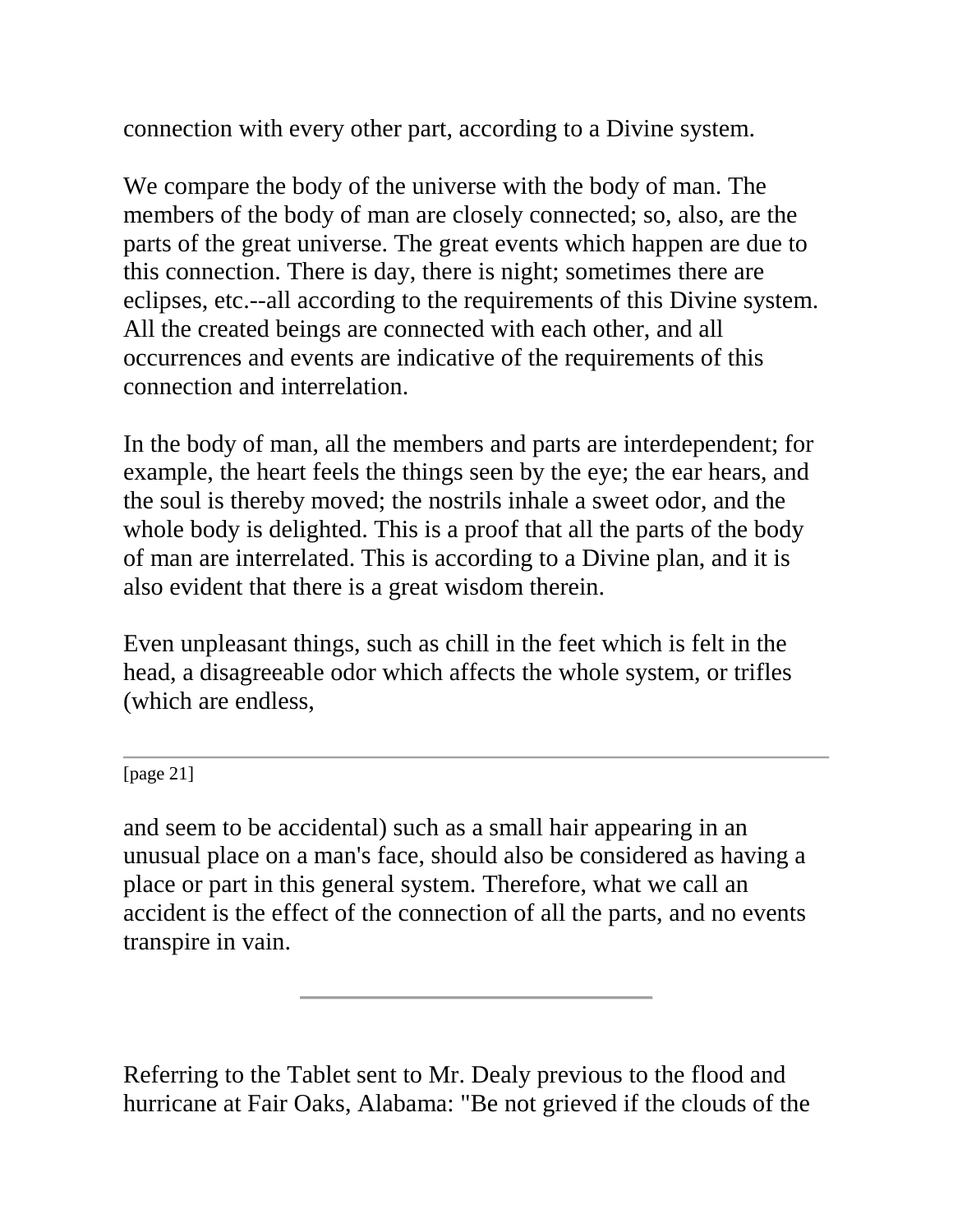Violation of the Covenant are condensed in those regions."

Question: Are great calamities like this flood, the San Francisco earthquake, etc., caused by the wickedness of the people?

Answer: It belongs to the lesson of yesterday. Events like these happen because of the connection between the parts of the universe, for every small part has connection with every great part, and what affects one affects the other or all others.

On account of this connection, the actions of man have effect. Whenever a promise is broken, it causes a commotion. For instance, suppose two nations have a disagreement has a physical effect. It causes war, and thousands of men are cut in pieces. So, when man breaks his promise to God, in other words when he "violates the Covenant," the effect is physical, and calamities appear.

A man may be condemned to death because he is a

[page 22]

murderer, another because he is a thief, or they may be punished for many different kinds of crimes, but Jesus Christ was put to death because He wished to become a sacrifice, so there are other causes of calamity.

[page 23]

# **THE INCIDENT OF THE DEPARTURE OF MIRZA ASADULLAH FROM HAIFA AT THE TIME OF THE DISTURBANCE IN 1905**

Extract from Mirza Asadullah's letter written to the Bahá'ís at that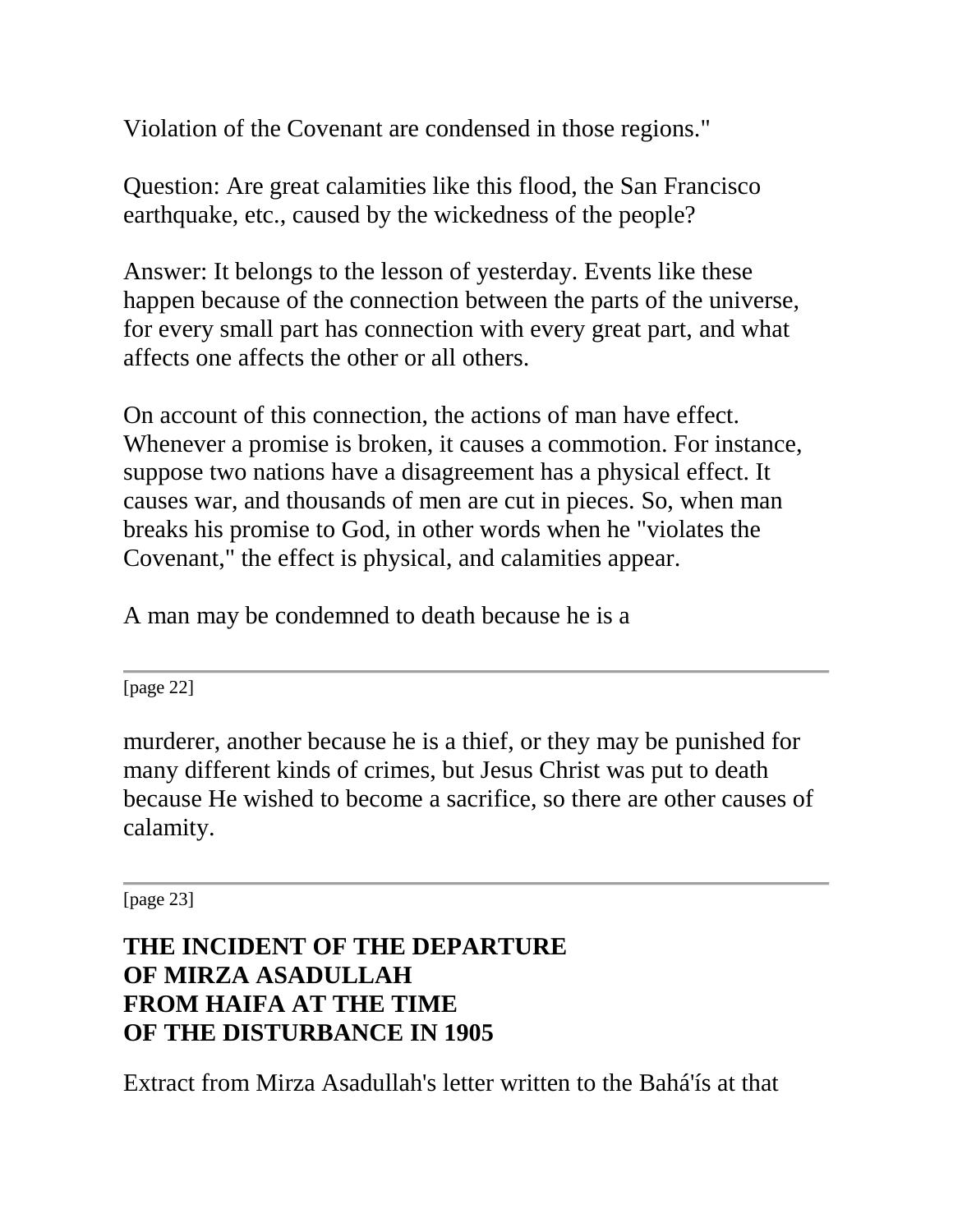time:

"Our beloved Master commanded the believers to leave Akka for different countries so that they might remain free, but their sorrow at parting from the Master was far greater than would have been the imprisonment. They refused to part with Him, saying they would remain and share with Him His trials. But He admonished them, saying, 'O ye beloved of God. These people (officials) have come especially for Me, and their purpose is not yet known. It is My Will that you should depart from here and serve God wherever you go. This is the appointed time for work; it is the season of victory. If I am crucified or exiled or thrown into the ocean, ye should remain, nevertheless, firm as mountains; nay, your service should become greater and your endurance more. Lay your trust upon God; rest assured in the confirmation of Bahá'u'lláh; spread the Fragrances of God; help the people and lead them to the Light of God. This is the blessed promise of Bahá'u'lláh: "We will help him who rises to serve My Cause through a host of the Supreme Concourse and an army of near angels."' [\[6\]](http://bahai-library.com/goodall_cooper_daily_lessons#fn6)

"Following the command of the Master, they commenced preparations for their journey. The

[page 24]

Master remained a mountain of firmness, a heaven of patience, and an ocean of steadfastness.

"At this time I was commanded by the Master to go to Akka, and reaching there in the afternoon I met the Master and was with Him two hours alone. He gave me directions for teaching, commanding me to go within a few days to Egypt and deliver His Message to the people, telling me He would let me know the time. A few days later my son returned from a visit to the Master and said the time had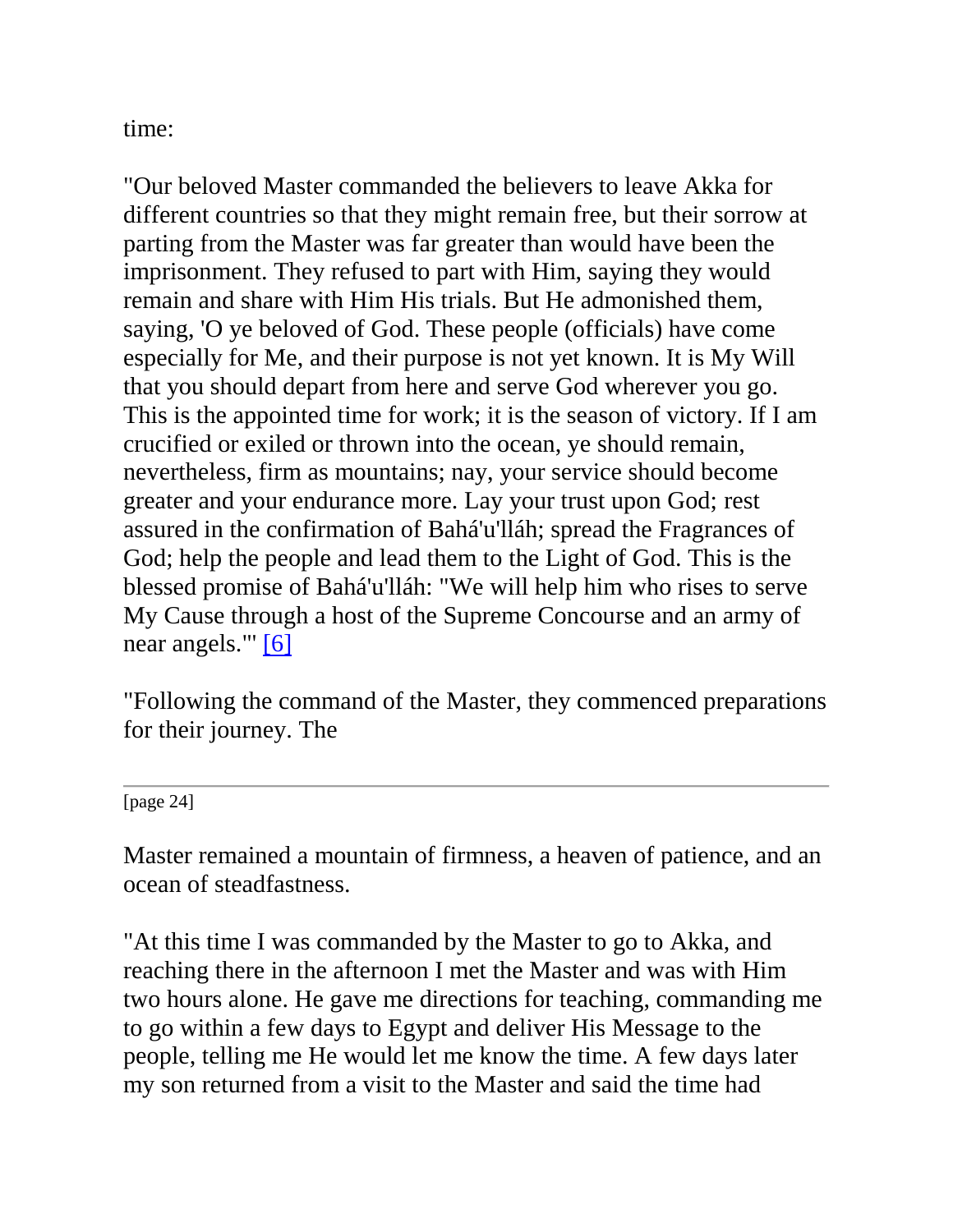arrived. On receiving this message, he informed the Master that I had no passport--a necessity in Turkey--to which He replied that I would be protected. The Governor, with his officials, were on the pier to see that no Bahá'í Persons left. As we walked down the pier, the Governor's attention was distracted by the mails which had arrived, and we were enabled to pass to the steamer unnoticed--thus we were protected."

Question: Was this an accidental happening?

Answer: No, this was on account of all the parts of the universe having a connection and being dependent upon one another.

To study the universe, take the body of man; all the elements are in it, and its members are dependent upon one another; so, also, are the parts of the great universe. The great events which happen are due to this connection--all according to the *requirements* of the *system*.

As the great events belong to the general system, so the small things which occur belong to the same Divine system.

[page 25]

In the case of Mirza Asadullah, Abdu'l-Bahá said, "God told the Governor to turn his head."

Referring to the disturbances at the time, Abdu'l-Bahá said, "These things must happen. The clouds will not gather moisture from the sea until the wind blows. Clouds must gather and rain fall and storms appear, or there will be no spring; then we should have no flowers, no fruit, no blessings of Spring. All the happenings in the Cause are for the future fruit."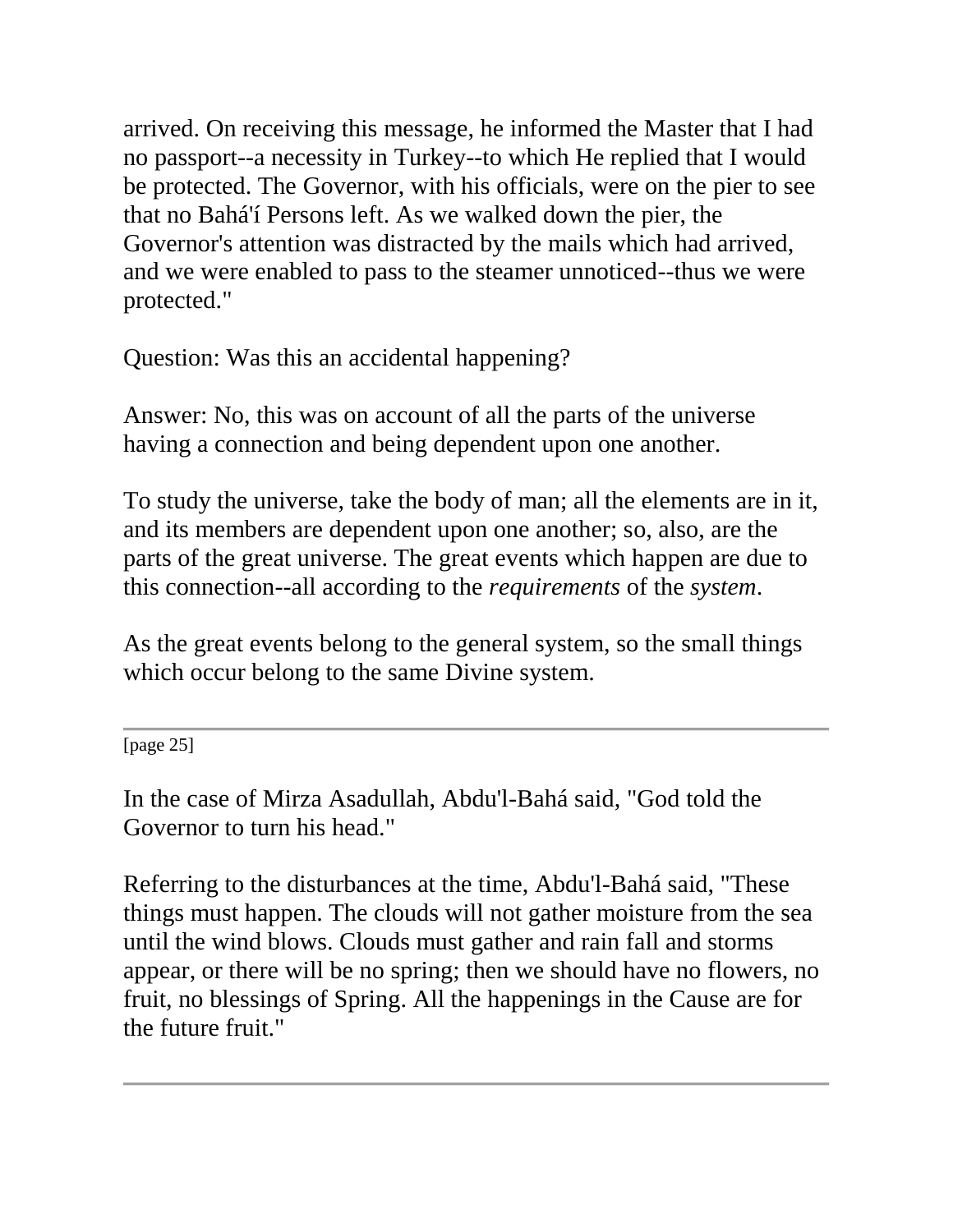[page 26]

#### **BAHA'I ARGUMENT AGAINST THE BELIEF OF THE NATURALISTS REGARDING THE ESSENCE OF GOD OR THE REALITY OF CREATION**

We believe in a Universal Essence or Reality, which is purified or exalted above all mention, and which cannot possibly be conceived of by the mind of man. But we can prove Its existence by Its signs which we see in the surrounding creation.

Naturalists believe in this Universal Cause, which they call universal "Nature," and they claim that it, of necessity, brings things into existence, that this necessity is one of the requirements.

We say the Essence is the Creator of all things, and we differ from the Naturalists in attributing the *kind* of qualities to this Essence.

We say that the Essence is purified from all imperfections. They say it has some imperfections.

We say the Essence is conscious.

They say it is unconscious.

We say the Essence is the Knower.

They say it knows not.

We say the Essence has Will.

They say it has no will.

We say the Essence has the power of choice.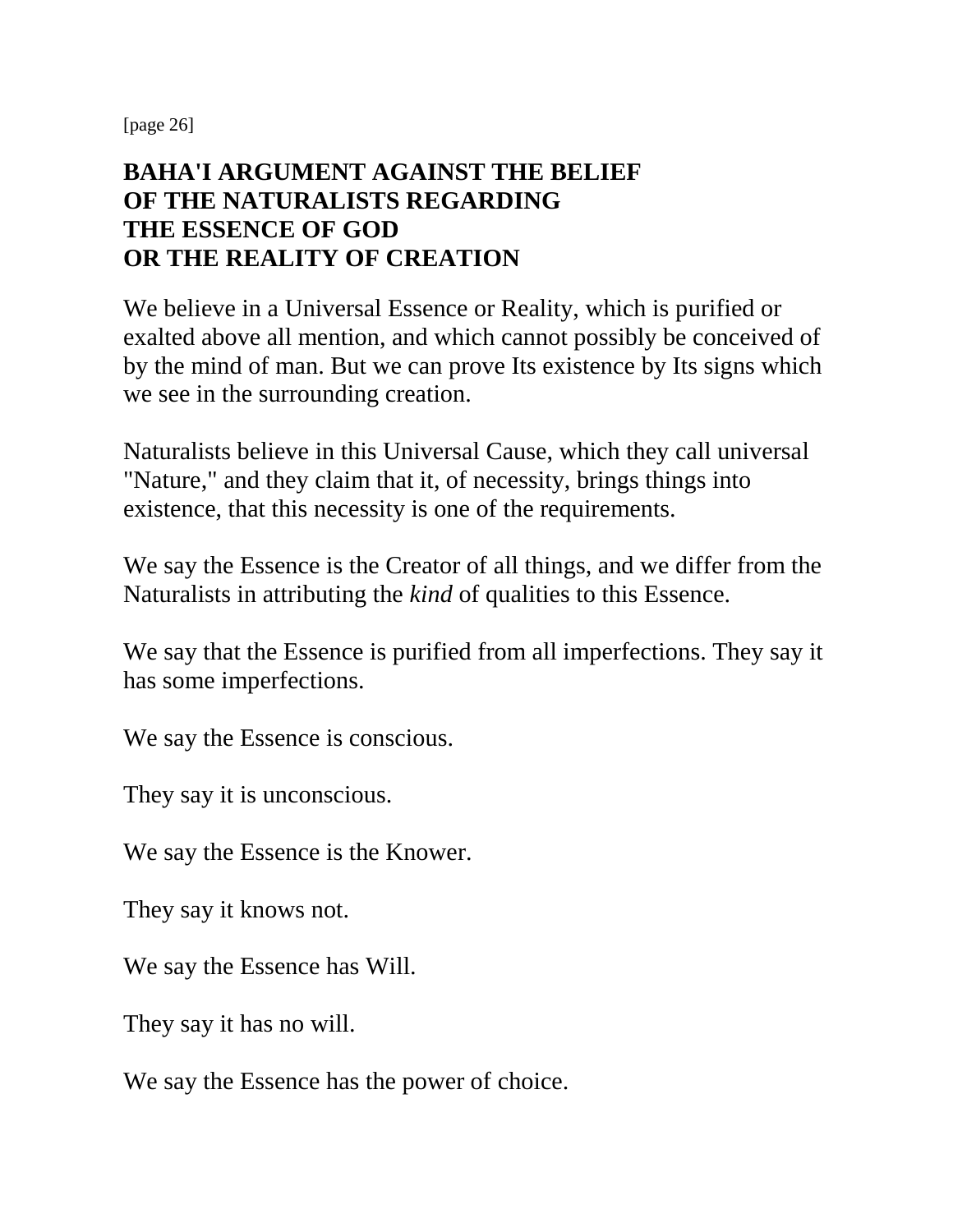They say it creates without choice--because it must.

We prove the existence of the Universal Essence by

[page 27]

qualities that are perfect. They prove the universal "Nature" by qualities that are imperfect.

They say, and try to prove that there is neither organization nor system in the world of existence, that although the works of nature are in themselves perfect (like a flower, for instance) they are not created according to plan or arrangement. For example, in a bouquet of a variety of flowers one sees that each flower, in itself, is perfect, but the arrangement of the bouquet is not according to system.

They say that because the works of nature are not systematic, the Universal Cause can have no consciousness of it.

We ask: Is it possible that perfection can exist in the branch of a tree and not exist in the root of a tree?

Is it possible that perfection shall exist in a drop of the sea and not exist in the sea itself?

Is it possible that perfection will not exist in man himself but will exist in a hair of his head, which is only a part of him?

Is it possible that man, who is a part of the whole, may have qualities of perfection which cannot be attributed to the Essence, or Reality? Or is it possible for man to be a point of perfection and that real Essence be deprived of perfection? A child could not imagine such a foolish thing.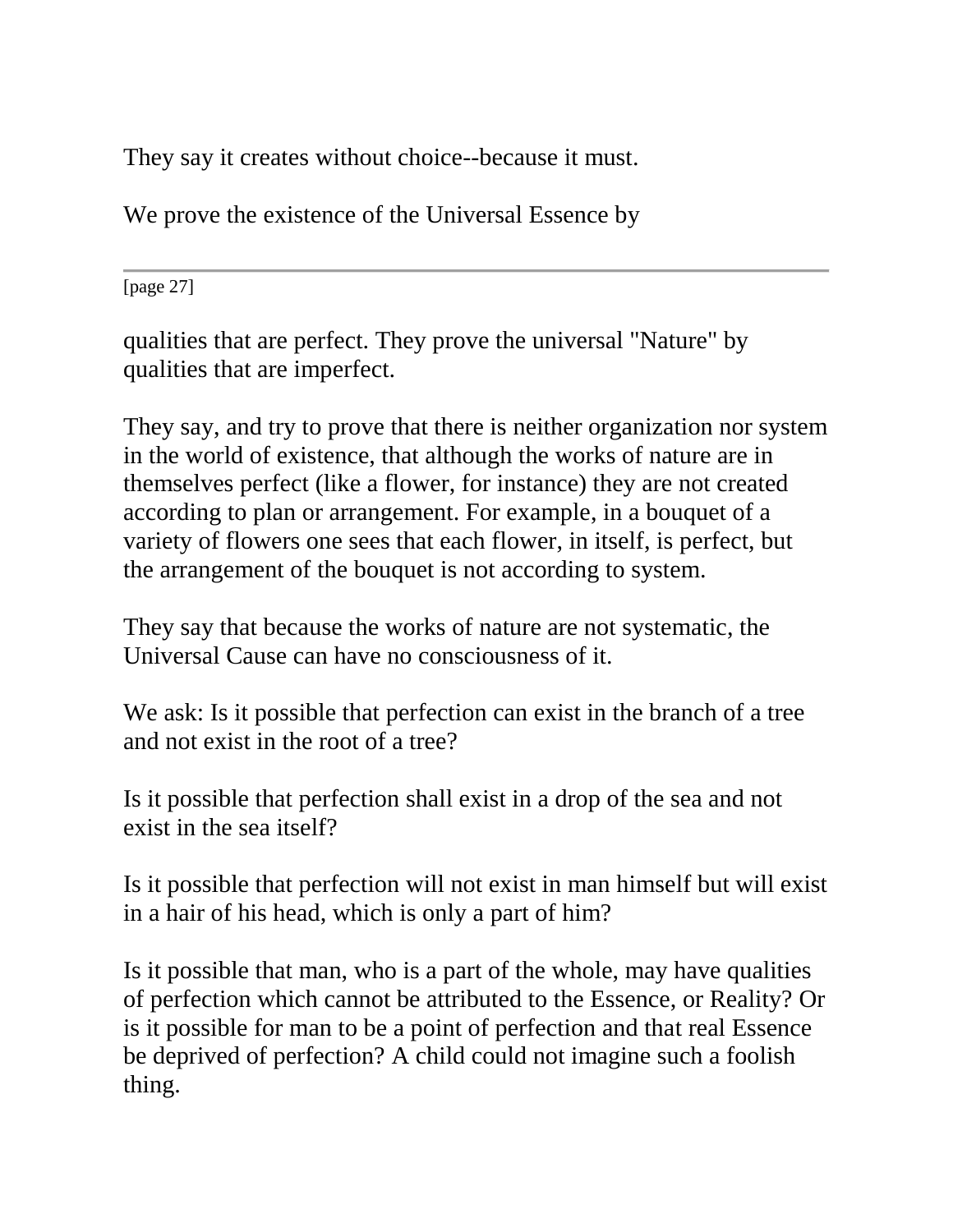It would also be foolish to say that the hair of a man's head had feeling but that his heart and mind were deprived. (We take the Naturalist's own words for this proof.)

We say that the Essence, or Reality, is purified from all words, all description, and all praise; that The

[page 28]

Essence would have first to be understood and then judged. But man cannot understand the Essence.

The Naturalists say, for example, that the universal "Nature" is like the ocean, and the existent beings are like the waves of that ocean. Now, can we imagine some perfections in the waves without believing that perfection also exists in the ocean itself?

Man is in the position of a little worm in a seed; the seed is in an apple; the apple is on a tree; the tree is in a garden; and the garden is under the care of a gardener.

Now, suppose that little worm should say, "I have understanding and feeling, but the gardener has not." How can this little worm, which is so far from the gardener, possibly have an idea or conception of him? How much could it know of the perfections or qualities of the gardener, so that it might be able to judge whether or not he has such and such perfections, such as consciousness, will, etc.?

The beings in this existent world are created in different conditions. There is the mineral condition, or degree, the vegetable condition, or degree, the animal condition, or degree, and the human degree.

Every higher degree comprehends or includes the lower, but the lower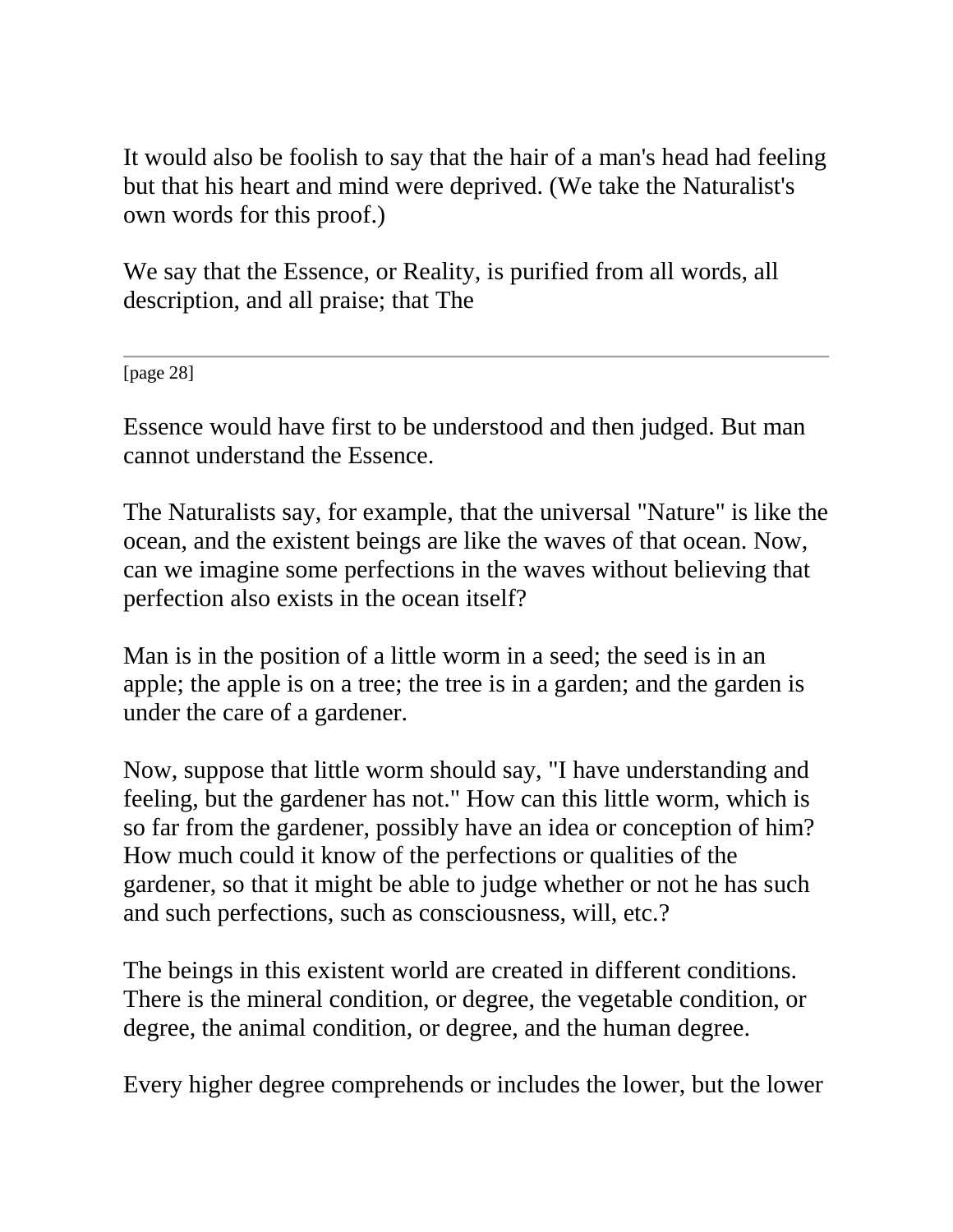degree does not comprehend the higher. For example, man comprehends the kingdoms below him, but the mineral does not comprehend the three higher kingdoms.

Whatever progress the mineral kingdom may make, it can never reach a condition of knowing the power of growth; and in the same way whatever progress the vegetable kingdom may make, it can never imagine the condition of the animal kingdom; and the animal cannot imagine the human reality.

[page 29]

Though all of them are creations, the difference in degree prevents the lower from comprehending the higher.

As this is so, how can man, the phenomenal being, understand God? How can the creation understand the Creator? How can the art imagine the artist?

Man cannot understand the Reality of Divinity or know whether He has consciousness or not.

The consciousness of God is not the consciousness which we know of. As unconsciousness is an imperfection, we say that Reality has a consciousness. We say so because we want to deny the imperfections ascribed to God. But the consciousness of God is different from the consciousness of man. Man's consciousness is a quality of phenomenal beings, but the consciousness of God is the quality of an Eternal Reality. Therefore, we cannot compare one with the other.

The consciousness of God is sanctified and purified from the consciousness of man.

As it is with the spirit of the vegetable kingdom, which cannot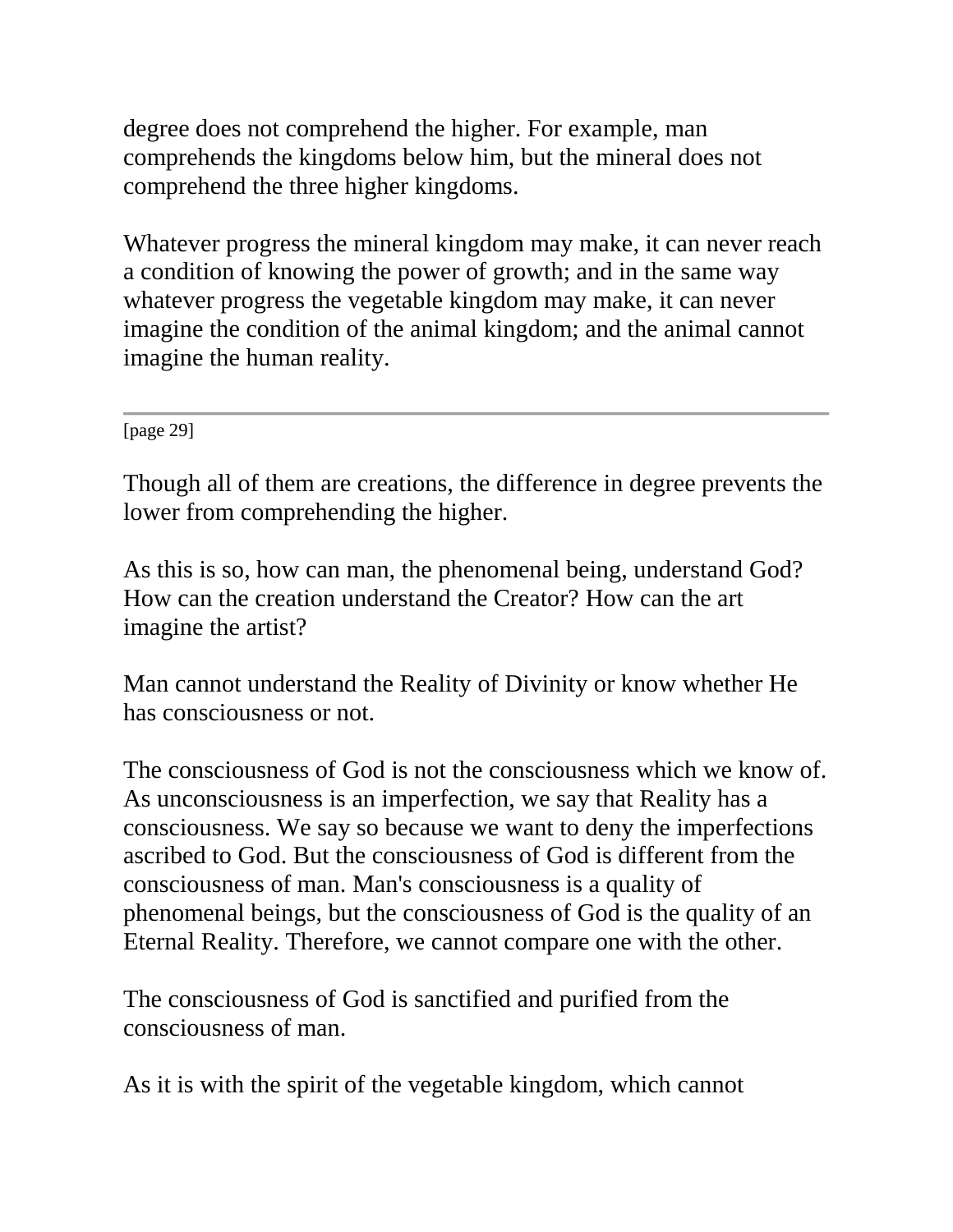understand the spirit of the animal kingdom or comprehend the senseperception of the animal kingdom (as an instance, it is impossible for an orange to comprehend the power of sight or to understand the power of hearing or the power of taste), so it is with man, the created being, in his relation to God, the uncreated Reality. It is impossible for him to understand the power of God.

That Reality which is the Essence of God cannot be conceived of by any understanding; therefore, God has created a Manifestor, and in Him is reflected that Sanctified Reality.

[page 30]

The Manifestations are points, or sources, of assistance for all people, and they are the Educators of men. They are like mirrors, and the Reality, the Essence, is like the sun. For instance, the Sun has been reflected by the Mirror of Christ and appears in it with Its Rays and Heat.

Though the Mirror is a phenomenal reality, it is the place of the Sun, or the recipient of the Sun; so, therefore, Christ said, "The Father is in Me," meaning, The Sun has reflected upon this mirror. If the Mirror will say the Sun is in Me--this is right, is truth. But He does not mean that the Sun has come down from Its sanctified height and is dwelling in Him.

In short, we say that man is incapable of understanding the Essence of God and His qualities. Why? Because that Essence is the Highest Sanctity, and man is phenomenal.

## **ESSENCE OF THE MATERIAL CREATION**

Question: Is the essence of the material creation the Spirit of God?

Answer: No, it is not the *Spirit* of God, but it is the *Bounty* of God. It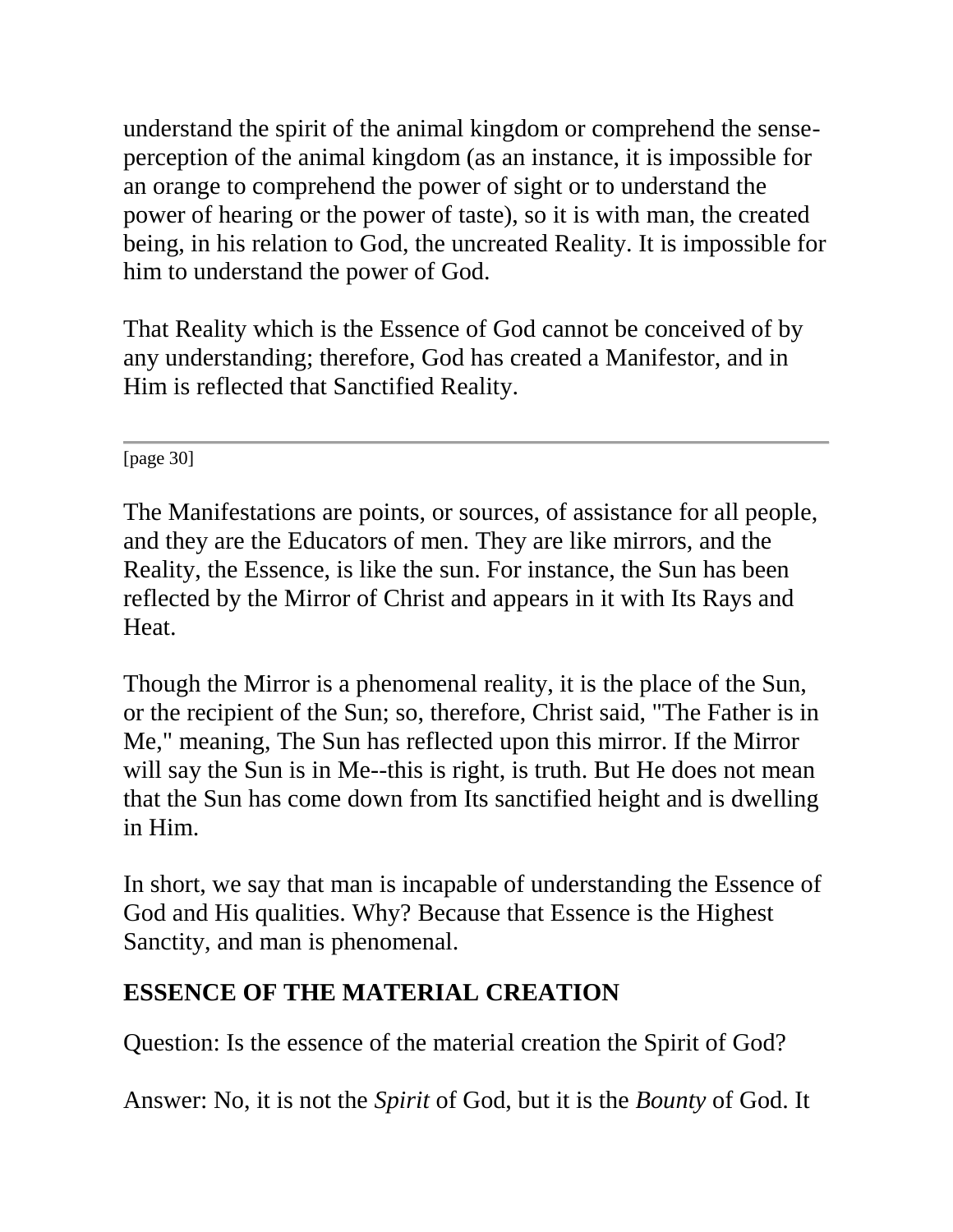is not a part of God, for it is His creation.

To illustrate: Take a lamp; its light is created by the sun but is no part of the light of the sun. The action of the sun upon the earth produced the petroleum that gives the light. Neither the petroleum nor the light is any part of the sun.

And so it is with the life, or essence, of all creation. God has created all beings, but their life, or essence, is not the Life of the Spirit.

The Bounty of God is bestowed upon the mineral, the vegetable, animal, and man, but their life, or essence, is not the Spirit of God.

But when the spirit of man awakens to the consciousness of the Spirit of God and becomes imbued with the Light of the Sun of Truth, that Light in him is of the Spirit of God and is immortal with God. But the man who is not endowed with this Light remains as a lamp whose light may be extinguished.

Question: Suppose a man is ill and dies, not having summoned a physician. Had his time come to die, or would he with proper care have recovered?

[page 32]

Answer: There are two kinds of death. One is preordained, and the other is dependent upon may things. For example, a lamp is filled with oil, and it will burn as long as the oil will last. This is preordained. (If the lamp is filled with oil to burn five hours, it will not burn six hours.) Another lamp may be filled, but a strong wind arising may put out the light. This is the other kind of death--dependent upon circumstances.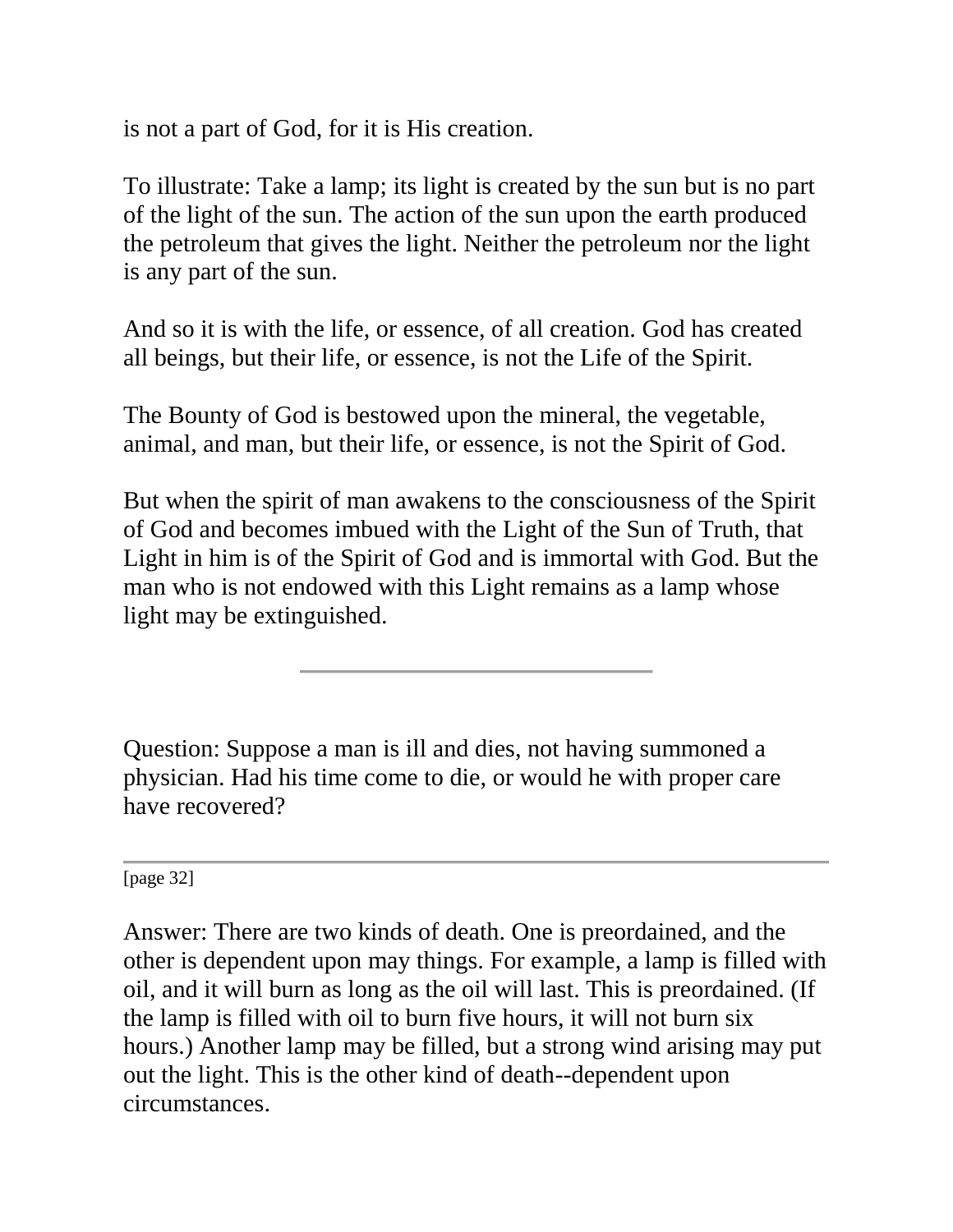It is certain that if a babe be thrown into the sea, it will die. This is not preordained death, for the child had just begun its life.

Question: Then these circumstances are somewhat dependent upon the will of man?

Yes, but God has given him that will.

Question: Can any of these circumstances be changed by prayer?

Yes, prayer might prevent the strong wind from blowing out the light of the lamp--but it could never change the amount of oil in the lamp- that is preordained.

Question: Do animals have an existence after this life?

Answer: The love shown by animals is instinctive and not dependent upon their own will--that is, they are endowed with their qualities and use them in a natural way, but not by their own will. As these qualities are instinctive and not voluntary, animals will not be rewarded. Their benefits are confined to this word only.

Take a flower; it gives forth a fragrance not of its own will but because it has been naturally endowed. It has no power to withhold the fragrance, so it is compelled to give it out.

This piece of bread gives strength to the body, not by its own will, but because it must. This is of the Bounty of God; therefore, the bread has no reward.

A dog shows affection by instinct and not by will.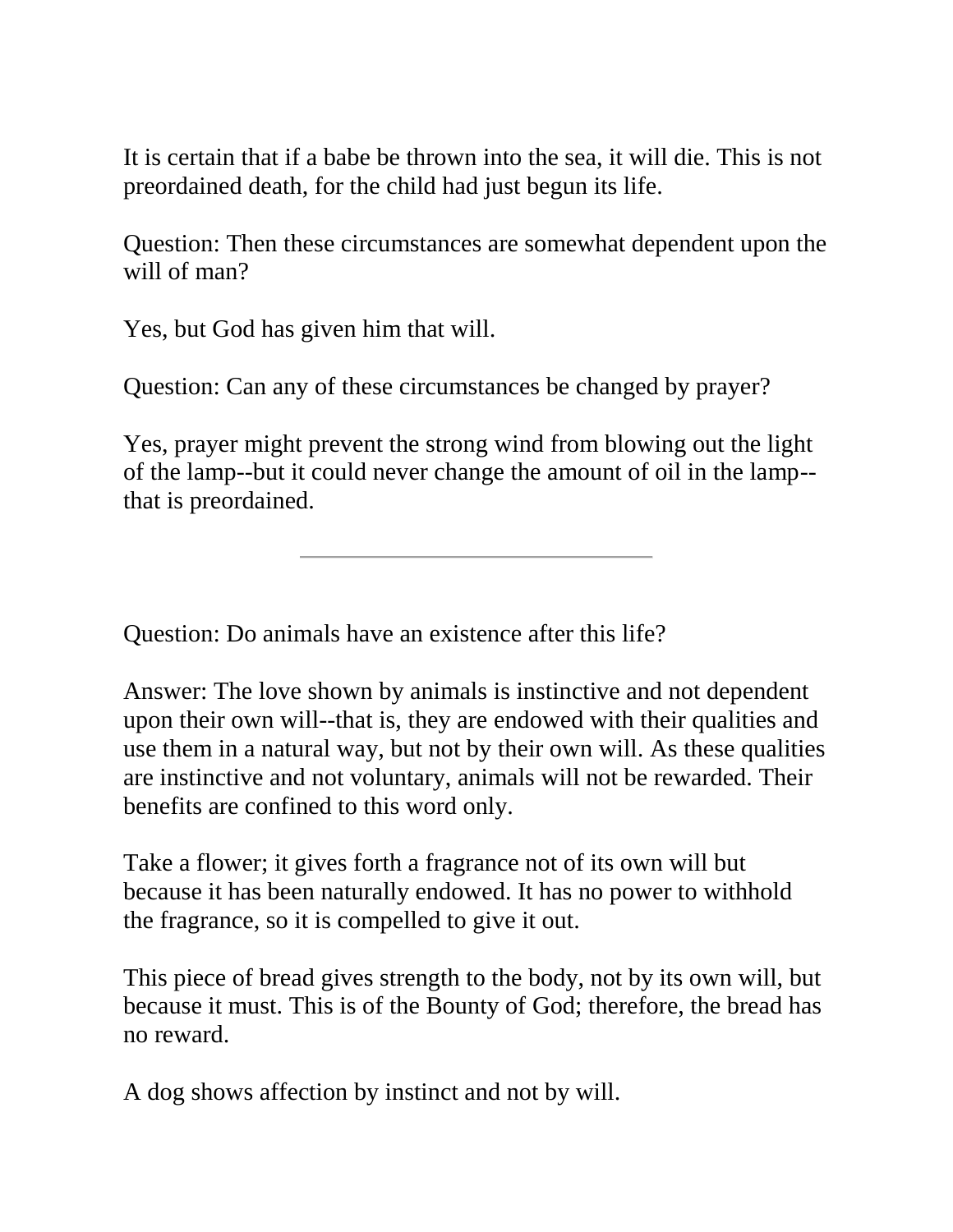A rich man gives a bounty to a poor man. Should the rich man also give him a reward because he has received bounty? It is the same with the animals. Their qualities are bestowed by God. Shall He give them reward for this Bounty?

Man is the only creature who can receive reward, because he has the power of choice--whether he will show forth love or withhold it. He has the power to choose immortal life or to reject it, while the animals have no qualities that are immortal.

For fresh air and exercise we were sometimes permitted to walk on the housetop.

The view from there was superb. Toward the west lay the blue Mediterranean, south of us was the Bay of Akka, Haifa , and the beautiful Mt. Carmel. To the north and east was the rolling country where the shepherds were tending their sheep as in the olden time, in the same flowing garments, and carrying their shepherds' crooks in the same old way.

From the minarets was heard the call to prayer. How we longed to shout to the muezzin that a "New

[page 34]

Call" had been "vociferously raised" and to the shepherds---the "True Shepherd" hath appeared!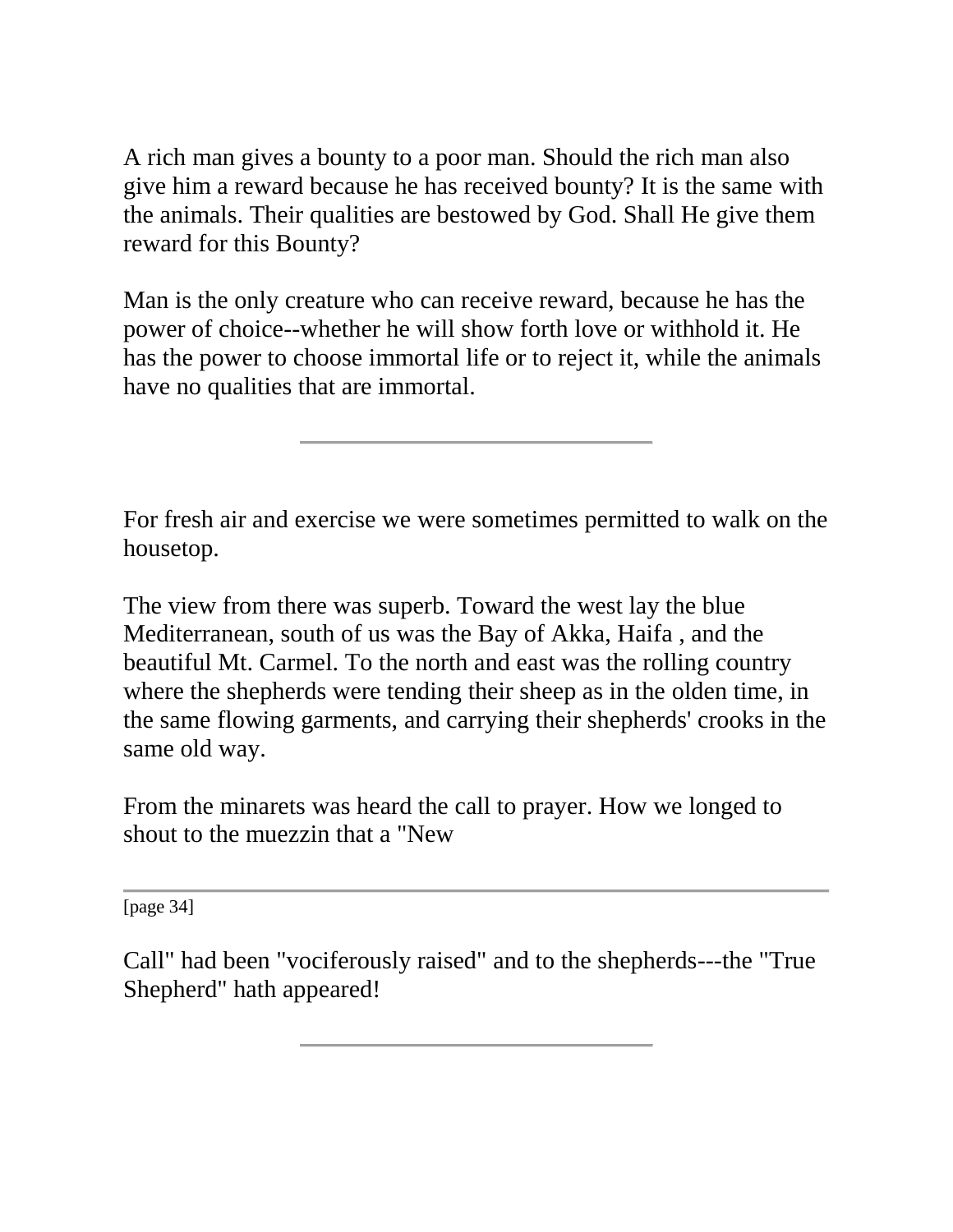As table one day Abdu'l-Bahá asked, "If the people here should not let you leave Akka, what would you do--how would you feel?"

We answered, "We would stay here always and be perfectly happy." He smiled at this and said, "Supposed they should ask you why you came here? They might say, 'These prisoners are Persians. What have Americans and Persians to say to one another?'"

We answered that we should like nothing better than to mount the housetop and shout to all the people the reason of our coming. He smiled again and said, "You are shouting although you are silent, but your words will be heard in the future. The words of Christ were not heard until three hundred years after His death.

"There is a Persian story of a thief who, in order to rob a certain house, went to work to undermine the foundation. The owner of the house happened to be on the roof and looking down discovered the thief and asked what he was doing. The man replied, 'I am trumpeting.' 'Trumpeting!' exclaimed the owner, 'Why, you are not making any noise.' 'Oh no,' answered the thief, 'you will hear the noise tomorrow!"

[page 35]

## **EVIL THOUGHTS**

Question: What is the source of evil thoughts that disturb those who do not wish to entertain them?

Answer: They come from other minds; they are reflected. One should not become a mirror for them--to reflect them; neither should one try to control them, for this is impossible; it only aggravates the difficulty, causing more to appear.

One should constantly turn the mirror of his heart *squarely* toward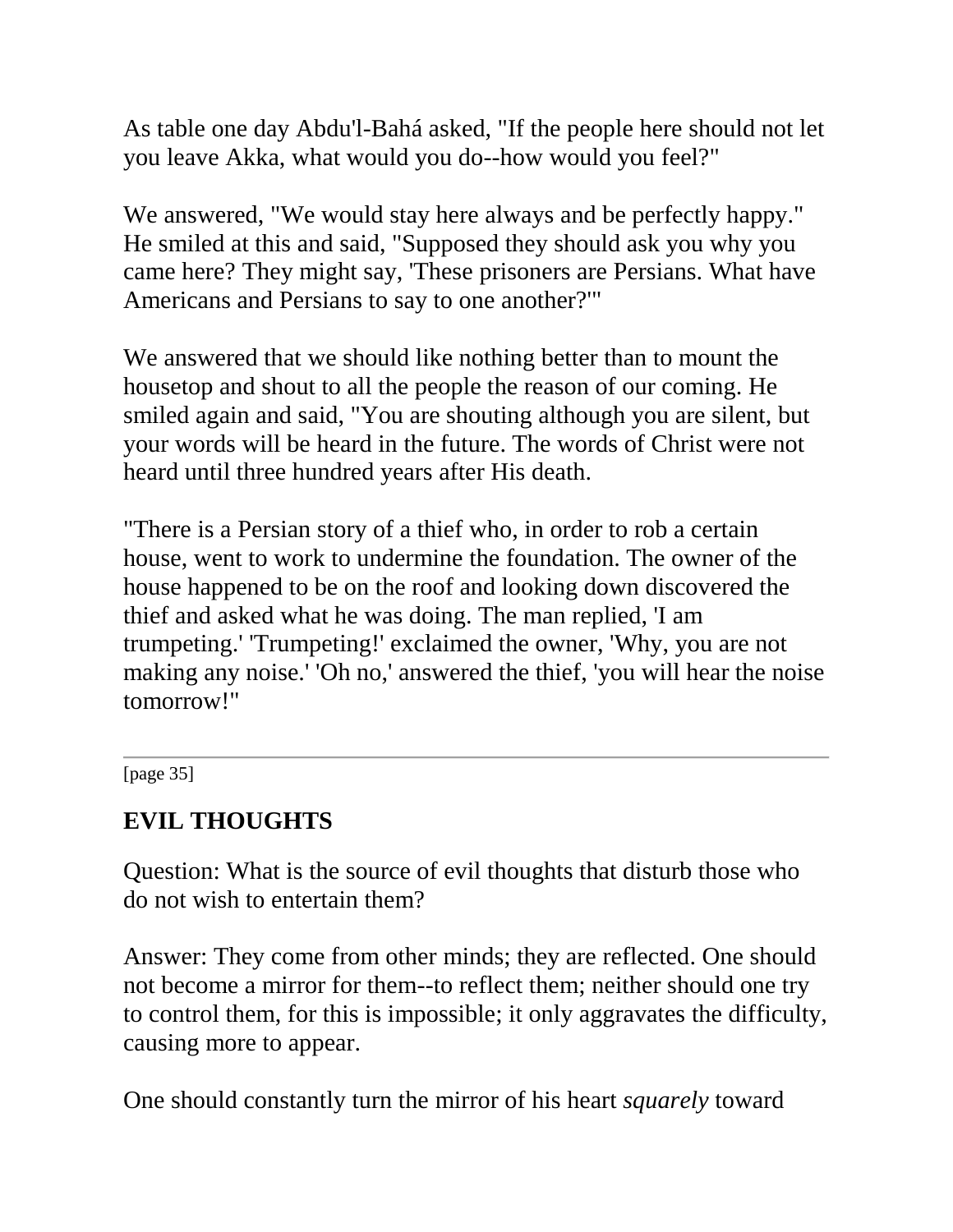God so that the Light of the Sun of Truth may be reflected there.

This is the only cure for attacks of evil thoughts. The *face* of the mirror should be turned toward God, and the *back* of the mirror toward the evil thoughts.

Question: Are there "earthbound" souls who try to have, and do have, an influence over people, sometimes taking entire possession of their wills?

Abdu'l-Bahá answered, "There are no earthbound souls. When the souls that are not good die, they go entirely away from this earth and so cannot influence anyone. They are spiritually dead. Their thoughts can have influence only while they are alive on the earth. Caiaphas had great influence during his life, but as soon as he died, his influence ceased. It was of this kind that Christ said, 'Let the dead bury their dead.'

[page 36]

But the good souls are given eternal life, and sometimes God permits their thoughts to reach the earth to help people."

[page 37]

# **AUTOMATIC WRITING**

Question: What is the power used in automatic writing?

Answer: This power is neither heavenly nor spiritual; neither is it an influence from disembodied spirits. It is of the human spirit- *magnetism* within the self of the one doing the writing.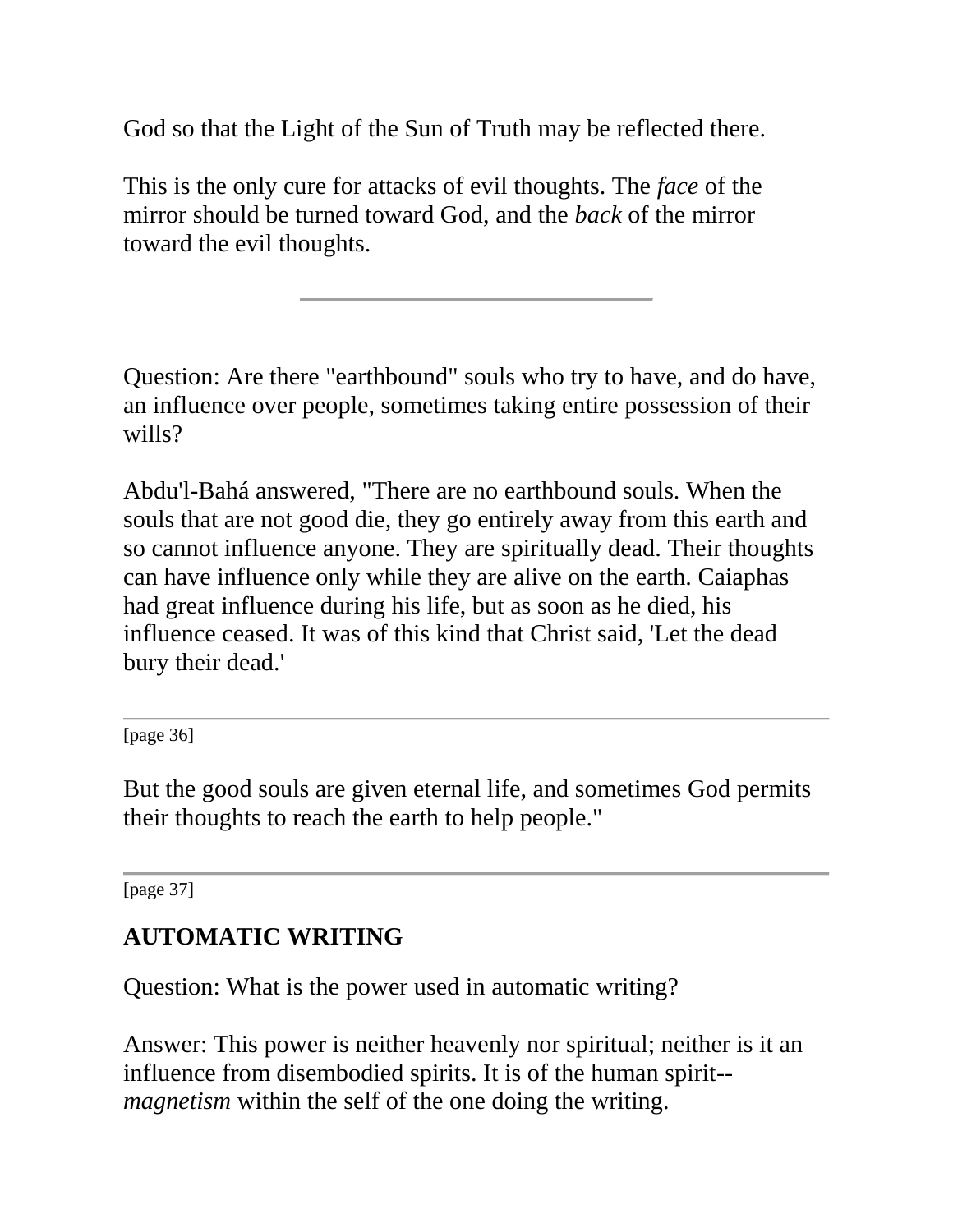When the thoughts have taken possession of the mind and are not consciously directed, one become subject to their promptings and, unconsciously, or automatically, takes a pencil and writes them down. The oftener this is done, the stronger becomes the magnetic prompting.

For instance, one may learn a lesson or poem by heart, and he repeats and repeats it so often that the thoughts take possession of him, and he will repeat it unconsciously even in his sleep. This is magnetism belonging to the human spirit.

Or he may walk many times upon a certain road, and he takes his walk so often he is able to take it unconsciously or automatically.

This power is his own magnetism.

A mother rocks and rocks her babe to sleep in a cradle, but the thought of the child's sleep may so take possession of her mind that sometimes she is able to put him to sleep without the aid of the cradle. This effect is produced by the mother's magnetism.

[page 38]

In regard to the automatic writing, if one will pray very earnestly, and pray *sufficiently*, the mind will turn against the automatic writing, and one will be freed from the effects of that power.

Pray, and pray, and not be misled by the seeming beauty of the writings.

One of us had a birthday, and Abdu'l-Bahá congratulated her upon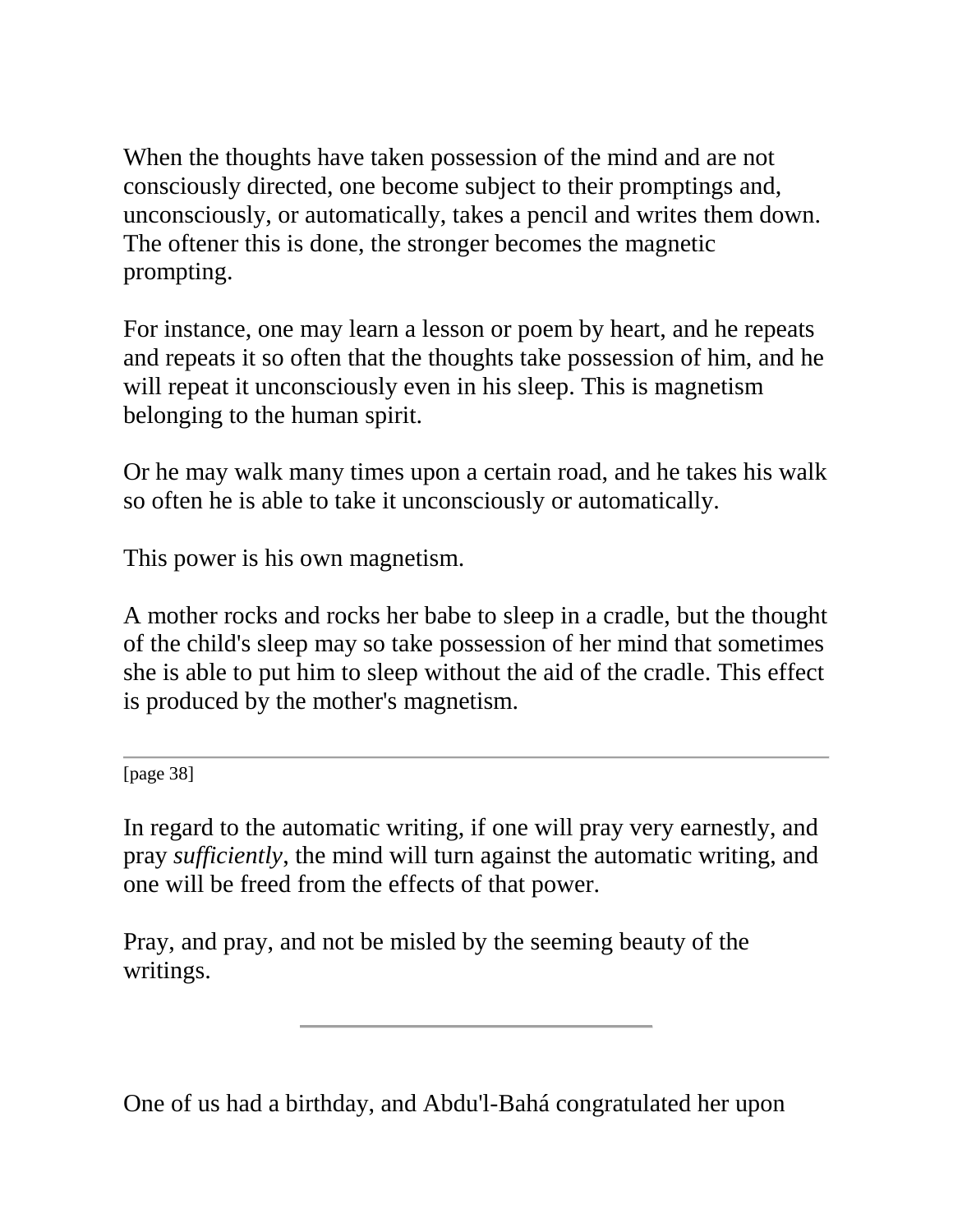being in that Sacred Spot for such an anniversary. He was asked to guess the age, and He smilingly guessed several years under the right number. She said, although He was very kind, she was bound to acknowledge a few years more, at which He quickly rejoined, "I wish to make you as young as possible so that you will have so many more years in which to live and spread this Truth." She said that since becoming a Bahá'í, nine years ago, she had been growing younger every day. He smiled and assented, "That is so, and, in realty, you are only nine years old."

Then He told the following story: A great king, walking in his garden one day, noticed a man, about ninety years old, planting some trees. The king asked what he was doing and the old man answered that he was planting date trees. "How long before they will bear fruit?" asked the king. "Twenty years." "But you will not live to enjoy the fruit; why then should you plant these trees?" The old man answered, "The last generation planted trees that bore fruit for my benefit; so it is now my duty to plant for the benefit of the next generation."

The king was pleased at this answer so gave the man

[page 39]

a piece of money. The gardener fell on his knees and thanked him. The king asked, "Why do you kneel before me?" "Because, your majesty, not only have I had the pleasure, or gift, of planting these tress, but they have already borne fruit, since you give me this money." This so pleased the king he gave the man another piece of money.

Again the old gardener knelt, saying, "Again I kneel to thank your majesty. Most trees will bear fruit only once, while these trees of mine have already borne two crops--since you give me two pieces of money."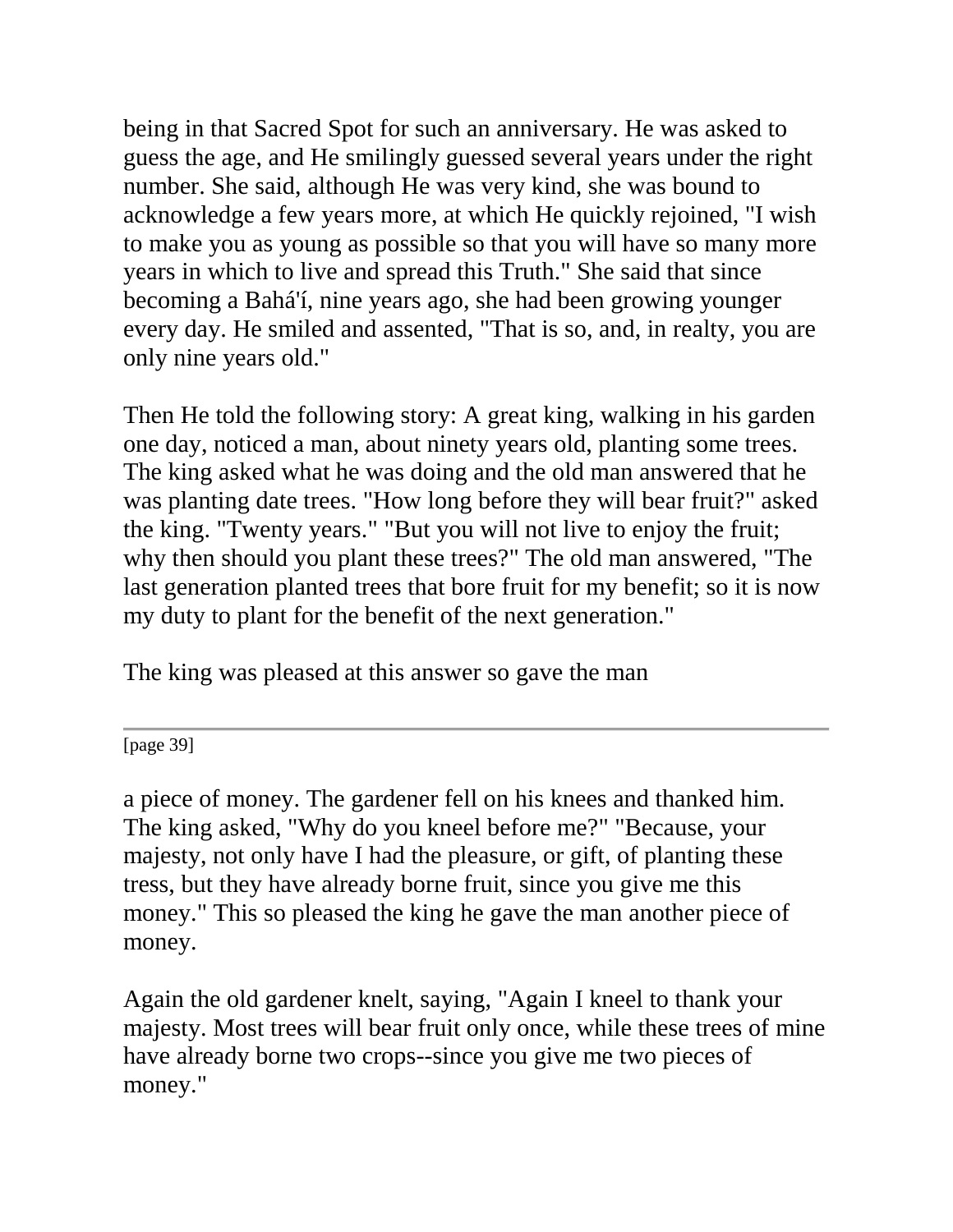The king smiled and asked, "How old are you?" The man answered, "I am twelve years old." "How can that be? You are surely a very old man." The gardener answered, "In the days of the king your predecessor, the people were in a most unhappy state of constant warfare and trouble, so I cannot include that as a part of my life. But since your majesty came to rule, the people are happy, contented, and at peace. Therefore, as it is but twelve since your gracious reign began, I am only years old." This pleased the king so very much that, perforce, he gave the old man another piece of money, saying, "I shall have to leave you now, for your words please me so greatly that if I listen to you longer I shall become a pauper!"

One day we spoke of an active worker in this Cause, and Abdu'l-Bahá said, "In this Cause, he who is active and who makes an effort will always meet with success. In worldly matters how often we see a man work hard for a lifetime and never achieve success.

[page 40]

But the worker in the cause of God is like a gardener. The more attention he gives his garden, the more fruit will reward his efforts, or, like the traveler who has a great goal before him, no matter how hard the road, if he only keep on walking and is not turned aside by discouragements, he is sure, eventually, to reach his goal."

Question: Will the stations of the believers continue to be different hereafter?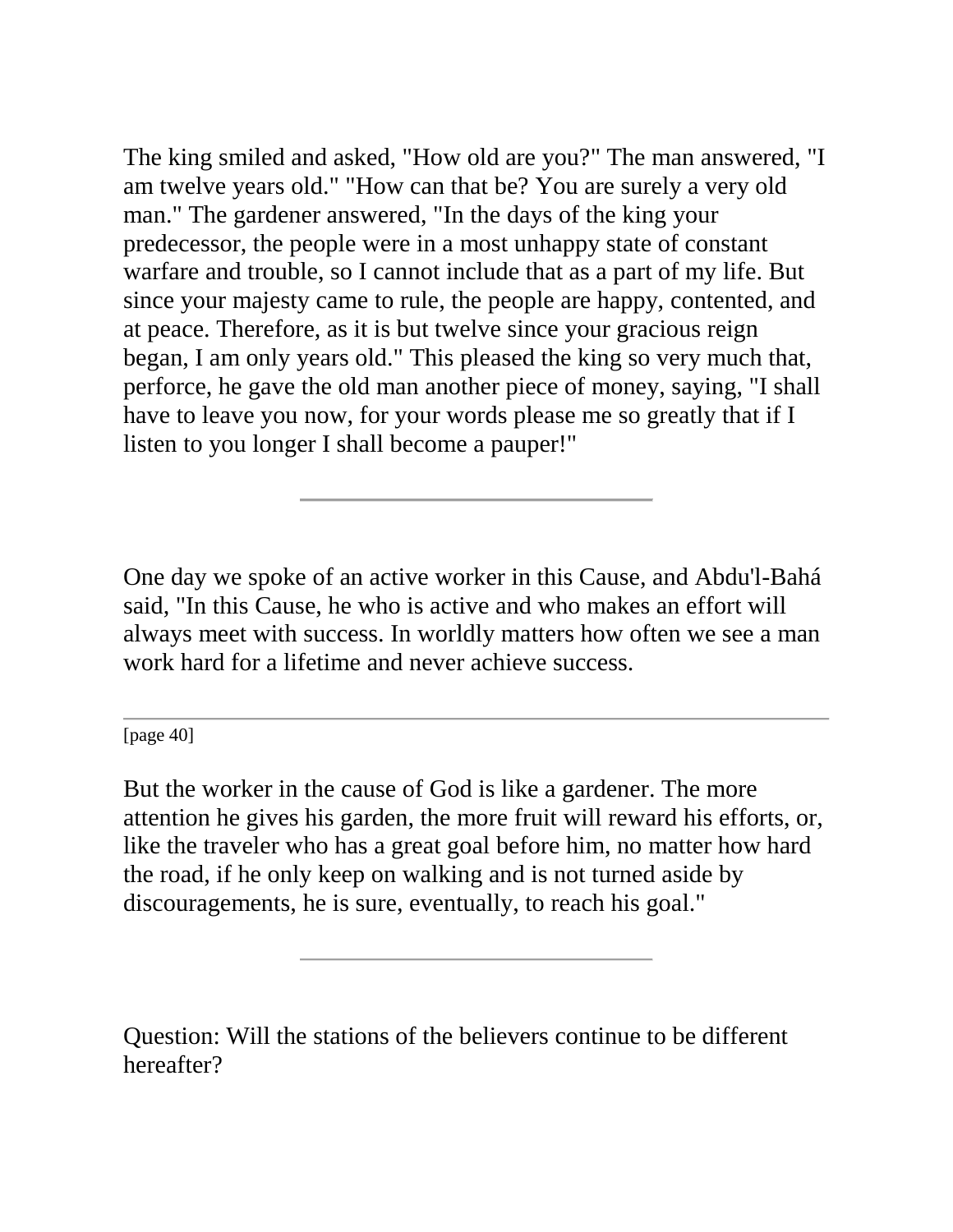Abdu'l-Bahá answered, "Yes, it will be necessarily so, for the Kingdom requires it.

"The King appoints one to be his prime minister, another to be his greatest general, another a soldier, and so on from the highest to the lowest. If all were generals or all were soldiers, there would be no kingdom.

"God created the mineral, the vegetable, the animal, and man. Had He created only man there would be no world."

[page 41]

## **MEMORIAL SERVICE**

One of the visiting ladies from Ishqabad seemed very sad, and as a sad Bahá'í face is a rarity, we asked about her. It seemed she had lately lost both her daughters within a month's time and was inconsolable.

When she first came, Abdu'l-Bahá spent much time comforting her. He told her she must take the believers for her children, and during the days in His Presence, she began to learn real content with God's Will, which is better than resignation. Finally, He revealed some beautiful Tablets for the departed daughters and held a memorial service at which these were read. This was a service of joy and not of sorrow or regret. Only men believers took part in it, but she was able to hear it, although she was not seen. The spiritual effect this blessing had upon her was wonderful to see, and before we left, the empty place in her heart had become filled with His Love, and her face became illuminated and beautiful like those of her Persian brothers and sisters.

Abdu'l-Bahá brought us flowers or oranges or grapefruit from the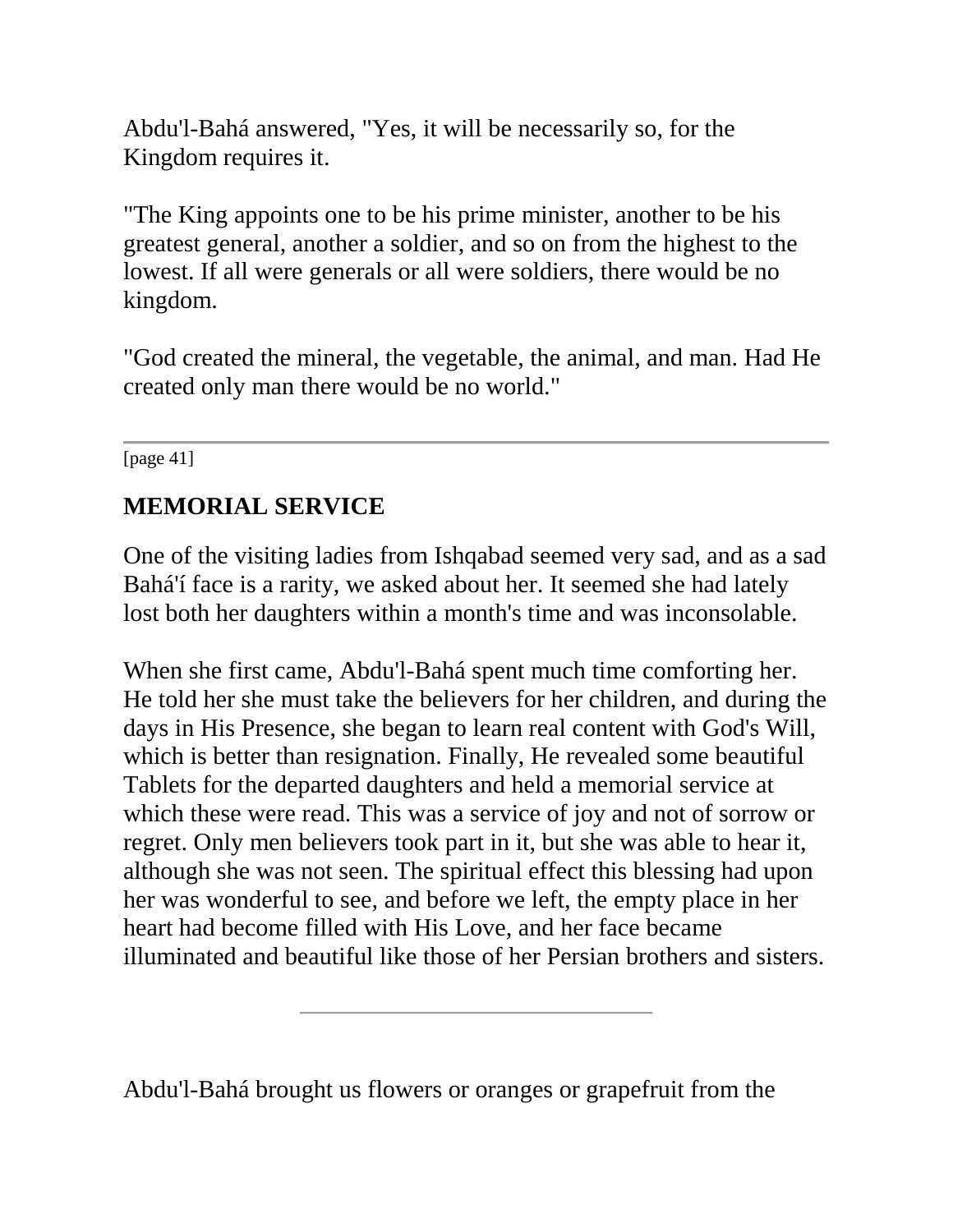wonderful Ridvan nearly every day and also gave us delicious grapes from a vine that was planted by His own hand. (This vine yields seven crops of grapes every year, and these particular grapes were the seventh yield.)

[page 42]

His constant shower of material and spiritual favors caused us to exclaim that we did not deserve so many blessings, and while we received and received everything from Him, we were unable to give Him anything in return.

He replied, simply, "That is what I am here for--to give, and not to receive."

When we deprecated the trouble it must be to answer so many questions and to give us so much time, He replied, "Whatever is done in love is never any trouble, and--there is always time."

Abdu'l-Bahá entertained the Turkish officials and nonbelievers who came to call nearly every evening. When asked if this was not a great tax on His time and strength, He replied, "Bahá'u'lláh commanded us to show courtesy, kindness, and hospitality to all who come to us- whether they are believers or not." This command Abdu'l-Bahá obeyed most conscientiously. Besides showering upon them material favors, He also engaged a man to come and chant the Qur'an, which greatly pleased His Muhammadan guests.

During the troublous time of 1905 in Akka, a Syrian officer in the Turkish army who had always been friendly with the Holy Family, suddenly turned against them. He discovered a book written in English which was detrimental to the Cause. Thinking to ingratiate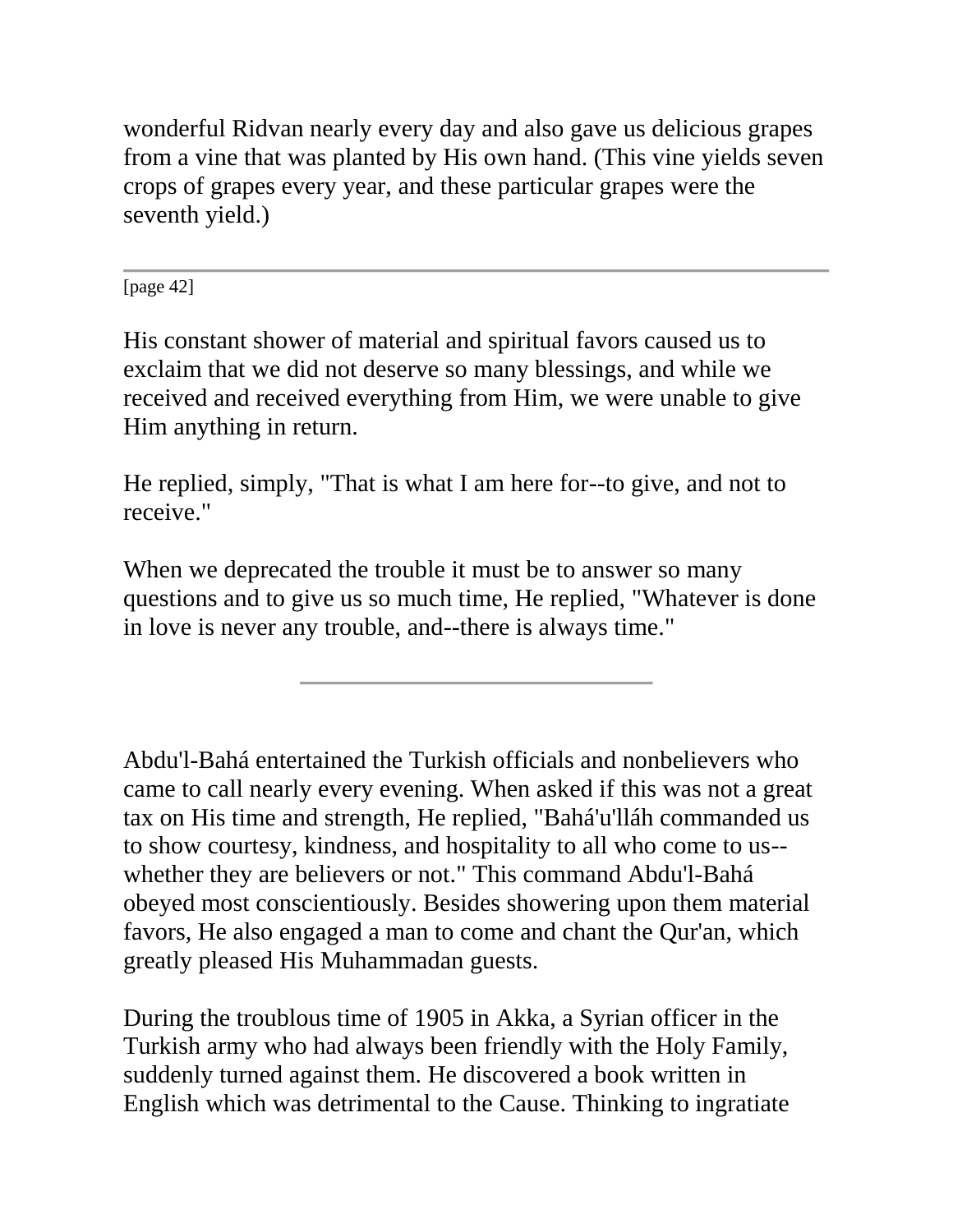himself with he powers at Constantinople, he determined to send it there, first having it translated at Beirut. Of course it fell into the hands of the authorities there, who immediately concluded that, since he had the book in his possession, he must

[page 43]

himself be a Bahá'í. So they promptly arrested him and sent him to Damascus. Thus he fell unto his own trap. But Abdu'l-Bahá had no word of censure for this false friend. On the contrary, He with the Greatest Holy Leaf, went at once to call upon the sorrowful wife, offering her money and every assistance. Here was one of our daily lessons in the practical application of these Great Teachings.

In the Words of Paradise page 54, these words appear:" A strange and wonderful instrument exists in the earth, but it is concealed from minds and souls. It is an instrument which has the power to change the atmosphere of the whole earth, and its infection causes destruction.["\[7\]](http://bahai-library.com/goodall_cooper_daily_lessons#fn7)

Question: Does this refer to an evil power such as psychic control? Is there some other power in the world beside God?

Answer: This is a deep and lengthy subject, but, briefly, there is, as we know , a power that composes and a power that decomposes.

The world of existence is constantly revolving through the changes of building up and tearing down.

When elements are attracted, something is composed, and when these same elements are repelled, that form is decomposed.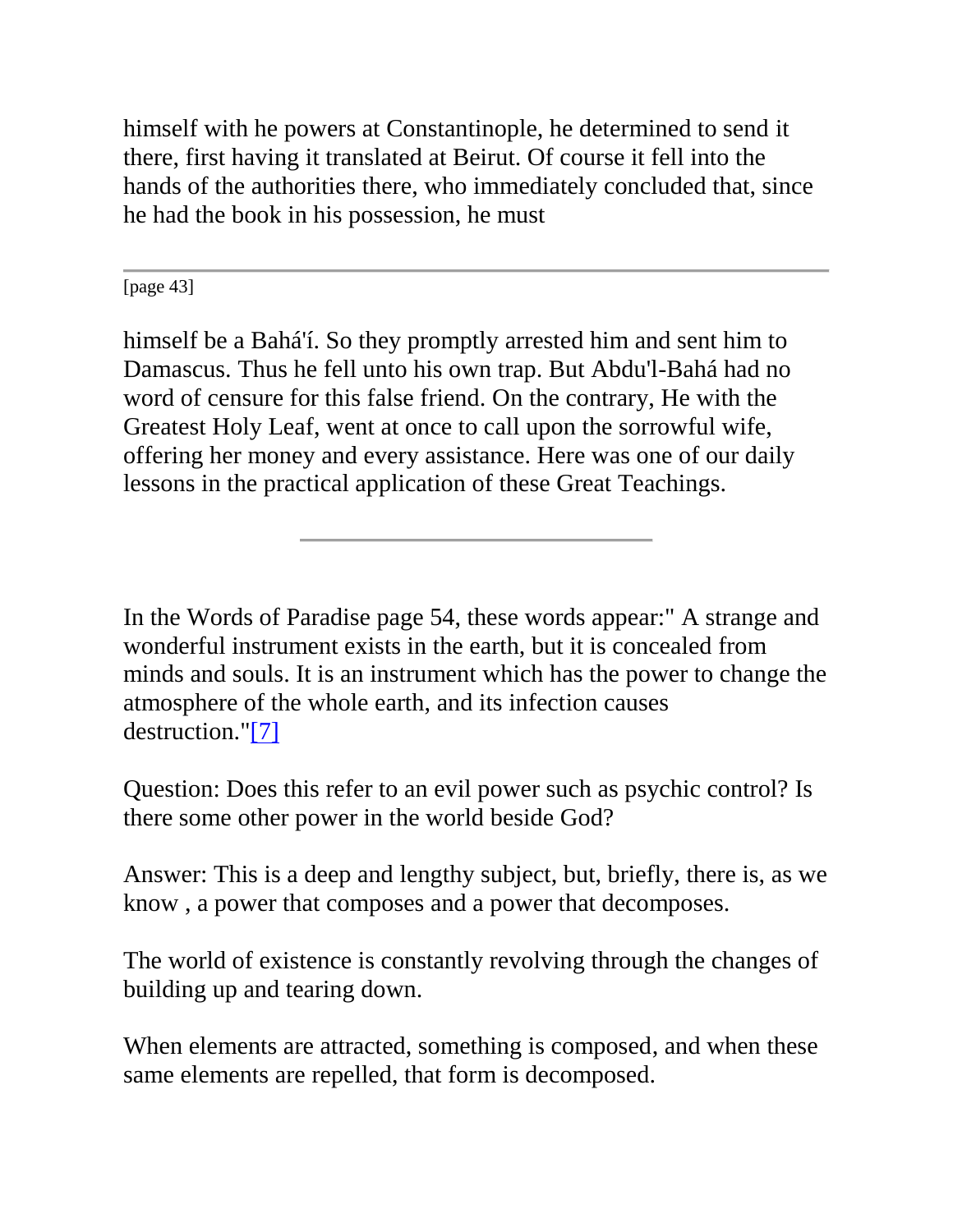As by the will of God the power of composition exists, so, also by will of God the power of decomposition exists.

These two are expressed in scripture by 'Israfil' The

[page 44]

angel who gives life to men, and the Angel of Death who takes it away. [\[8\]](http://bahai-library.com/goodall_cooper_daily_lessons#fn8) The first is the power of composition or attraction, the other the power of decomposition. They are not angels.

There is no power exercised over the people by those evil souls that have passed away. Good is stronger than evil, and even when alive they had very little power. How much less have they after they are dead, and besides they are nowhere near this planet.

## **JOURNEY OF THE ISRAELITES**

Question: Was this a physical or spiritual journey?

Answer: It was both a physical and spiritual. They journeyed to the Promised Land, and geography and history both prove that this was a physical journey.

Moses viewed the Promised Land, but died before it was reached, having given over his charge to Joshua.

The crossing of the Red Sea has a spiritual meaning. It was a spiritual journey, through and above the sea of corruption and iniquity of Pharaoh and his people, or army. By the help of God, through Moses, the Israelites were able to cross this sea safely and reach the Promised Land (spiritual state), while Pharaoh and his people were drowned in their own corruption.

The Egyptian history recorded even trifling events. Had such a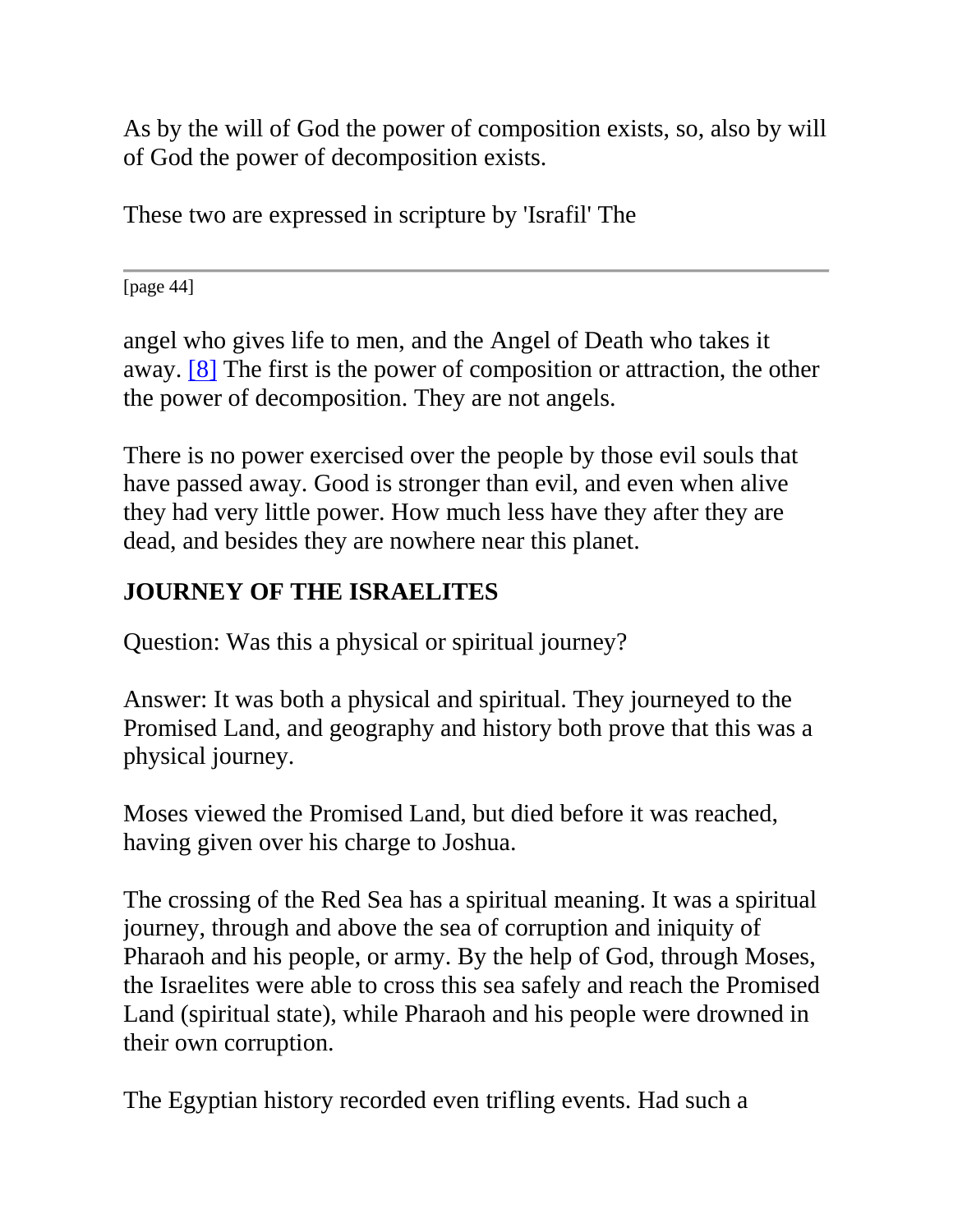wonderful thing happened as the parting of the physical sea, it would also have been recorded.

Question: Christ said, "This generation (meaning dispensation) shall not pass away, till all be fulfilled." (St. Luke 21:32.) And in Ex. 20:5 it stated that the sins of the fathers will be visited upon the children unto the third and fourth generation. Does this word generation also mean a cycle, or dispensation?

Answer: No, for the word generation has a different meaning in different places. Christ referred to the

[page 46]

Christ Dispensation , or Cycle, and the other refers to the physical generation.

For example, if a man does a great injustice to another in his life, then, after his death, his son will be despised for having had such a father, and in some cases the injury might also be so serious that the effect would reach to the grandson, etc., or a man may, by wrong living, fall into consumption and give that disease to his children unto the third or fourth generation.

Both physically and mentally, the sins of the fathers may be visited upon the children.

Question: What was the cause of the Greek Civilization? Did the Greeks ever have a prophet?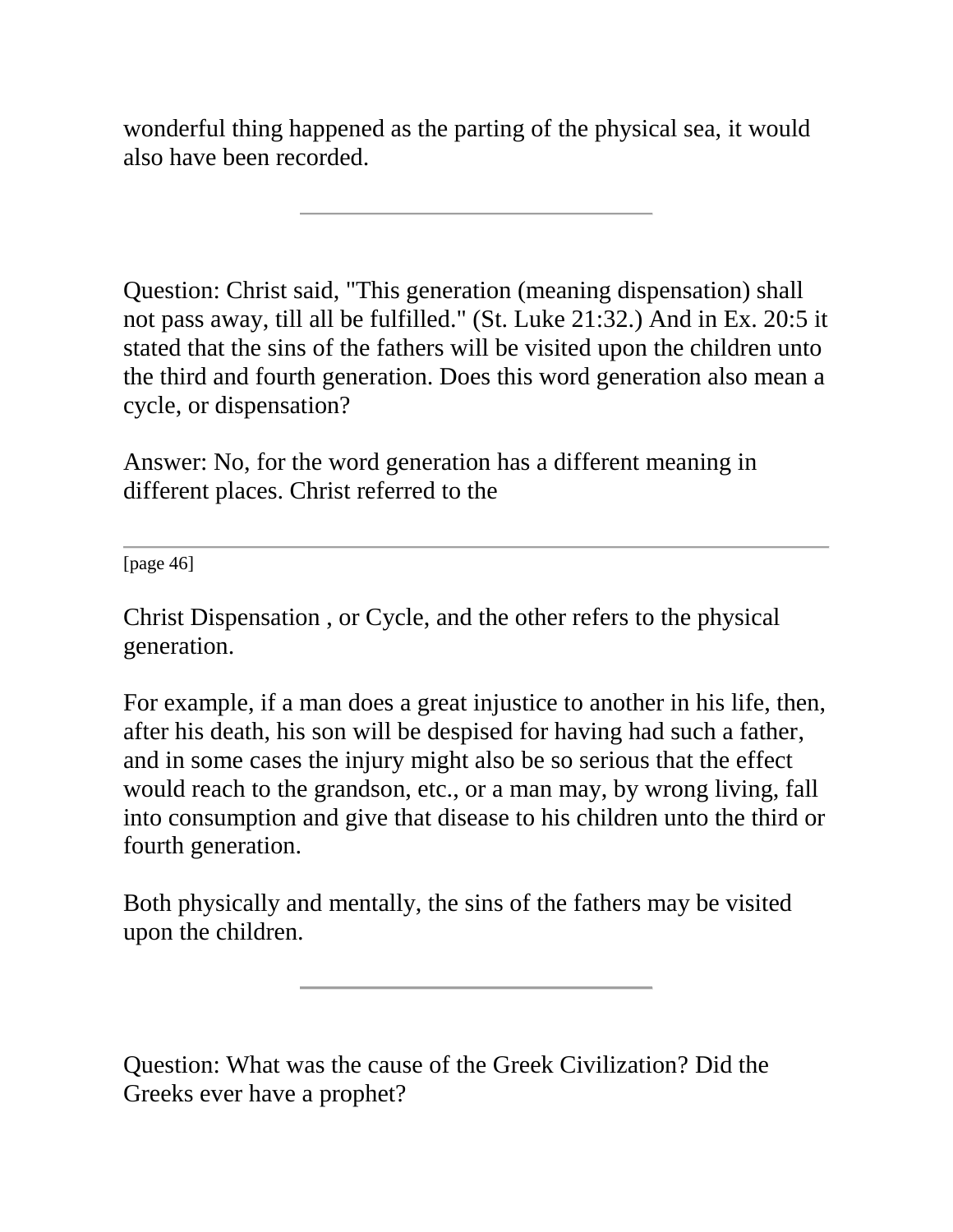Answer: They had philosophers and great men, but while their civilization was full of beauty and was superior to that of the Romans, it was material--neither moral nor spiritual.

The foundation of the Roman civilization was force; consequently, a downfall was inevitable. Think of a monarch like Nero setting fire to a city and playing upon his lyre while it burned! What kind of a civilization was that?

A prophet brings a spiritual civilization, and after that is established, material progress follows.

Among the Persian pilgrims who called to see us were several Jews from Hamadan. They were new believers and full of enthusiasm. They told us it made them so happy to behold the American sisters, and

[page 47]

they thanked God that they had lived to see the day with their own eyes wherein the prophecies of the Holy Books were fulfilled.

Haji Mirza Haydar-Ali--that renowned and venerable teacher--said that now he was happy to state there was not a village in Persia, no matter how small, but what contained believers--there might be only one--or ten--or a thousand, but not even the smallest hamlet was without them. [\[9\]](http://bahai-library.com/goodall_cooper_daily_lessons#fn9) We remarked the apparent affinity existing between the Persians and Americans, and the visitors said Abdu'l-Bahá had told them that in the future many thousands of Americans would be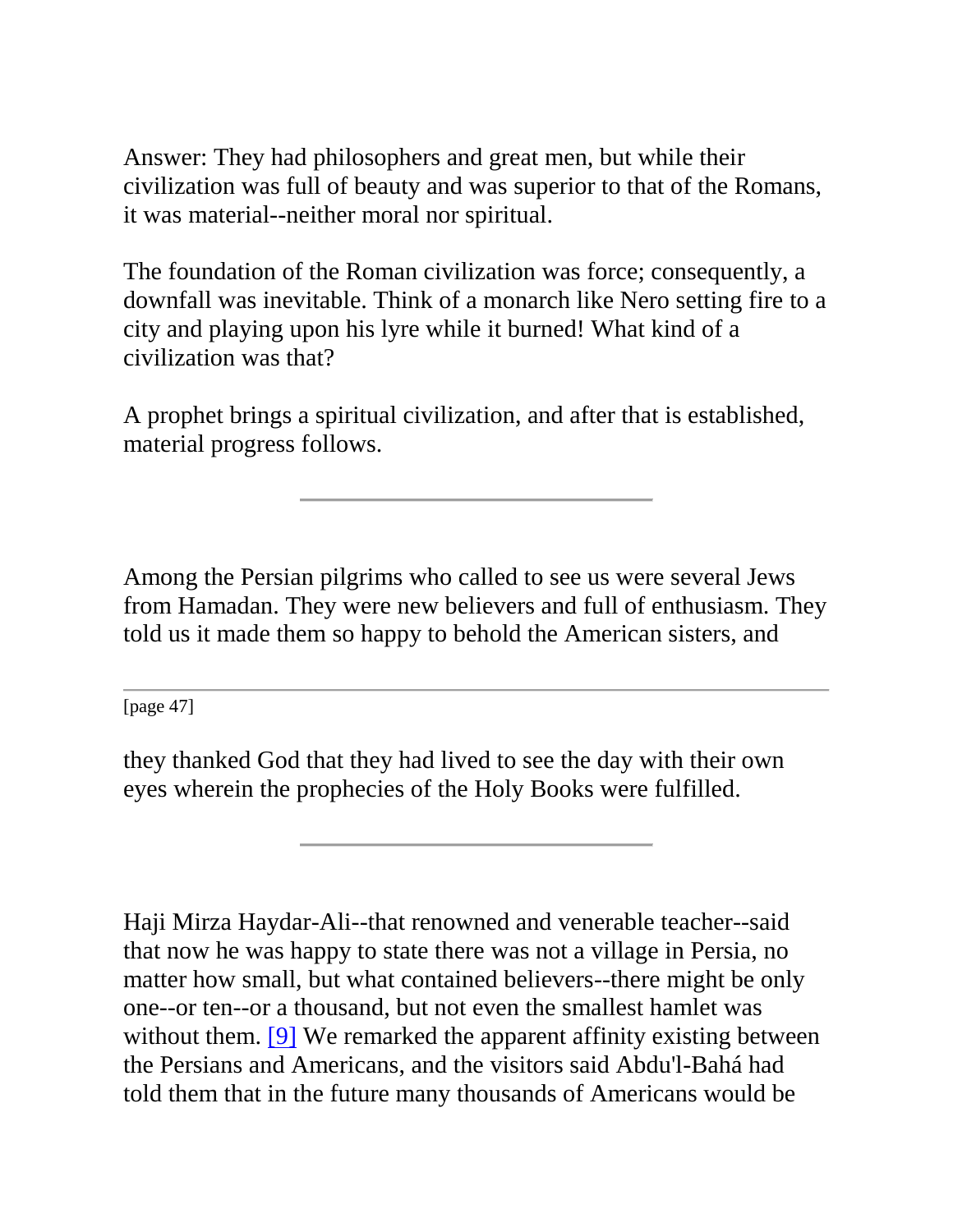visiting Persia and many Persians visiting America. This thought seemed to give them all great happiness.

[page 48]

# **MIRACLES**

One evening Haji Mirza Haydar-Ali gave us this little lesson in his inimitably sweet and humorous way.

"If we ask for miracles as proof of the truth of this Revelation, we produce many veils. We should first be sure that the One we believe in has said, 'I am sent by God.' Then if we ask Him for a miracle, for example, to turn this glass cup into gold, He will answer, 'I am sent by God; therefore, I am not against God. God has created this cup out of glass; if I turn it into gold, I am against God.' And not only this; if He perform one miracle to satisfy one person, He will be obliged to perform thousands to satisfy all. Or supposes He should do this for the people who live in His time, what would He have to do to convince those who came after Him? How could He do this? He would have to live forever. Or He would have to divide Himself up and wander all over the earth, knocking at every door and saying, 'I am the Manifestation; what kind of miracles would you like to see?'

"No. Let us see if He comes to improve the condition of the people, to develop their minds and hearts and give them the knowledge of God. If He did turn the cup into gold, what benefit is there in this--what profit or help to the people? Rather He would cloud the intellect and the reason by doing such strange things.

[page 49]

"So we see that the Manifestations cannot follow the desire of the people. He must bring to the world something which all the people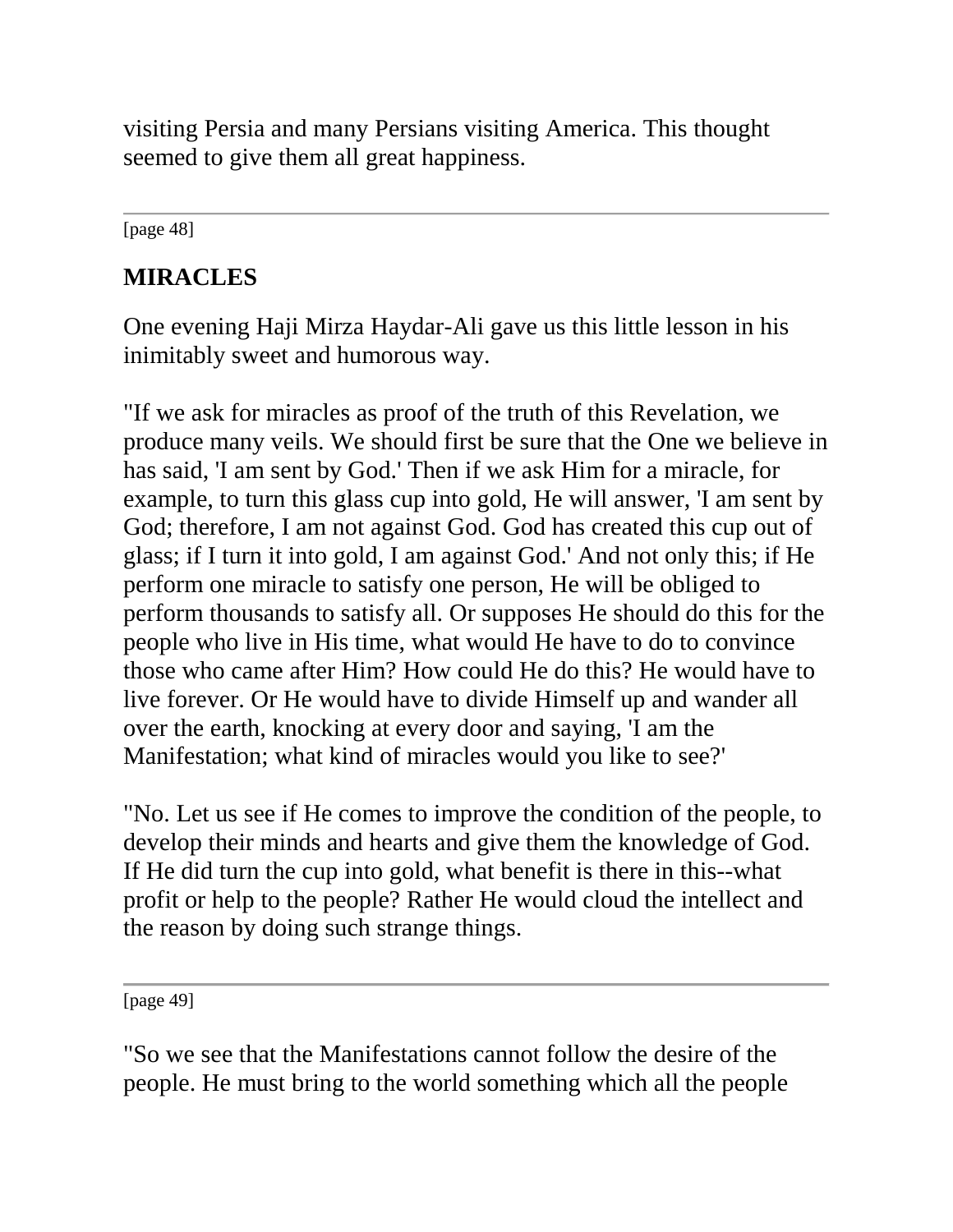can understand, in order that they may recognize that His cause is from God. Now what shall this something be? It is to make the people *understand.* We may say to a man, 'Close your eyes that you may not see,' and he will close them; or 'close your ears that you may not hear,' and he will close them; but when we say 'close your mind that you may not understand,' then that is impossible.

"For example, I may say that I am sure I can wrestle with and overthrow a certain man; the people may declare that I cannot do it; but I am so sure--because I know--that the more they say I cannot, the more positive I become. When a person has learned something like a parrot, as soon as he meets with real opposition he will deny what he has learned; but if *in his own mind* he *understands* the matter, then the more he is opposed, the more sure he becomes. If all the people of the world came and told us that two and two make less than four, would we be disturbed? No, because we understand this matter. When we understand Bahá'u'lláh's Revelation as well as this, then we can stand firm and say to all the world, 'You are wrong, for we are sure.' This kind of understanding only flourishes by opposition.

"When the people asked Christ for a miracle, He declared, 'An evil and adulterous generation seekth after a sign; and there shall no sign be given to it, but the sign of the prophet Jonas; for as Jonas was three days and three nights in the whale's belly, so shall the Son of man be three days and three nights in the heart

[page 50]

of the earth.' The spiritual meaning of these words must be clear. If Christ had performed physical miracles, He would have referred to them instead of giving such an answer; so we must conclude that the miracles were spiritual.

"By saying that He would be three days in the heart of the earth, He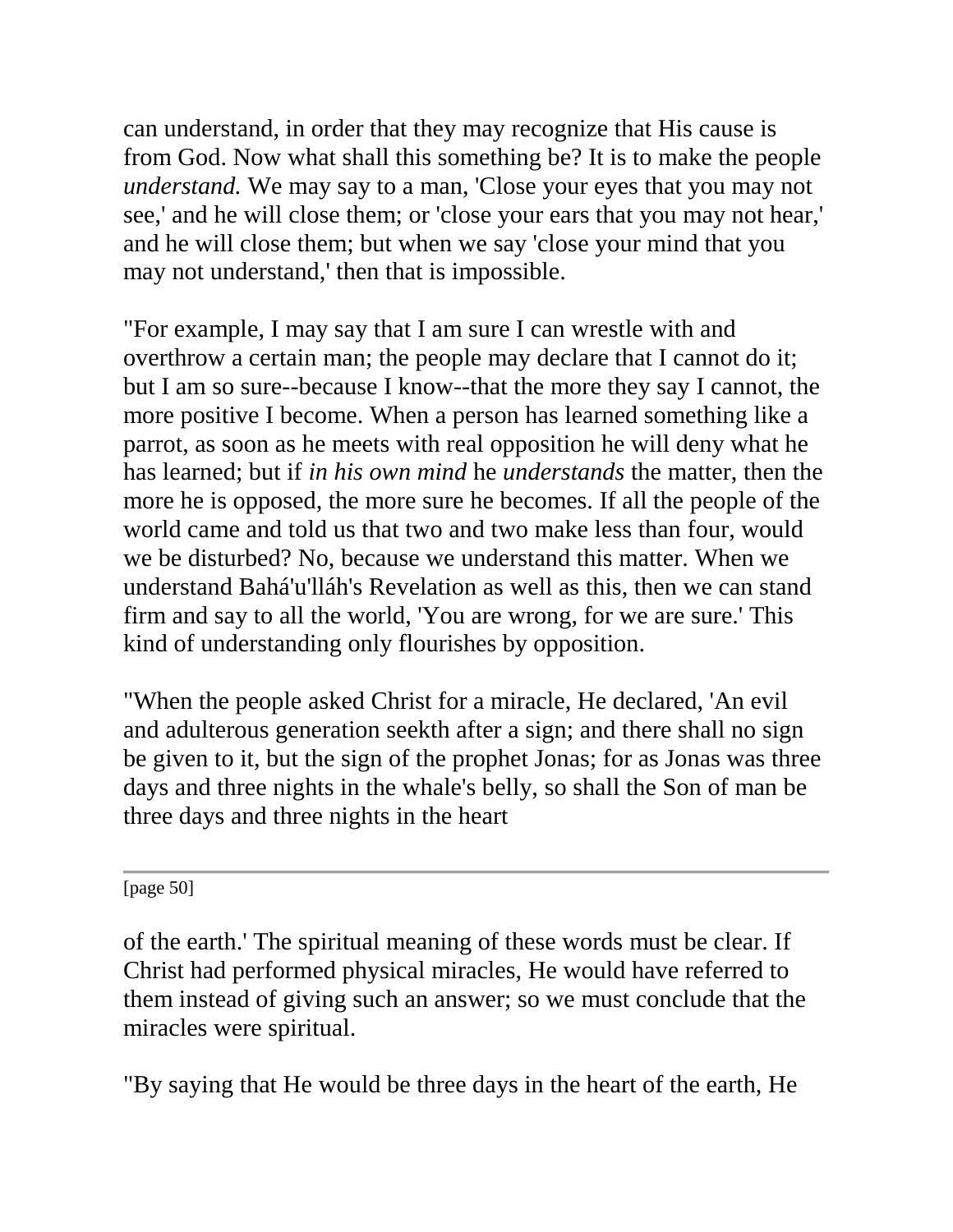meant that He would be resurrected, or reappear in the third cycle of third heaven. Counting His own Dispensation as one, and the Muhammad cycle as two, He has reappeared in this, the third Dispensation, the Day of Bahá'u'lláh."

[page 51]

# **EXILE OF BAHA'U'LLAH**

# **By Haji Mirza Haydar-Ali**

When Bahá'u'lláh was imprisoned in Tihran, the Russian Ambassador went about twenty times to the Shah to plead in His behalf, saying, "This man has no fault. He is faultless. Why do you imprison Him?" The Shah answered that Bahá'u'lláh must be punished because He had ordered the attack on his life (see history). [\[10\]](http://bahai-library.com/goodall_cooper_daily_lessons#fn10) The Ambassador said, "That is not a reasonable supposition; for, if He had ordered such an attempt, He would have ordered a bullet put in the gun instead of merely powder and small shot." The Shah acknowledged this reasoning but was determined to hold Bahá'u'lláh responsible so as to have a pretext for keeping Him in prison.

Again and again the Russian Ambassador went to talk with the Shah about the matter, and at last the Shah confessed that he was afraid of the influence of Bahá'u'lláh, and that if he should set Him free, it would create a great tumult among the people.

The Ambassador answered, "If, then, you fear Him so much, why keep Him in Tihran? Would it not be better to exile Him to Baghdad?" This was accordingly done, and an escort furnished of Cossack and Russian horsemen to protect Him from the Persian horsemen. From Baghdad, Bahá'u'lláh was sent to Constantinople, then to Adrianople, then to Akka--by force He was sent tot he place where He desired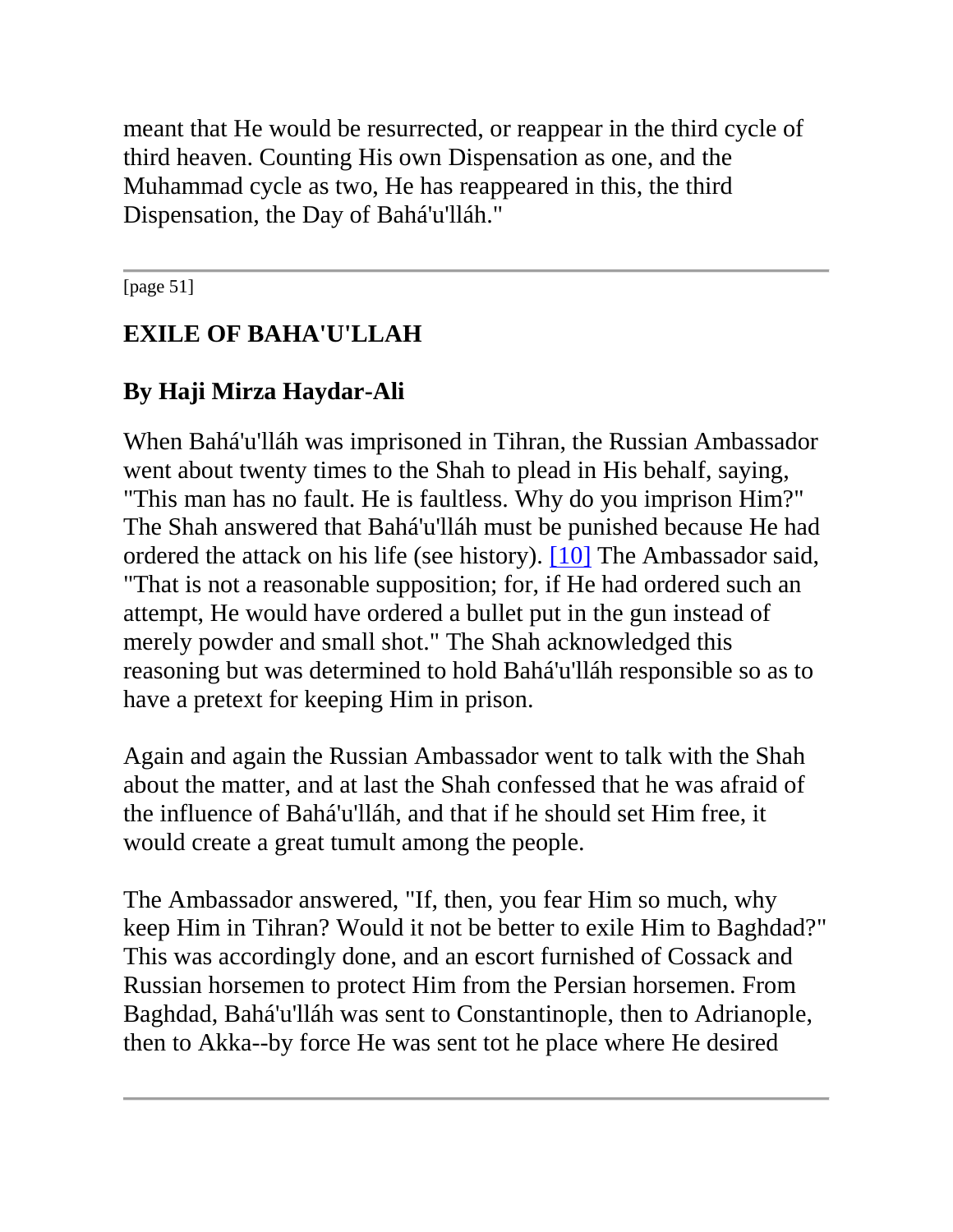[page 52]

to be, thus fulfilling the prophecies of all the Holy Books. He came by His own Will. Had He simply appeared and declared Himself there, the opposers might have said, "Of course, He has read the prophecies and determined to appear in the Holy Land in order to mislead the people." But we see that He used the natural instruments who thought they were sending Him there by force. This is what we may call a real miracle.

After all, did the Shah accomplish his will, or did Bahá'u'lláh accomplish His Will?

[page 53]

## **KNOWING GOD THROUGH HIS MANIFESTATION OF HIMSELF**

## **Lesson by Haji Mirza Haydar-Ali**

Both animal and man have material sight, but the animal has no spiritual sight--no power to comprehend spiritual things. And the man who does not accept the revealed Light of God has no conception of the Power of this Light that changes the sight, mind, and heart of those who do accept It.

The Light of God cannot be comprehended by man excepting through His Manifestation. A Christian might search this universe over and over to find God, but he only finds Him when he touches the hem of the Garment of Christ.

In Christ (the Spirit of Truth) we find all spiritual knowledge, all love, all perfection. His perfection is beyond compare. As the ocean is to one drop of water, so is His Perfection above that of the creatures. By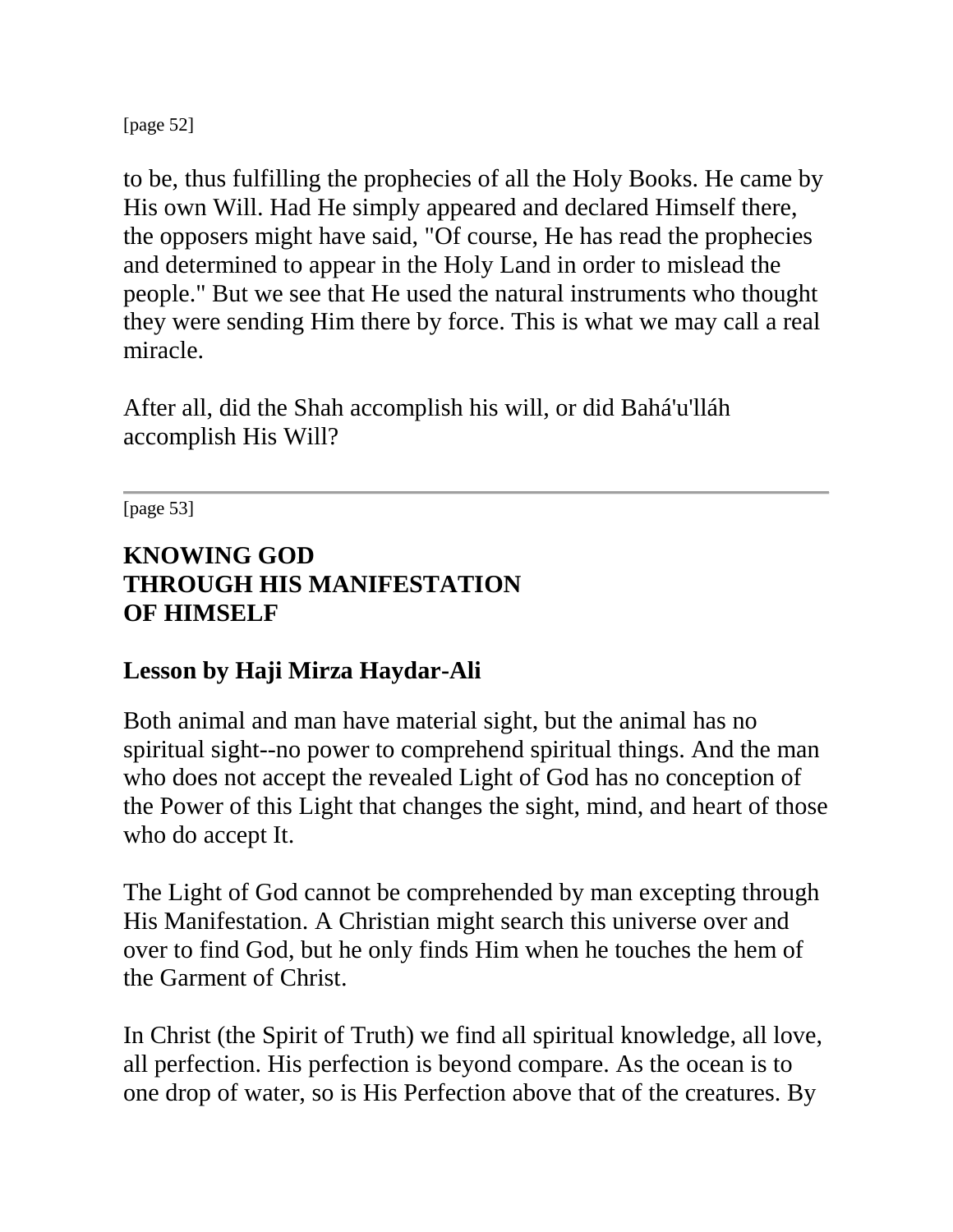comparison all fail to stand in His Presence.

Christ is a Mirror that shows the Essence in Its Perfection. The Essence does not descend to the Mirror, but Its Perfection can be seen in the Mirror, and whosoever loves the Reflection loves the One on High, and whosoever sacrifices himself for this Reflection sacrifices himself for God.

Now, it is certain that God is not realized except through His Manifestation. Now you have recognized

[page 54]

Him, have loved Him, and you have come here to *see Him*. What you have seen, I have seen, and nothing more (meaning that an account of his services in the Cause, which we asked him to relate to us, were as nothing).

The gift God has bestowed upon Bahá'ís can be realized by them, but not by unbelievers. The intellectual power of the whole world cannot understand what power brought Bahá'u'lláh from Tihran to Akka.

(In former lesson H. M. Haydar-Ali said, "If Bahá'u'lláh had come to Akka by Himself--without force--the people might say that anyone could have done the same thing and made the same claim.")

Whatever is done in this world on the material plane, is by means; but The Revelation of God is spread without material means or aid. The Kingdom of God begins here upon earth.

[page 55]

## **THE POWER OF GOD**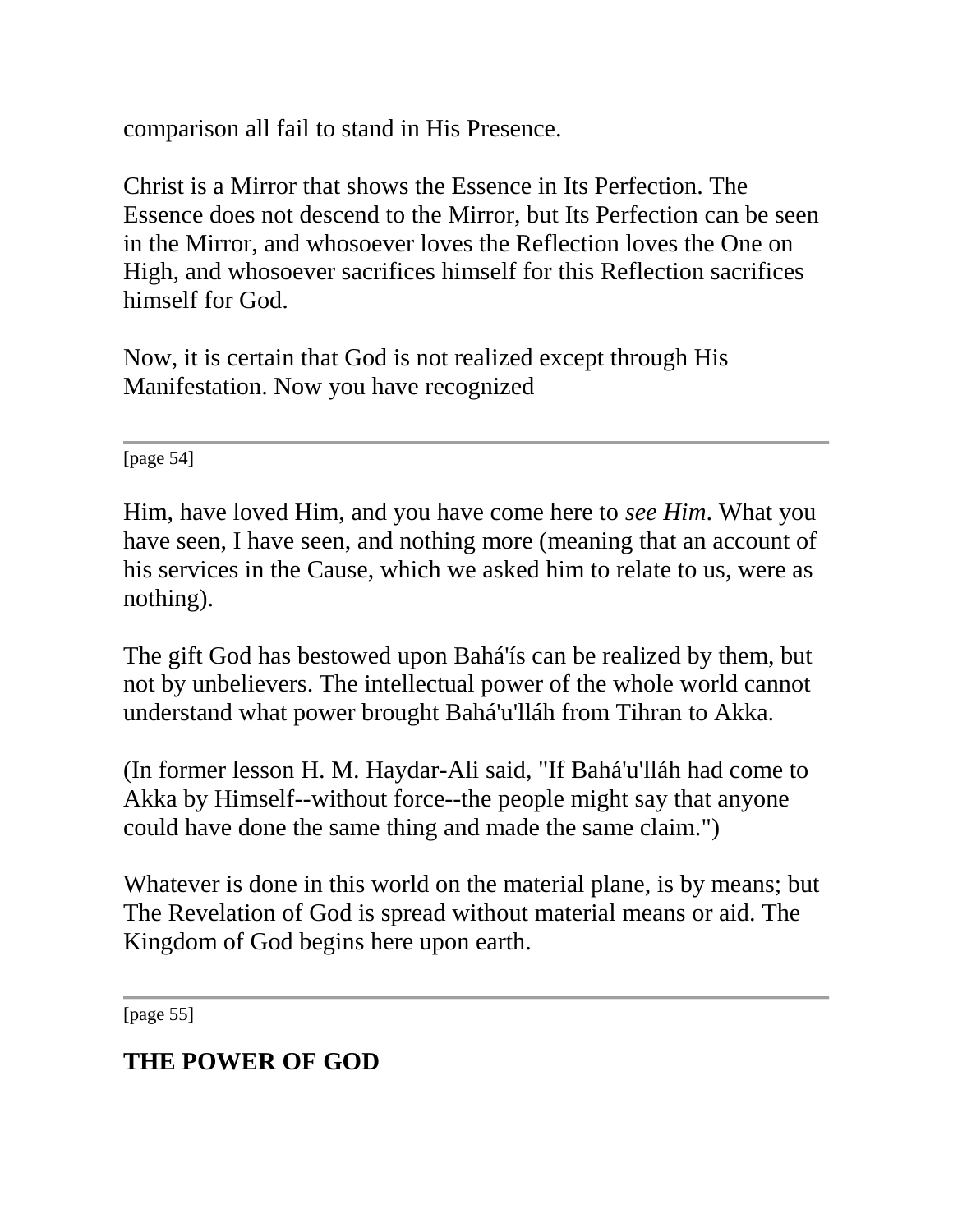# **Lesson by Haji Mirza Haydar-Ali**

Every matter, whether earthly or heavenly, physical of spiritual- which has not been manifest among men but which has at a certain time become existent--must of necessity be related to one of humankind as its originator, founder, or organizer.

First: If that matter be repugnant to the faith and reason of the world and nations but in accord with their selfish tendencies and desire, it is possible that it may be executed and gain a temporary existence among men, either through the wealth and affluence of its originator or by the means of his power and worldly influence. For people obey and recognize such an unreasonable matter, not only because the worldly power wielded by its originator compels them, but also because that matter appeals to their self-interest and cupidity, though inconsistent with their belief and higher judgment.

Second: If that matter be repugnant to reason but in conformity with faith, it is possible that it may be recognized.

This is illustrated by the doctrine of the Resurrection of Christ and His Ascent to Heaven which, though apparently against reason and science, is still believed in by many without any explanation or proof- because it is the clear, literal text of the Gospels.

[page 56]

Third: And if a matter be contrary to faith but in accord with reason and acquired learning, this can also be established for a time but continues only temporarily, as in the case with the theories of certain philosophers.

Fourth: But if a matter be considered repugnant both to reason and to faith, and be also against men's desire and self-interest, it is utterly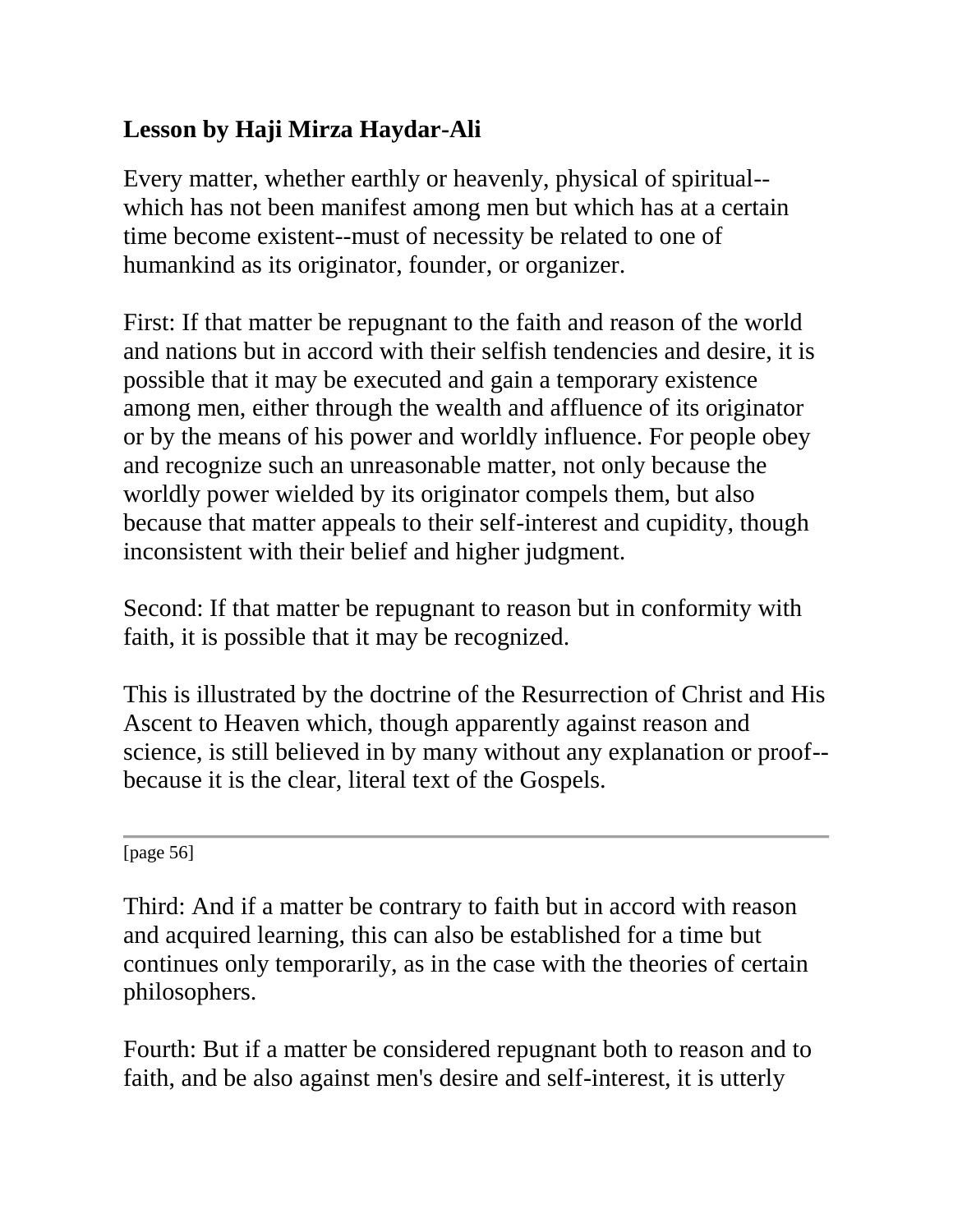impossible for it to be executed and established, even if it is proposed- -unless there is an unseen Power to guard and protect if and to establish and promote it in the world. This has been always the case with the Divine Matters--that is the laws and missions of the Prophets and Divine Manifestations. For these Holy Personages executed their commands and promoted their cause among men, although they were alone, unaided, without any family, clan, soldiers, ammunition, or treasures with which to assist and enforce the spread of their Word.

Moreover, they were known as illiterate, unlearned, and were devoid of every worldly means or power. But they fulfilled their mission, made their Cause to triumph, and subjugated nations to their command solely through the power of the greatest Humility and **Meekness** 

Consequently, the Oneness of God was proven through their Oneness , and the Singleness of God was demonstrated through their Singleness, and from every one of their names and attributes the Divine Names and Attributes became manifest--for they had no worldly instruments, but the Invisible Power of God was their sole Helper, Protector, and Confirmer.

[page 57]

### **STORY OF BADI**

### **By Haji Mirza Haydar-Ali**

This thrilling story of one of the great martyrs in this Cause emphasizes the point that when a man accepts this Truth he becomes a new creature with a new heart and a new character. Badi was not a particularly good boy--he was very young, and his father, a splendid believer, was somewhat troubled over Badi's thoughtlessness and carelessness. But when Bahá'u'lláh, declaring Himself from Akka to all the rulers of the earth, chose the boy to bear His special Tablet to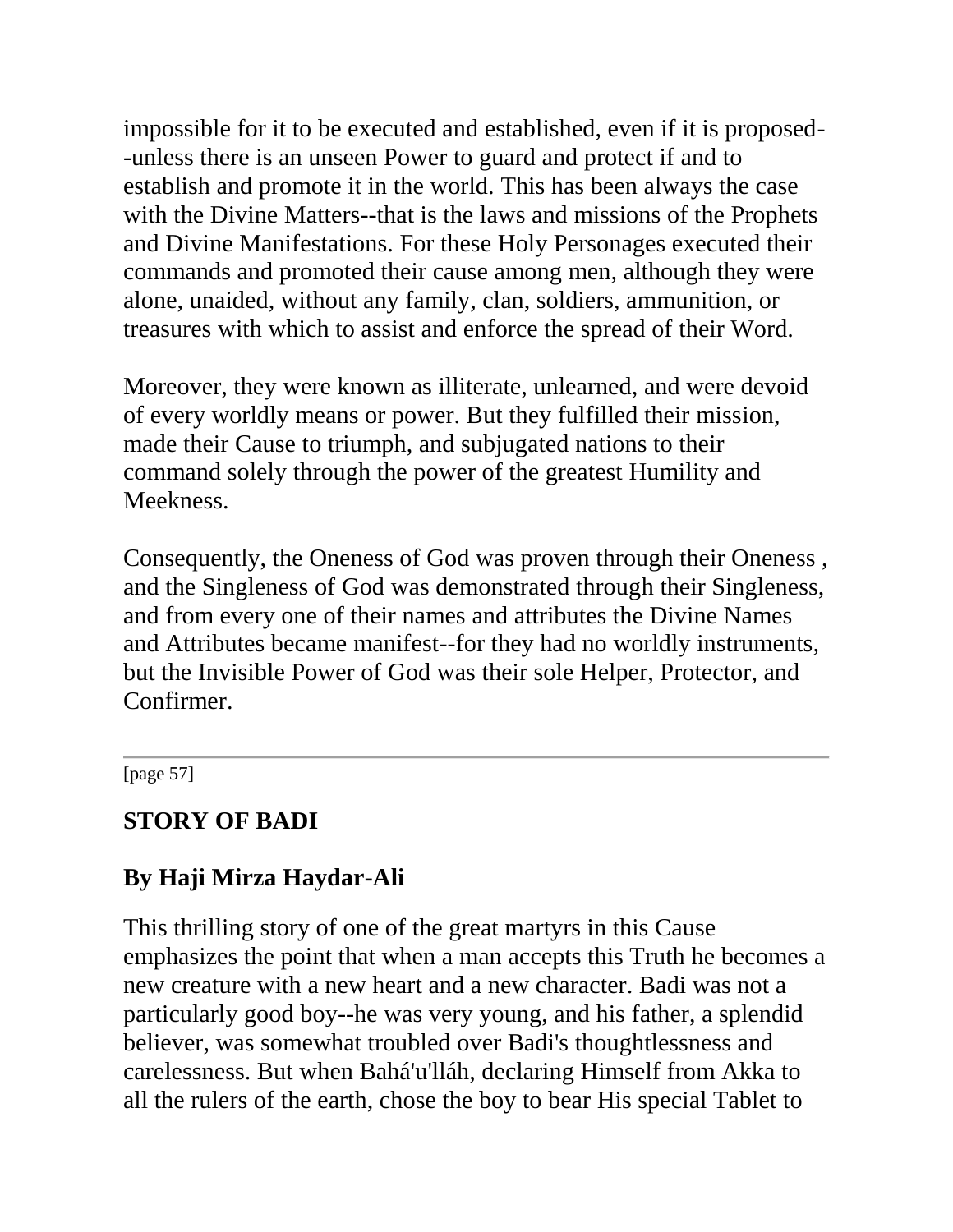the Shah of Persia, Badi was transformed. Although Bahá'u'lláh told him that when his journey was ended he would be killed, he accepted his mission joyfully.

Concealing the precious Tablet for the Shah upon his person, he started on foot for Persia. Four months he walked, meeting many believers on the way, but never revealing to anyone his great secret. However, they all notices that he often turned his face toward Akka. He constantly prayed that nothing might hinder him from fulfilling his mission that he might be worthy of the promise of martyrdom. His instructions were that when he reached the capital, Tihran, he was to change his dress and put on a white robe to show that he had no concealed weapon, and station himself outside the gates where the Shah would ride by with his train. Then he was to hold the Tablet high

[page 58]

above his head that all might see what he held. All these things he did, and when the Shah with his glittering suite came in sight, Badi raised his hand so that all could see the paper. The Shah, remarking that he supposed it was a petition from one of his subjects, instructed a soldier to bring it to him. But Badi called out, "It is not a petition but a command." Instantly the soldiers seized and surrounded him. Again he called to the Shah, "My Lord, who sent me, told me that you would kill me." The Shah angrily replied, "We shall not kill you then, just to prove that your Lord does not speak the truth." He ordered that Badi should be tortured with hot irons and forced to tell all he knew about the Bahá'ís. This was done, but he puzzled the soldiers so that they came to the Shah saying, "This is a very strange man; the more we torture him, the happier he looks, and he will tell us nothing." This story the Shah could not believe, so ordered that Badi's photograph be taken during the torture. It was brought to him showing the smoke rising from the boy's burning flesh and his face more radiant than ever. The Shah was furious and, forgetting his promise, ordered that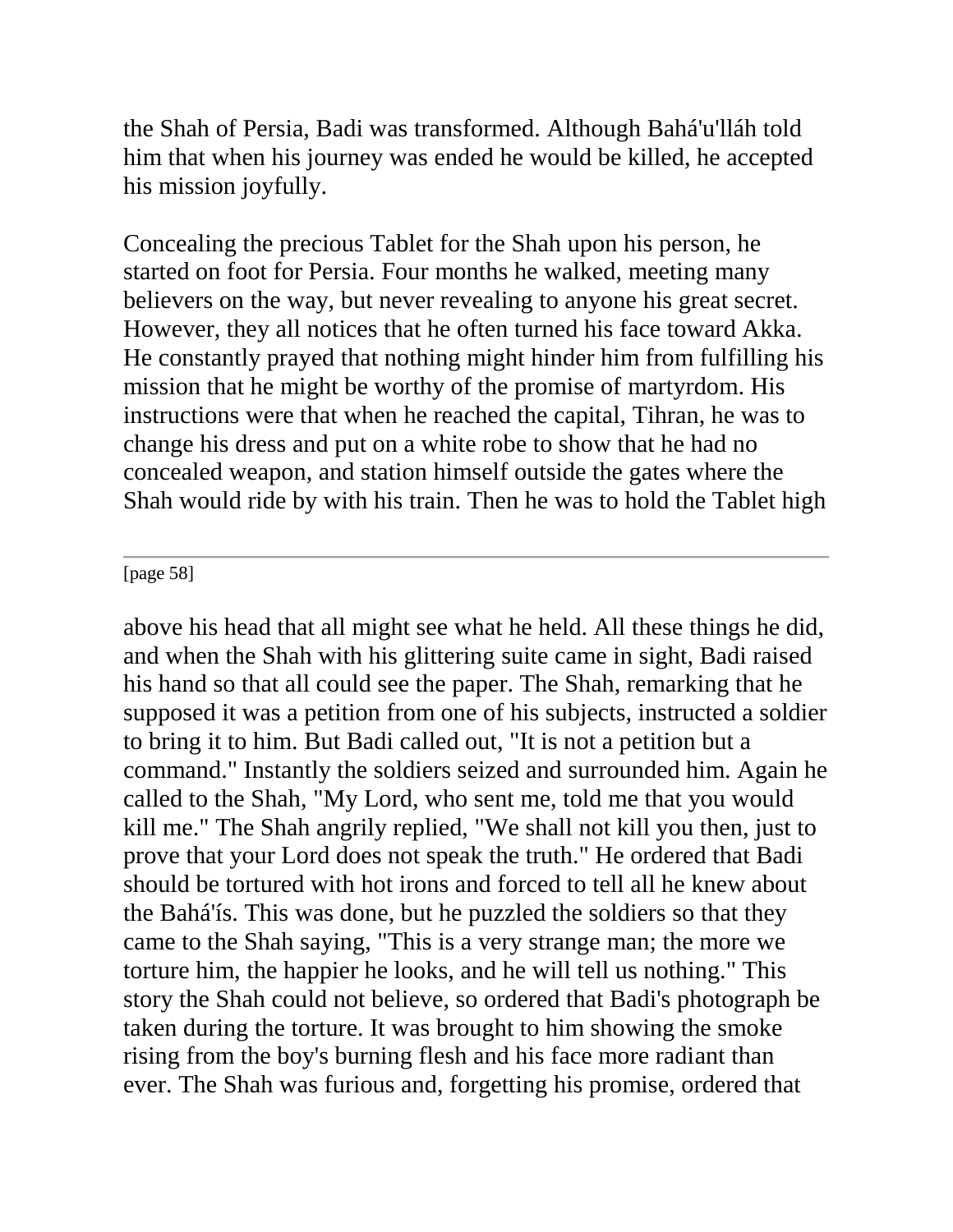Badi should be killed at once, thus fulfilling the words of Bahá'u'lláh.

About three months later the Shah asked to see the Tablet which had caused so much trouble, and after reading a few lines was so affected by its power that he threw it from him, exclaiming, "Take it away, for if I read any more, I too shall become a Bahá'í!"

H.M. Haydar-Ali said: Bahá'u'lláh endured hardships for the world. Abdu'l-Bahá is enduring

[page 59]

hardships for the believers that they in turn may give the Light to the world."

Mirza Asadullah was visiting in Akka and came to see us several times. We gave him special messages from some of the American friends, and told him how much the Americans believers loved him. He smiled, and answered that he loved them very much, for they were all his spiritual children. We also told him how many of his lessons we had copied and spread. He answered, "That is good. But now you have come yourselves to the Fountain--the Source-- of all inspiration, and you must take back this Water of Life to all the believers. Here is the Treasure House, and you must fill your hands with jewels to take back to America." We told him that was exactly what we had come for, and hoped our capacity would enable us to take much. He answered, "God also gives the capacity.

"The believers who visit Abdu'l-Bahá and go out into the world are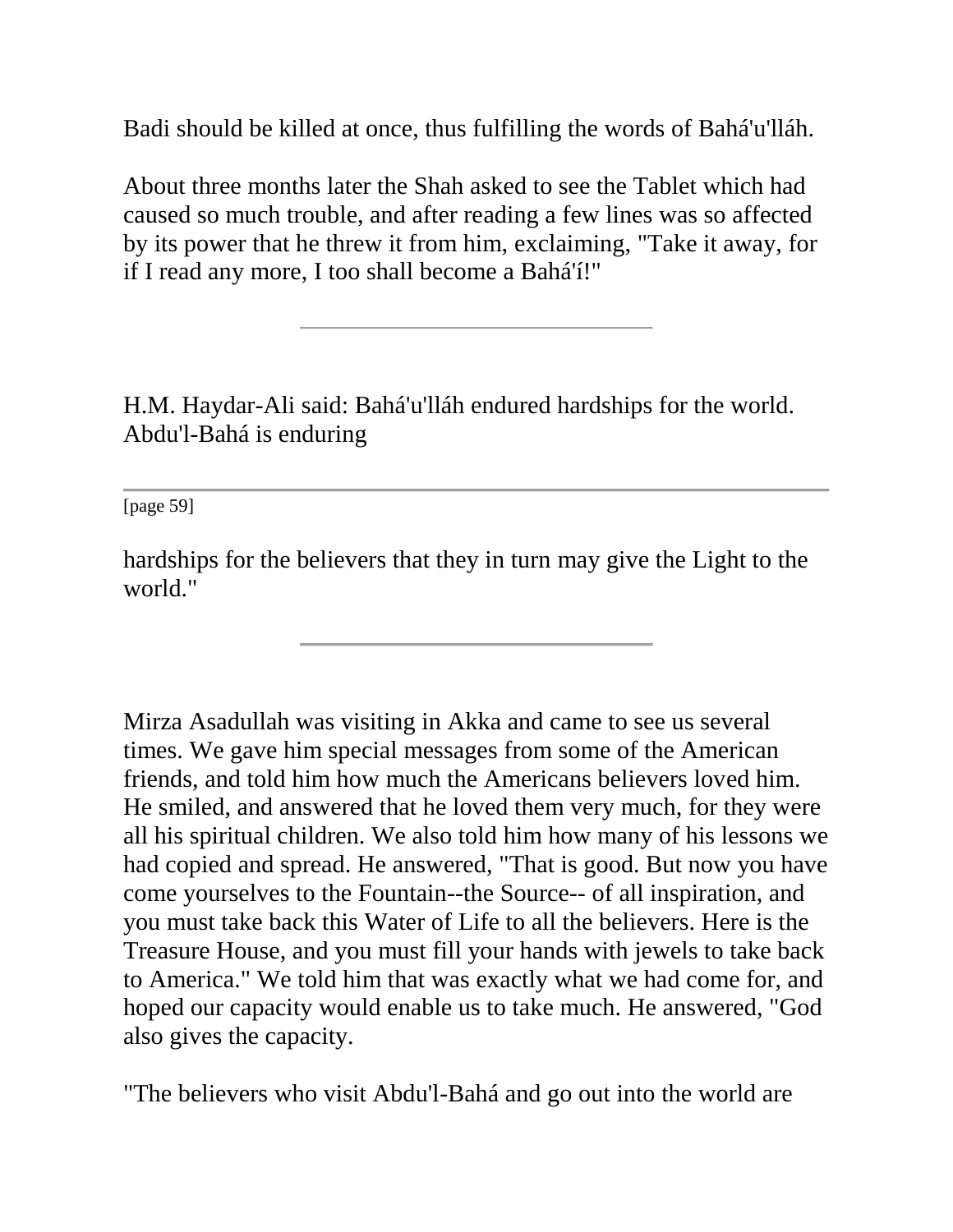like the mists that gather on the bosom of the ocean; soon they will rise and spread, then condense, and shower the precious moisture, thus giving verdure and plenty to all the land."

Mirza Asadullah talked most earnestly about the Mashriqu'l-Adhkar, and wished us to tell the believers in America how very, very important it is to have it built now. He said, "Some of the people are poor and so think they cannot help. A few have enough money but think for various reasons they cannot help. But all, each and every one who calls himself a Bahá'í and says the Greatest Name, should

[page 60]

have a part in this great work, and if each believer gave only one stone, the building would be finished. It is not to be the home of the people but the Home of God; and while the people are poor, God is rich, and He has commanded that it be built and has promised to help those who arise to obey this command. This prison is now the Home of God; shall we not build in America the finest 'Home of God' possible?"

Among the pilgrims who were delighted to hear of our interest in the Mashriqu'l-Adhkar at Ishqabad was Haji Mirza Muhammad-Taqi (Afnan), an old, old man who was instrumental in having it built. He is a cousin of the Bab and uncle to Mirza Muhsin. His work is finished, and he has come to Akka to end his days. (All relatives of the Bab's family are called "Afnan.")

Mirza Jinab-i Zayn wrote The *Traveler's Narrative*. [\[11\]](http://bahai-library.com/goodall_cooper_daily_lessons#fn11) He was a devoted follower of Bahá'u'lláh and accompanied Him to Baghdad. When Bahá'u'lláh was sent from there to Constantinople, Mirza Jinabi Zayn was exiled alone to Mosul, where he was obliged to stay for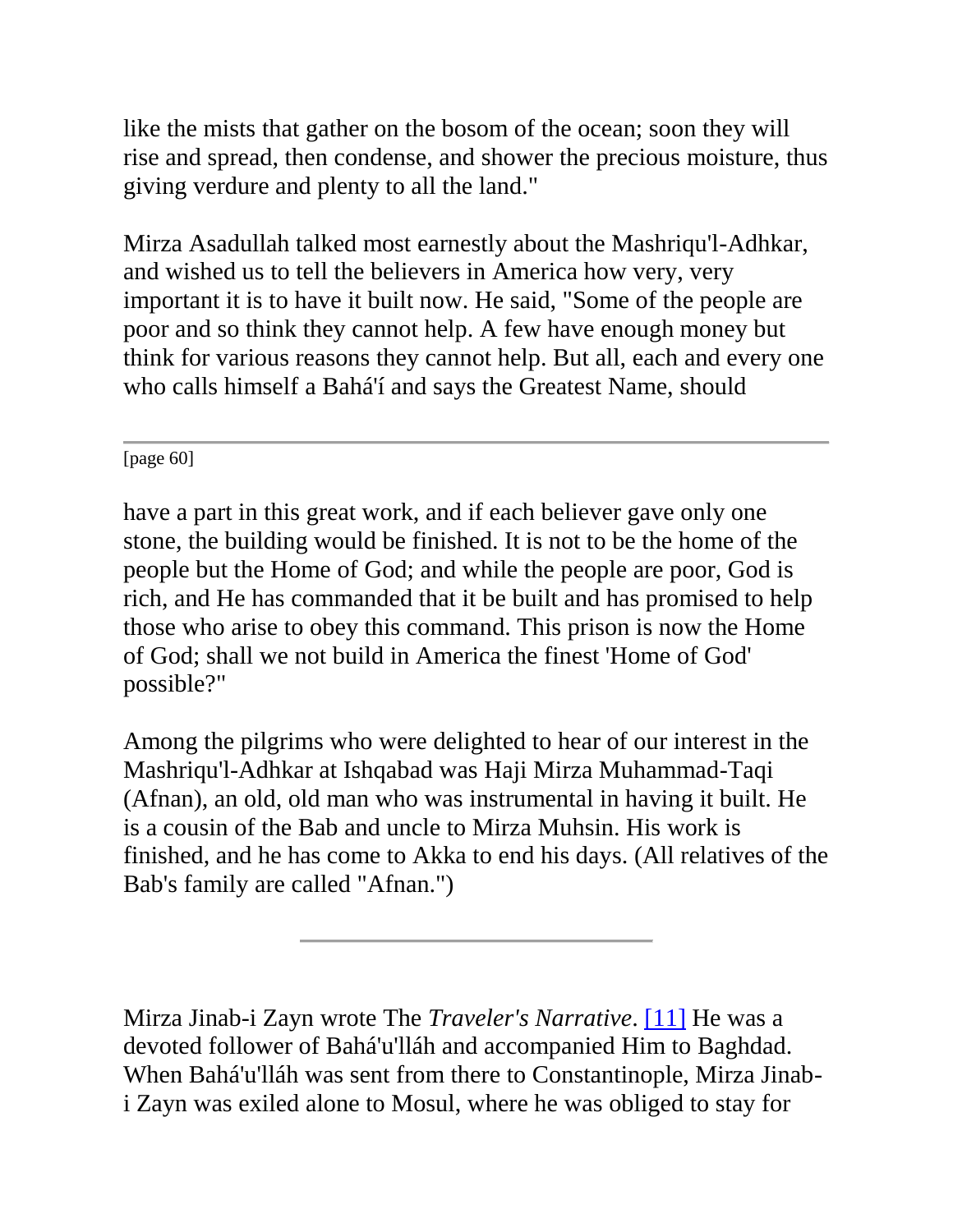twelve years. At last Bahá'u'lláh called him to Akka, where he remained until his death--about four years ago. His native town was Najafabad, and when he returned there after an absence, he found but one believer. He taught about five thousand people. When one of his sons died, Bahá'u'lláh comforted him by saying, "You must nor grieve over the death of your son; for you have given life to five thousand souls, and they are your spiritual sons." He was also given the name of Zayn, which in Arabic means "good." Two of

[page 61]

his sons are now serving Abdu'l-Bahá as secretaries--Mirza Munir-i Zayn and Mirza Nuri'ddin-i Zayn. They very kindly interpreted for us when the Persian pilgrims called and when Haji Mirza Haydar-Ali and Mirza Asadullah gave us instruction. Another son of Mirza Jinab-i Zayn, Mirza Bushra Zayn, also interpreted for us.

In Cairo, Husayn Ruhi took us to call upon that illumined soul, dear Mirza Abu'l-Fadl. For some time he had been quite ill but had sufficiently recovered to be able to sit up and renew his writing. When asked about his illness, he said that he did not mind being sick, only that it prevented him from working on the book which Abdu'l-Bahá had commanded him to write. He said he was rejoiced to see us and to learn of the progress of the Holy Cause in our country and sent loving greetings to all the American believers.

[page 62]

## **INSCRIPTION ON THE GREATEST NAME STONE**

"The star is a symbol of man's body (Haykal). The Bab designed the star and wrote 360 forms of the Name of Bahá'u'lláh in the center.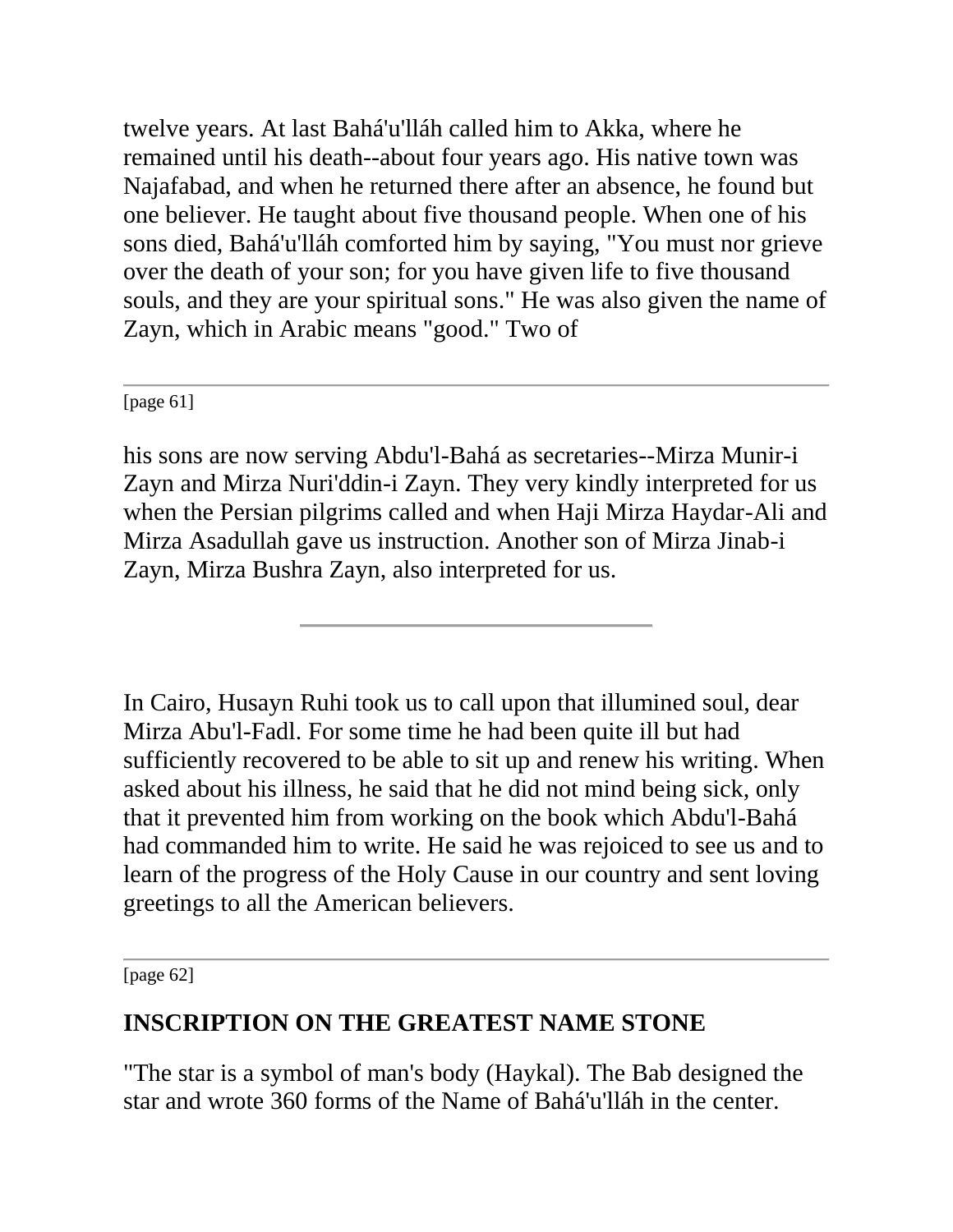These represented the Lights of the Perfection of God which could be contained in the body of a perfect man--Manifestation."

Abdu'l-Bahá designed the engraving on the stone. The center symbol means the Greatest Name. One star represents the name Bab, and the other star was used to balance the design[.\[12\]](http://bahai-library.com/goodall_cooper_daily_lessons#fn12)

Question: Do the hieroglyphics seen inside the great Pyramid refer to Bahá'u'lláh?

Answer: Maybe, but if this is so, it will be known in the future. There are prophecies in the old Persian books that were taken to India long ago by Zoroastrians when they were driven from Persia. In every old gospel, or sacred book, if it be carefully studied, reference to this Day may be found. The old Parsi books are in India, for the Parsis fled to India.

Question: Was Confucius a prophet?

Yes, though not so great as Buddha.

Question: What is the meaning of verse 52 on page 16 [Ed. - p. [15\]](http://bahai-library.com/writings/bahaullah/hw/hw-all.html#15) of The *Hidden Words*:

[page 63]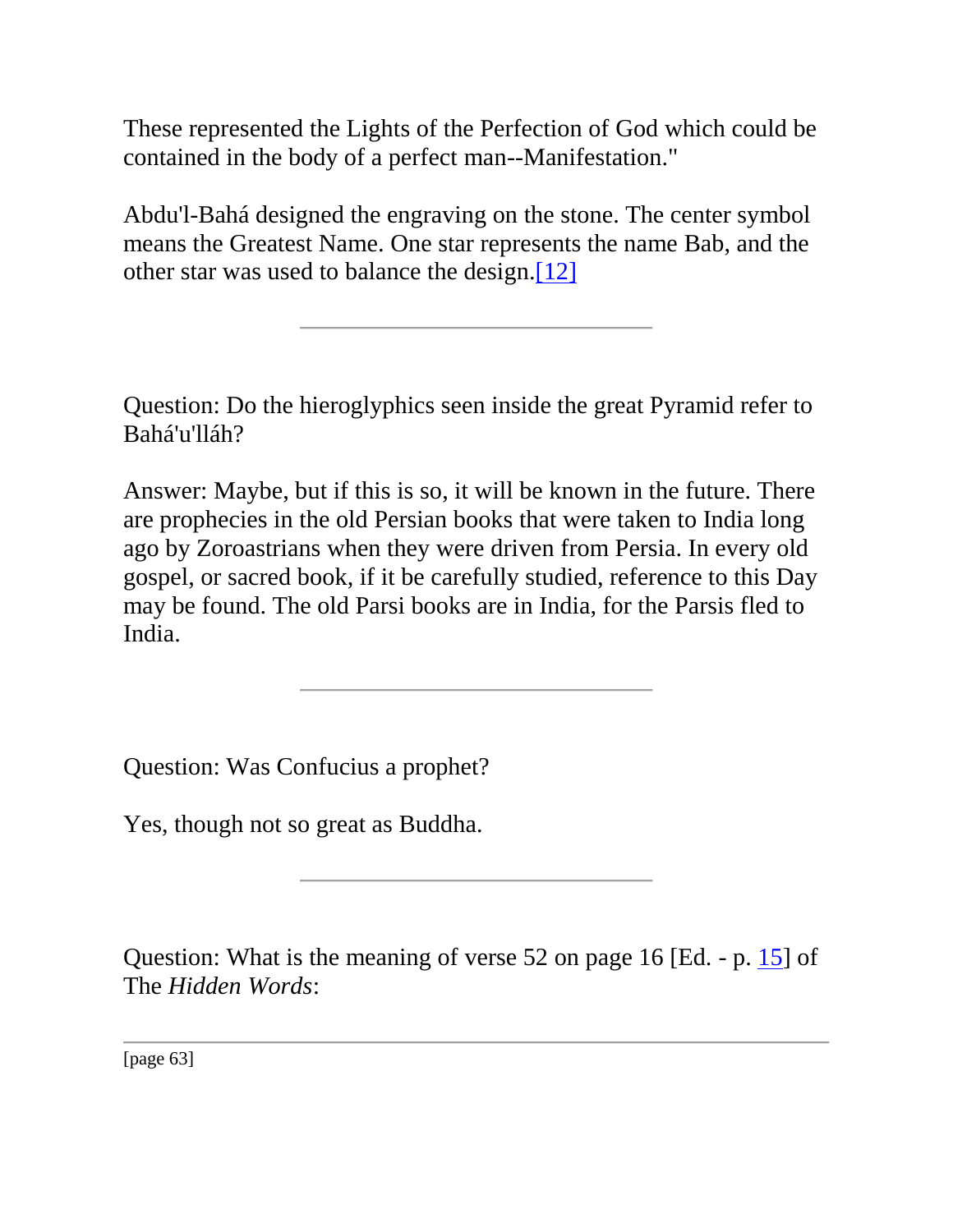"O Son of Man!"

"My Calamity is My Providence. In appearance it is fire and vengeance; in reality it is Light and Mercy," etc[.\[13\]](http://bahai-library.com/goodall_cooper_daily_lessons#fn13)

Answer: These are the words of Bahá'u'lláh referring to His persecutions and those of His Martyrs.

Abdu'l-Bahá said: "The form of the cross is made by two lines crossing each other at right angles. It is to be found in everything- even in this piece of cloth. It is the symbol of spiritual sacrifice."

He said: "The present disturbances in Persia remind us of the French Revolution. In time, peace will come. Although the Bahá'ís will make no war in Persia or any other country, the flag of Bahá'u'lláh will overcome every other flag, and all rulers will do homage to it."

"You are very fortunate to have come here while there are no disturbances." We answered that we appreciated this blessing and that in His Presence we felt we were at home. He replied, "This is your home.

"You should be very happy to meet the Persian pilgrims in this Holy Place. California and Persia are very far apart, but the pilgrims from the furthermost parts of the earth meet at Akka by the power of the Word of God."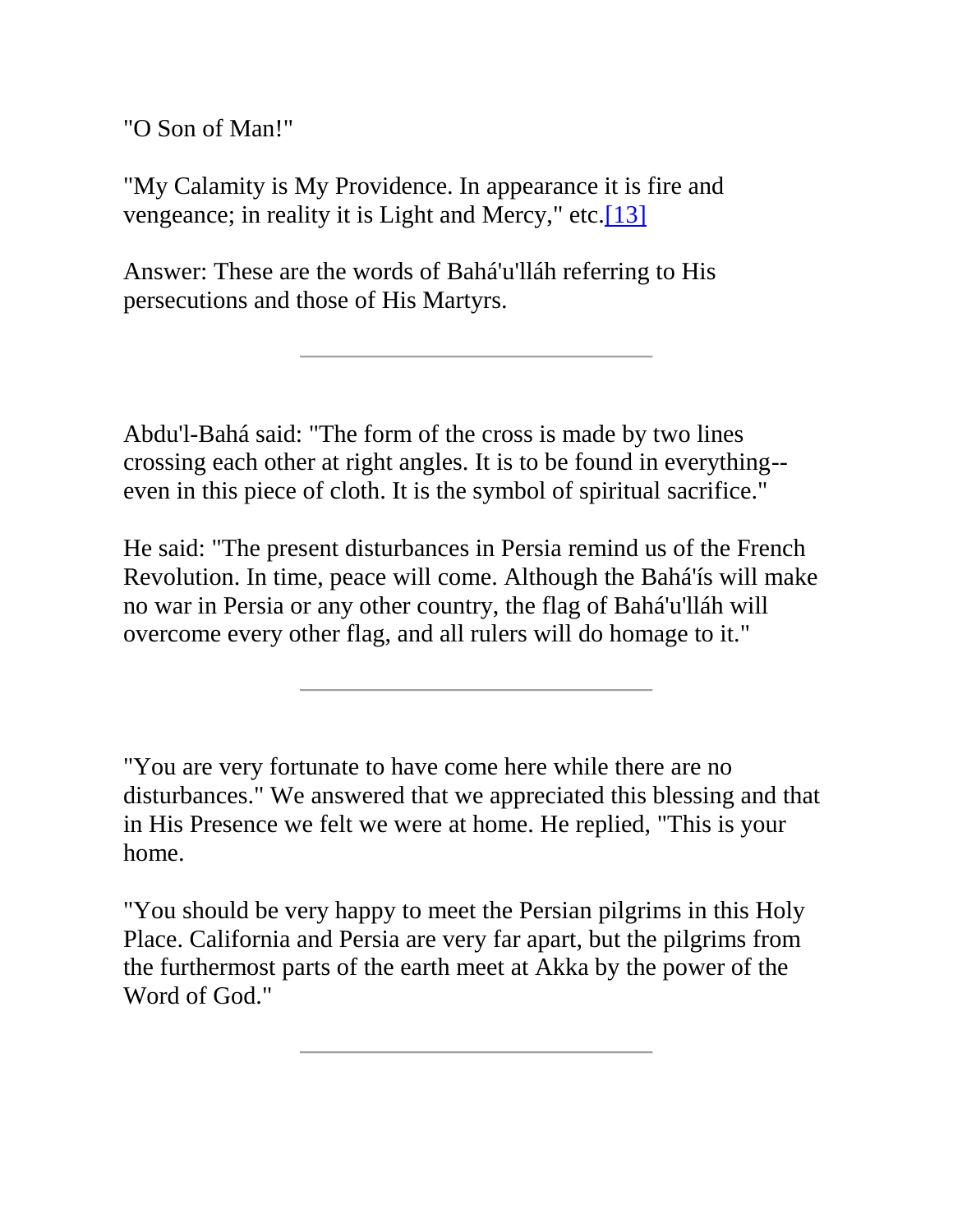Abdu'l-Bahá said He had revealed a Tablet to some Persians in which He wrote that the believers were drops of one sea, rain form one cloud, flowers of one garden, and stars of one heaven.

[page 64]

On His way home from a visit one morning, Abdu'l-Bahá noticed a large hawk hovering over the garden. Another had also seen it, and that was a terrified little bird, but when the bird saw Him it flew straight to Him for protection, while the hawk sailed away.

One day at luncheon Abdu'l-Bahá asked us if we were glad to be at Akka and if we were happy. We answered that we were very happy to be there with Him but that when we thought of our faults we were unhappy. He replied *emphatically*, "Think not of yourselves, but think of the Bounty of God. This will always make you happy." Then He smilingly referred to the Arabic saying regarding the peacock, that "He is contented because he never looks at his feet--which are very ugly--but always at his plumage which is very beautiful."

Abdu'l-Bahá's approbation and encouragement--ignoring one's faults and dwelling on one's virtues--clear the spiritual vision so that, in His Presence, the soul becomes acutely conscious of its own unworthiness. This is God's Way of teaching, and Abdu'l-Bahá daily practices the Command, "If a man have ten bad qualities and one good one, look at the one and ignore the ten[.\[14\]](http://bahai-library.com/goodall_cooper_daily_lessons#fn14)

Question: Is it necessary to arise to say the midnight prayer, or the prayer of the Dawn, or to wash the hands and face before using these?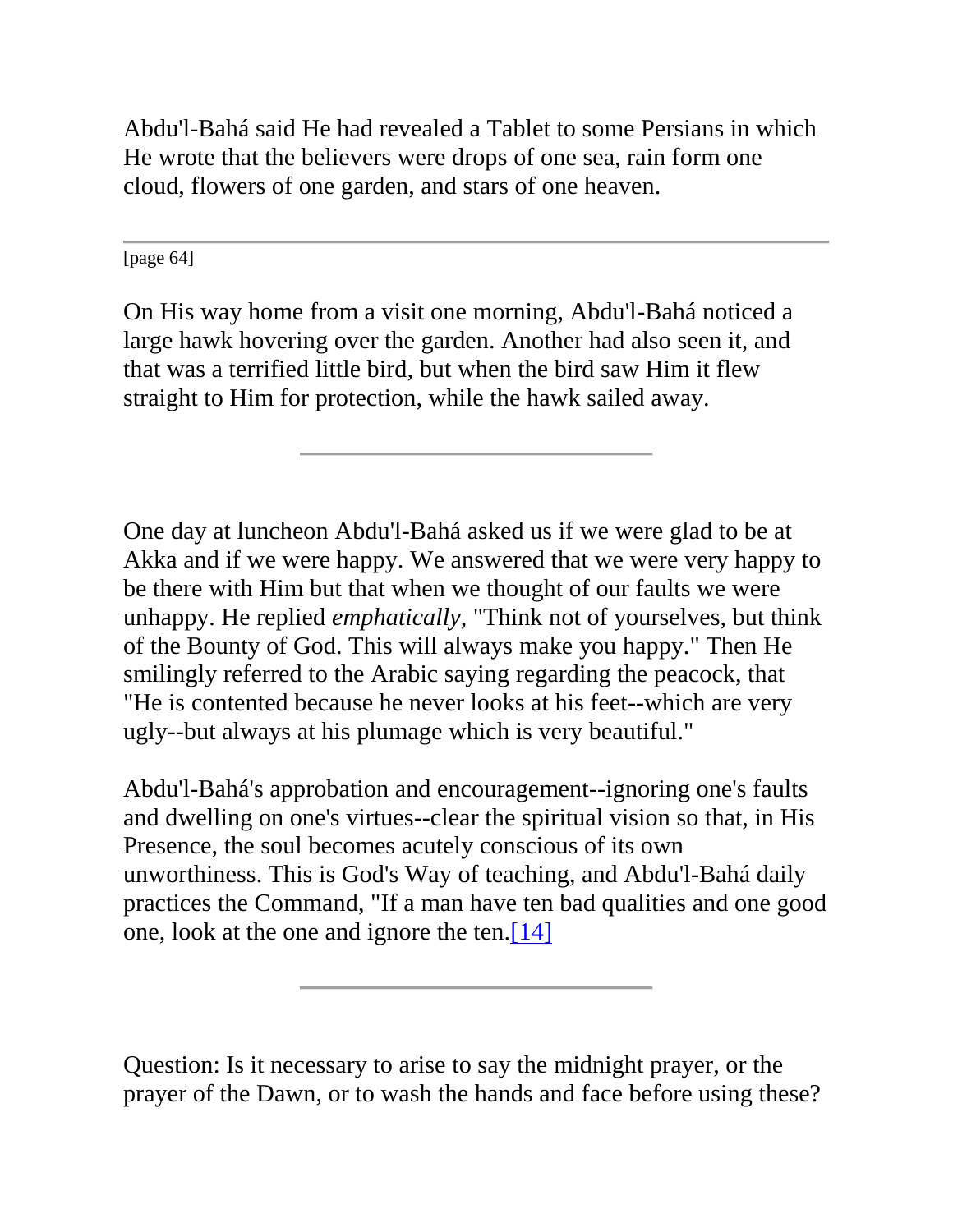Answer: No, the ablution is only for the obligatory daily prayer which should be said three times a day.<sup>[15]</sup>

[page 65]

Question: Does Abdu'l-Bahá wish the believers to take part in charitable or political affairs, or should they interest themselves in spiritual things only?

Answer: Any movement that is for the benefit of mankind should be joined by the Bahá'ís. If they are not asked to help, they should offer their services, especially in all kinds of charitable work. They must not be exclusive but general and serve believers and unbelievers alike. They should also take the usual voter's part in all elections.<sup>[16]</sup>

[page 66]

# **PRONUNCIATION OF BAHA'O'LLAH [\[17\]](http://bahai-library.com/goodall_cooper_daily_lessons#fn17)**

The first *a* pronounced as *u* in but.

The second *a* pronounced as *a* in *ah*.

The *o* is a connecting letter and is now used, with the long sound, instead of the connecting letter *u* that all may learn and use the same pronunciation.

Both *lls* following the *o* are sounded. Slight accent on second and last syllables.

Question: Was Bahá'u'lláh a descendant of Cyrus the Great?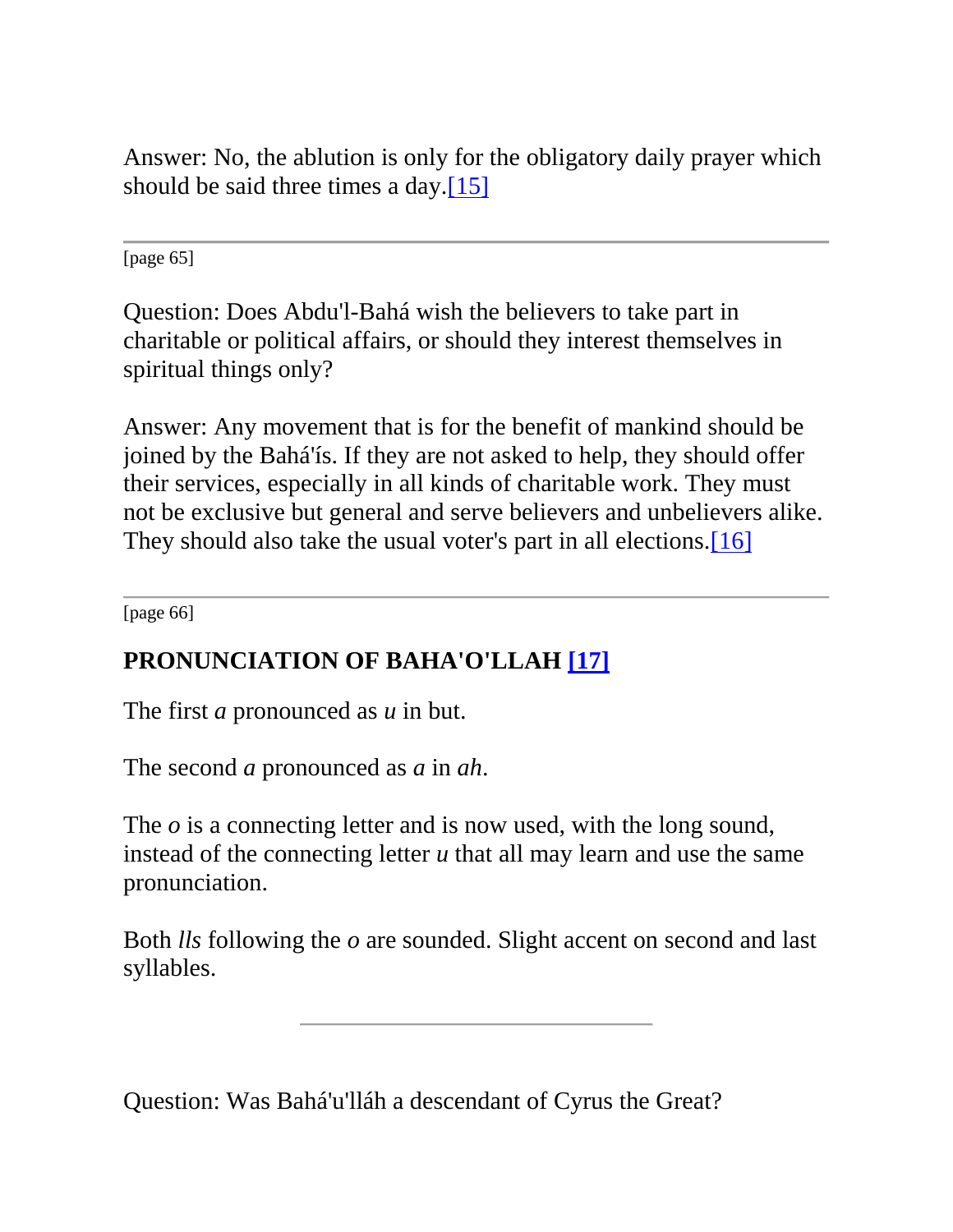Answer: Bahá'u'lláh was a descendant of Abraham.

[page 67]

# **MEETINGS**

We asked Abdu'l-Bahá about our meetings, how they should be conducted, and we told Him we opened our services by saying the Greatest Name nine times in silence. He replied, "That is very good, that is right, for it brings those present into harmony."

Then He said The *Hidden Words* should be read and often the "Tajalliyat"--the Five Holy Tablets--that this was important. The *Hidden Words* are words of counsel, and the "Tajalliyat" are words of instruction, and a preparation for the Kitab-i-Aqdas. Bedside these, other Tablets should be read.

Abdu'l-Bahá said that discussions and personal opinions expressed had caused inharmony and should be avoided, but that some speaking, such as accounts of the *Visit* by returning pilgrims, etc., always done in love, would be advisable because it was both developing and profitable. In general, it is best that speaking be not confined to one, that the appearance of leadership may be avoided.

"The object of the meetings is to produce harmony and happiness."

Abdu'l-Bahá highly approved of our dividing into groups for the purpose of answering questions and giving explanations after the service, at teatime. We told Him that the believers took charge of the meetings in turn and that the reading was done in turn, and He also approved of this.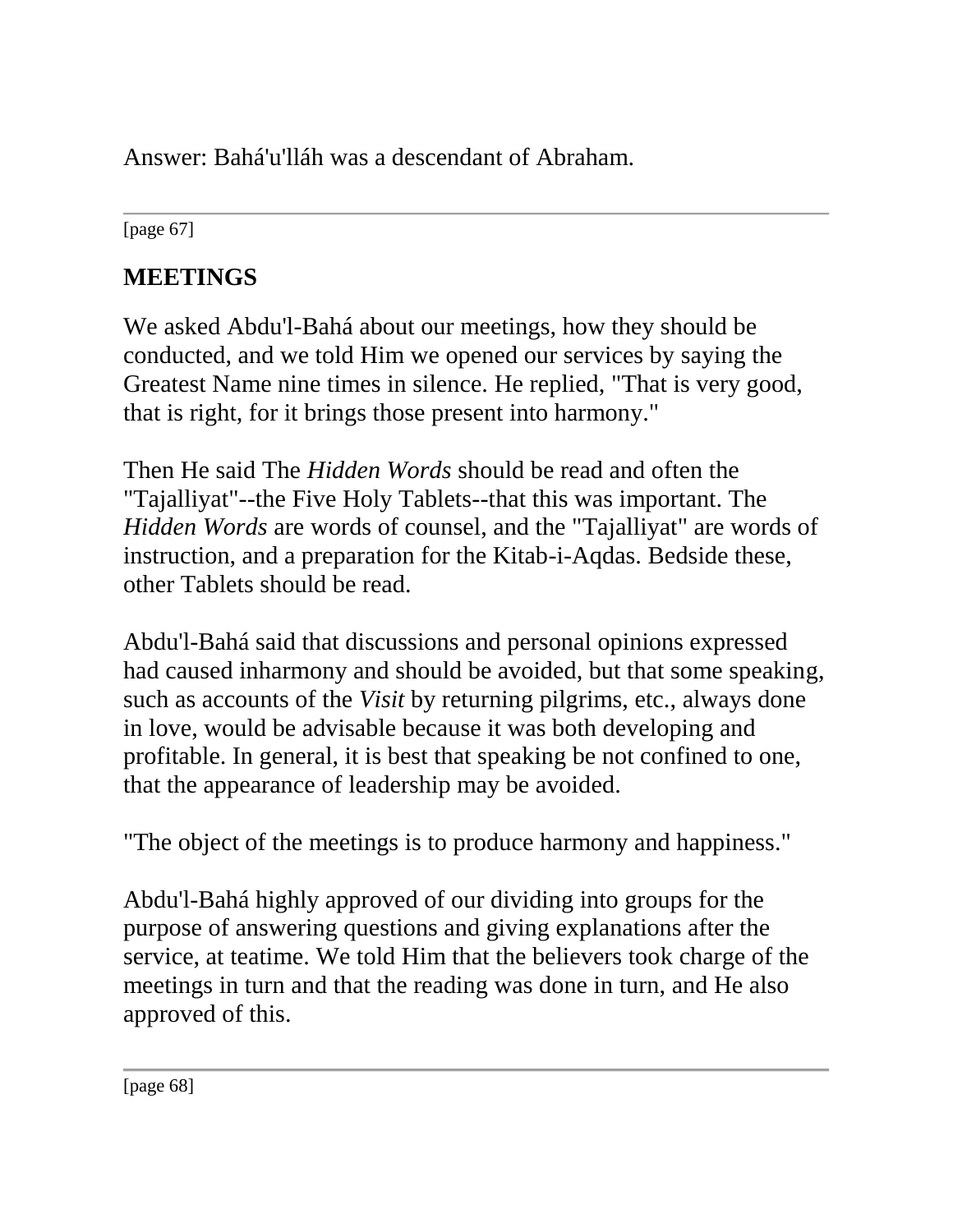# **A MESSAGE SENT BY ABDU'L-BAHA**

To the Beloved of God

Tell them I love them with all My Heart, that I always think of them and never forget them, that it makes Me happy to hear from them; and when I shall hear that they are *entirely united*, I shall be *perfectly* happy. To become harmonious is very important, for the least inharmony *retards* the bestowal of the great blessings that are awaiting them.

When one or two pilgrims come here, it is the same as if all the members of their assembly were present, and also the same as if all the believers in the world were here; for one or two represent the whole, and when I send My Love and Greetings to the believers through these pilgrims, it is the same as if they were here to receive them, and the Love is the same Love.

I wish the believers could know how much I love them. I would give My Life for them.

[page 69]

# **THE PICTURE OF BAHA'U'LLAH**

The privilege of viewing the pictures of the Holy Bab and Bahá'u'lláh was accorded us just before we left Akka.

This remarkable photograph of the Blessed Beauty is the only one in existence. How perfectly that noble Face and Form embody the Words, "The King has come! The Kingdom and Power, the Glory and Majesty are His! He is the Lord of mankind, the Ruler of the Throne and of the dust!" and at the same time express with such Power the utmost Gentleness and Love.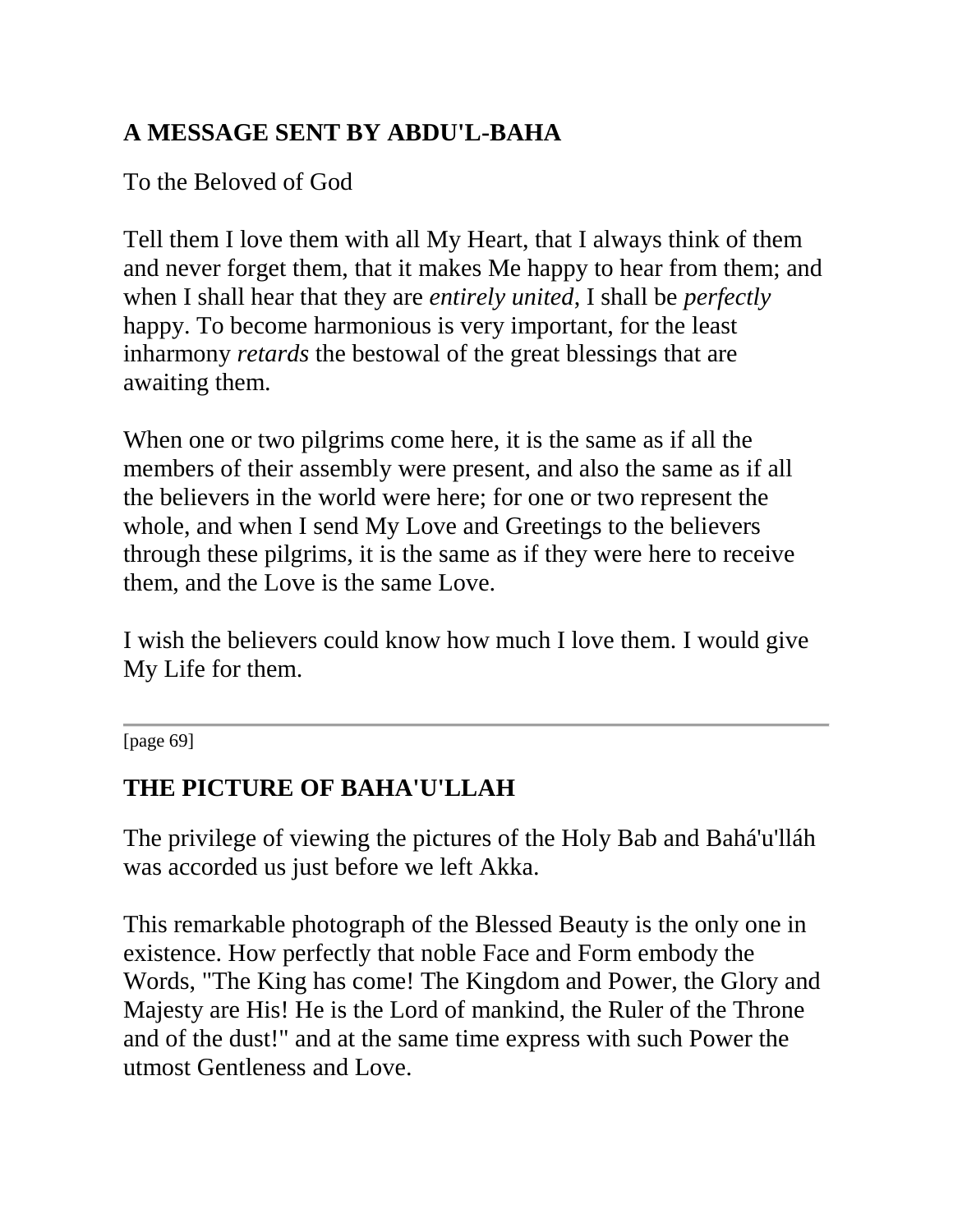On Saturday morning, the eighteenth of January, after receiving the parting blessing of Abdu'l-Bahá and bidding good-bye to all, from the Highest One to the least one in His Service, we drove to that most Sacred Spot, the Rawdatu'l-Mubaraka, the Holy Tomb of Bahá'u'lláh.

Outside the walls of Akka Mirza Munir joined us, and at the Holy Tomb we were met by Haji Siyyid Ali, the brother of Mirza Muhsin.

As the resident believers make the pilgrimage on Friday, we had only the company of these two friends. They remained in the inner Court while we entered the Holy of Holies, alone.

That visit is indeed a glorious experience, at once both solemn and joyful.

[page 70]

As we left the heavenly Silence of that Center of Peace, some beautiful roses gathered from the outer garden were given to us, which we gratefully received and have carefully preserved.

From the Holy Tomb we drove to Haifa. Ruha Khanum went with us to the Shrine on Mt. Carmel. We saw there the group of trees under which Bahá'u'lláh loved to rest.

[page 71]

# **SYMBOLIC PICTURE**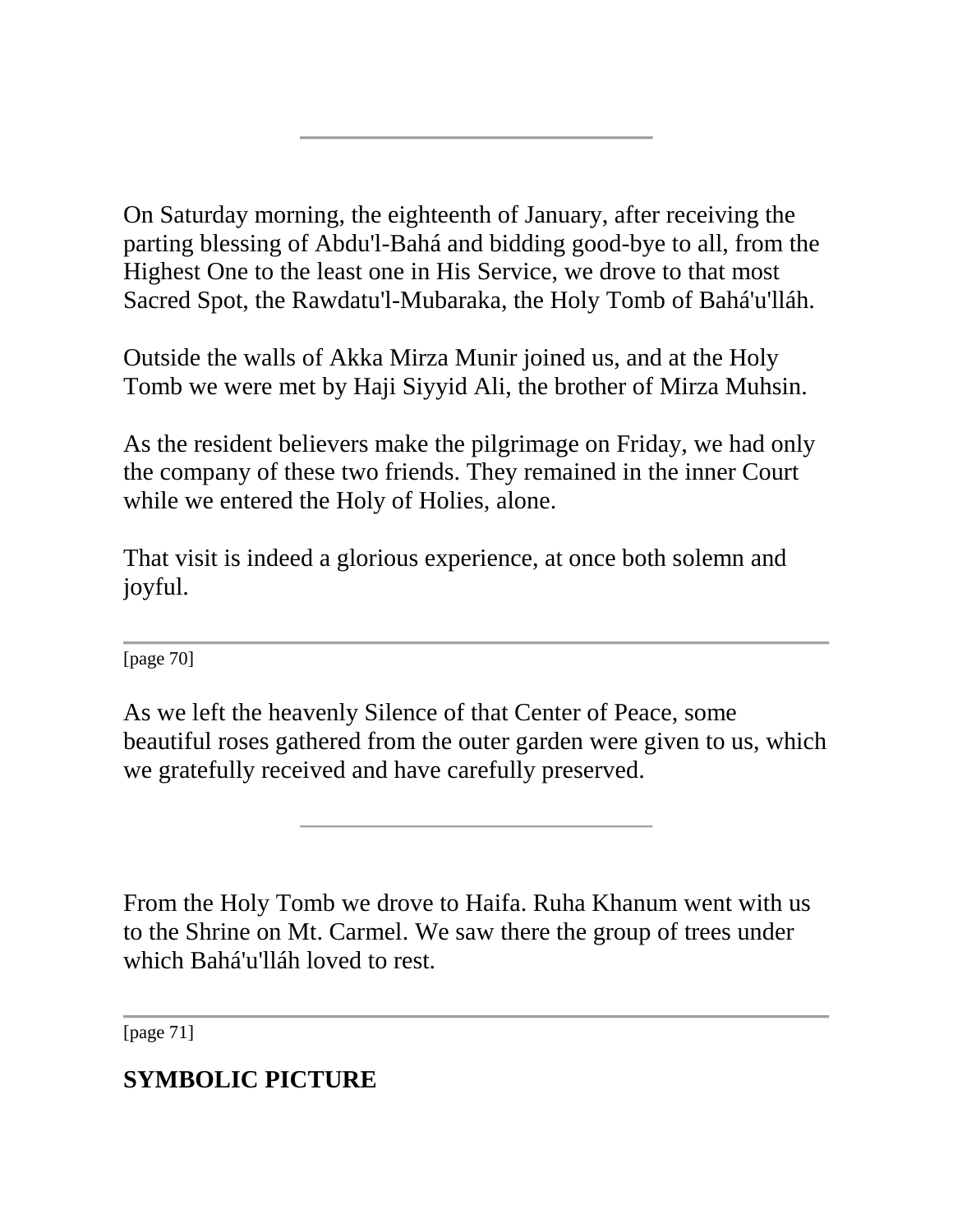As we slowly descended Mt. Carmel our eyes beheld a *symbolic picture* of wondrous beauty.

Before us spread the Bay of Akka. The sun had just disappeared (to our left), and it was still daylight, the glowing colors of the sky and landscape remaining.

To our right stretched the cream-colored beach; and, beyond, the dark green line of shrubs and trees followed its curve.

Still further on was the range of blue mountains, snowcapped.

The full moon of orange color had already risen above these mountains, and its golden beams reached across the bright blue Bay.

Directly opposite lay Akka, the Beautiful, its forlorn, ancient buildings transfigured in that wonderful light to marble palaces, carved and jeweled--a "White City" rising from the Bay, its domes and minarets pointed with rubies.

The following Words of Bahá'u'lláh interpret the symbol:

"O people of the earth! When the Sun of My Bounty sets and the Firmament of My Form is hidden, be not troubled. Arise for the helping of My Work and the advancement of My Word throughout the world. Verily, We are with you under all conditions and will help you with the Truth["\[18\]](http://bahai-library.com/goodall_cooper_daily_lessons#fn18)

"Say O people!

[page 72]

"Let not trouble take possession of you when the kingdom of My Epiphany becomes concealed and the waves of the Ocean of My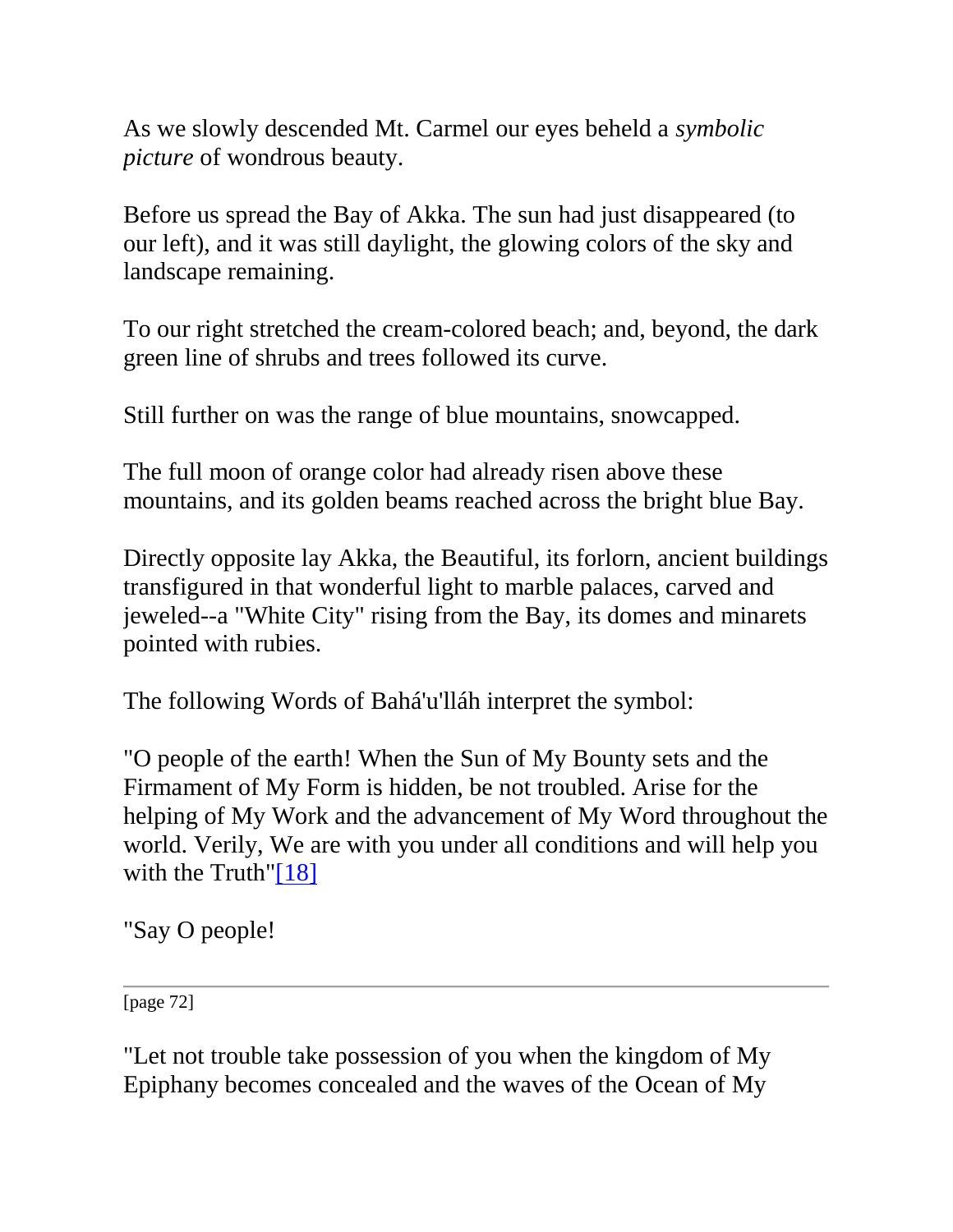Utterance are hushed.

"Verily, there is in My Epiphany a reason and in My *Occultation*  another reason which none knoweth save God, the Incomparable, the All-Knowing.<sup>[19]</sup> And we shall see you from the most Glorious Horizon and will help whosoever riseth up for the helping of Our Work with hosts from the Supreme Concourse and a cohort of the Cherubim.["\[20\]](http://bahai-library.com/goodall_cooper_daily_lessons#fn20)

At the time of the disappearance of the "Form" of the "Sun" (Bahá'u'lláh), the "Moon" of this Dispensation (Abdu'l-Bahá) had already arisen, and the Beams of this "Orb of peace and reconciliation" have encircled the globe.

As the light of the material sun remains long after it has set, so, in this Day, the Light of the Sun of God's Manifestation remains, and the "Moon" of this Manifestation, being so high in the spiritual heaven, above the earthly states and conditions, will continue to reflect in greatest splendor the Light of the Heavenly Sun.

On the nineteenth of January we left the Holy Land, our spiritual Home, to enter the world again. Our hearts were full to overflowing with the gracious gifts which had been bestowed--not only upon us, but upon all the friends to whom we were bearing Abdu'l-Bahá's loving messages.

As we sailed away, gazing at Akka, it presented a different appearance from its material reality. Instead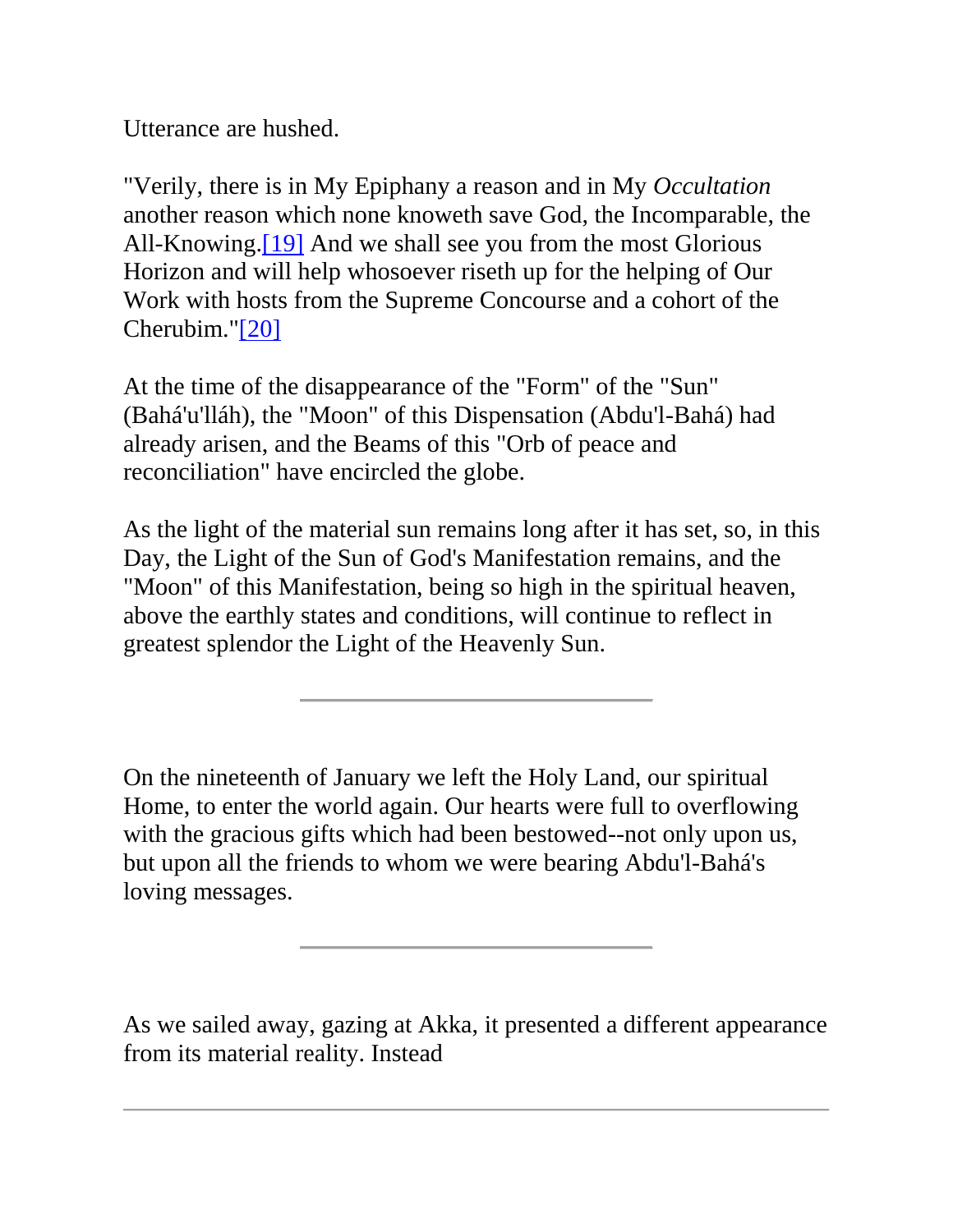[page 73]

of a crumbling, gray stone building, the prison, as it projected into the blue Sea, looked like an exquisite white marble "casket."

From the worldly standpoint, it is truly a prison. From the heavenly standpoint, it is truly a "Casket" containing

THE GEM OF MYSTERY, ABDU'L-BAHA.

[page 74]

**APPENDICES**

[page 77]

### **APPENDIX I**

## **TABLET TO MRS. ELLA GOODALL COOPER**

*Through his honor Mirza Ahmad and Mirza Munir. Translated by M. A. Isfahani, Sept 29, 1908.* To the maidservant of God, Mrs. Ella Goodall Cooper. Upon her be Bahá'u'lláh-al-Abha!

HE IS GOD!

Oh, thou who art attracted to the Kingdom of God!

Thy detailed letter was received. Its perusal produced the utmost happiness, for it evidenced the fact that thou hast attained to the knowledge of the reality of tests, that tests endured in the Path of God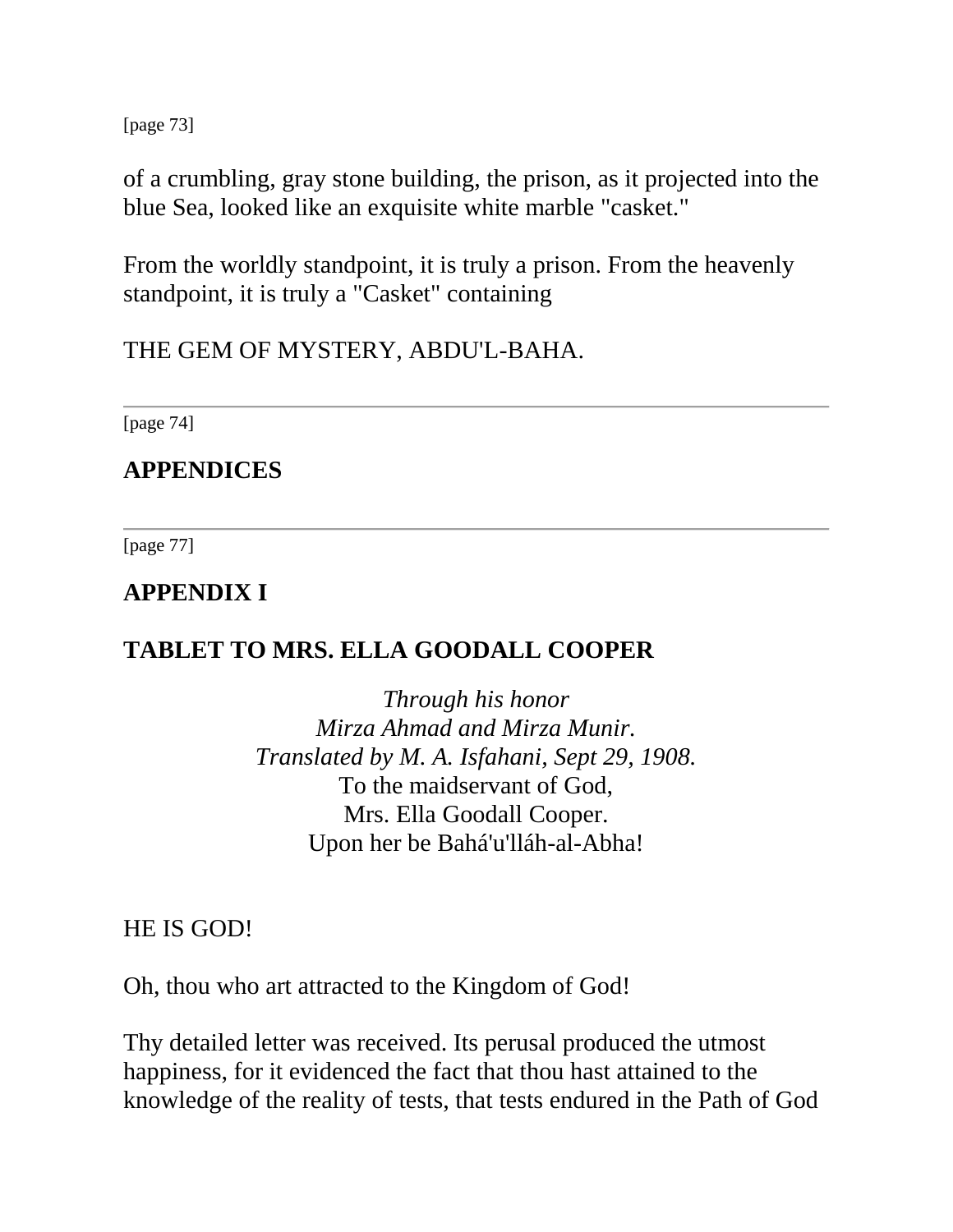are conducive to confirmation, nay, rather, they are heavenly powers and the bounties of the realm of Might. But to the weak believers tests are trials and examination, for, on account of the weakness of their faith and assurance, they fall into difficulties and vicissitudes.

However, to those souls who are firm and steadfast, tests are the greatest favors.

Consider thou that at the time of an examination in sciences and arts, the dull and lazy pupil finds himself in calamity. But to the intelligent and sagacious student, examination in learning produces honor and infinite happiness. Alloyed gold subjected to the fire

[page 78]

portrays its baseness, while the intensity of the flame enhances the beauty of pure gold. Therefore, tests to the weak souls are calamity, and to the veiled ones the cause of their disgrace and humiliation.

The point is this, that in the Path of Truth every difficulty is made plain and every trial is the matchless bounty.

Therefore, the believers of God and the maidservants of the Merciful must not relax during trial, and no disaster must deter their service in the Cause of God.

You have written that upon your return you have compiled whatever you saw and heard (at Akka) and you have received the invisible assistance, that the teachings, which were like invisible seeds, have sprung to life and verdancy, spreading branches and leaves, and producing blossoms and fruits. Indeed, what you have written is true.

You have asked regarding the influence of evil spirits. Evil spirits are deprived of eternal life. How can they exercise any influence? But as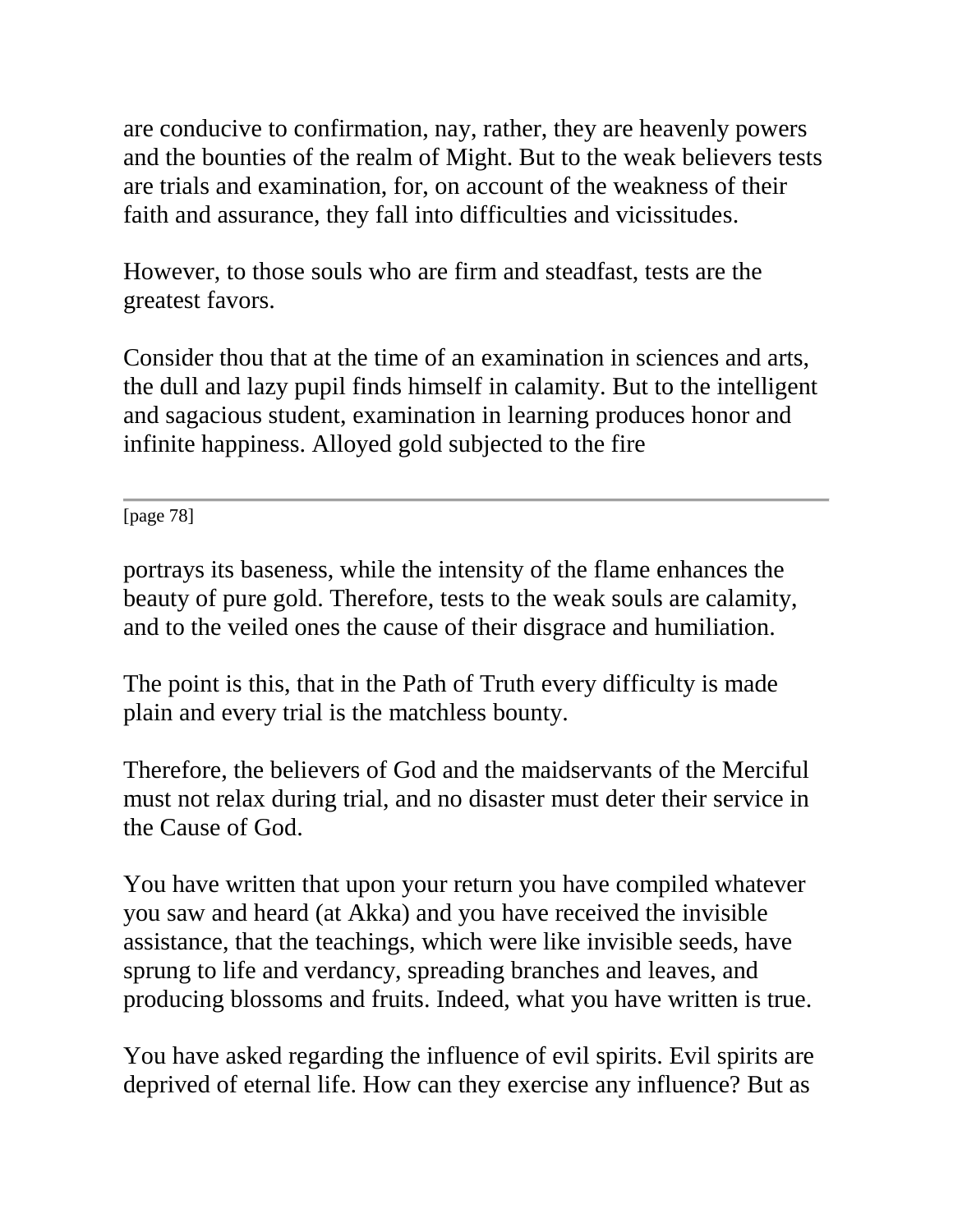*eternal life* is ordained for holy spirits, therefore their influence exists in all the divine worlds.

At the time you were here, this question was accordingly answered, that after the ascension of the godly souls, great influence and widespreading bounties are destined for them, and all-encircling signs in the seen and unseen are decreed for them.

When the soul leave the bodies, they do not assume elemental bodies. Whatever man thinks regarding this is but his own imagination.

When man desires help and communication from holy souls, he puts himself in a condition of self-

[page 79]

unconsciousness and becomes submerged in the sea of meditation, then a spiritual state, which is sanctified from matter and all material things, becomes visible and apparent to him. Then he thinks he beholds a form. Its appearance is like unto a vision.

Man beholds in the world of vision various images, communicates with them, and receives benefits, and in that world of vision he *thinks* they are physical temples and material bodies, while they are purely *immaterial.* 

Briefly, the reality of the soul is sanctified and purified above matter and material things, but like unto the world of vision, it manifests itself in these material forms and visages. Likewise, in the psychic condition, one beholds that spirits like unto physical forms and visages.

To be brief, the holy souls have great influence and intense effect, and their influence and continuity does not depend upon physical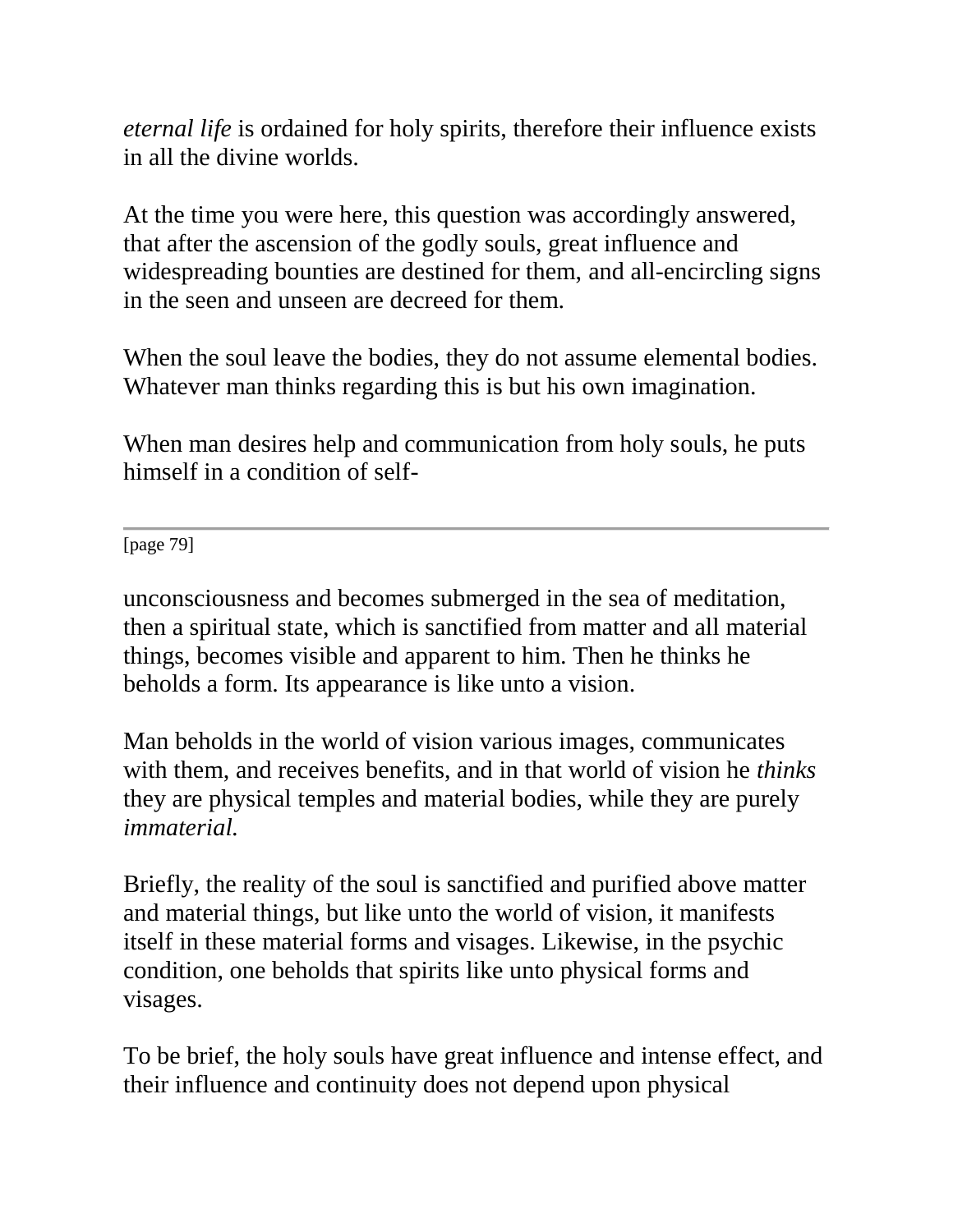existence and elemental composition.

Ponder ye, that during sleep the human body and the five physical senses, viz., sight, smell, taste, hearing, and touch are passive--i.e., all physical forces are inactive. Notwithstanding this, human reality has spiritual life, and the spiritual powers are penetrative; and wonderful disclosures are made in both the East and the West, and perchance one may discover some matters, which, after a long time, may become apparent in the physical world. Therefore, it has become evident that the continuity and influence of the human reality does not depend upon the physical instrumentality; nay, rather, the physical body is an instrument over which the human spirit

[page 80]

spreads a luminosity. It is like unto the sun which, shining upon the mirror, causes its brilliancy, and when the reflection is withdrawn from the mirror, it becomes dark. Likewise, when the luminosity of the human spirit is withdrawn from the body, that instrument becomes useless.

To be brief, Humanity consists of the spiritual reality, and that reality is penetrative in all things, and it is that reality which discovers the invisible mysteries, and through that reality all sciences, arts, and inventions become known and manifest. Whatever thou beholdest of the works of man is but a faint ray of *that* reality. It encircles all things and comprehends all things.

Reflect thou that all these existent sciences, crafts, industries and arts were at one time in the world of invisibility, unknown and concealed mysteries. As the spirit of man environs all things, therefore he has discovered them and brought them from the unknown world into the arena of manifestation.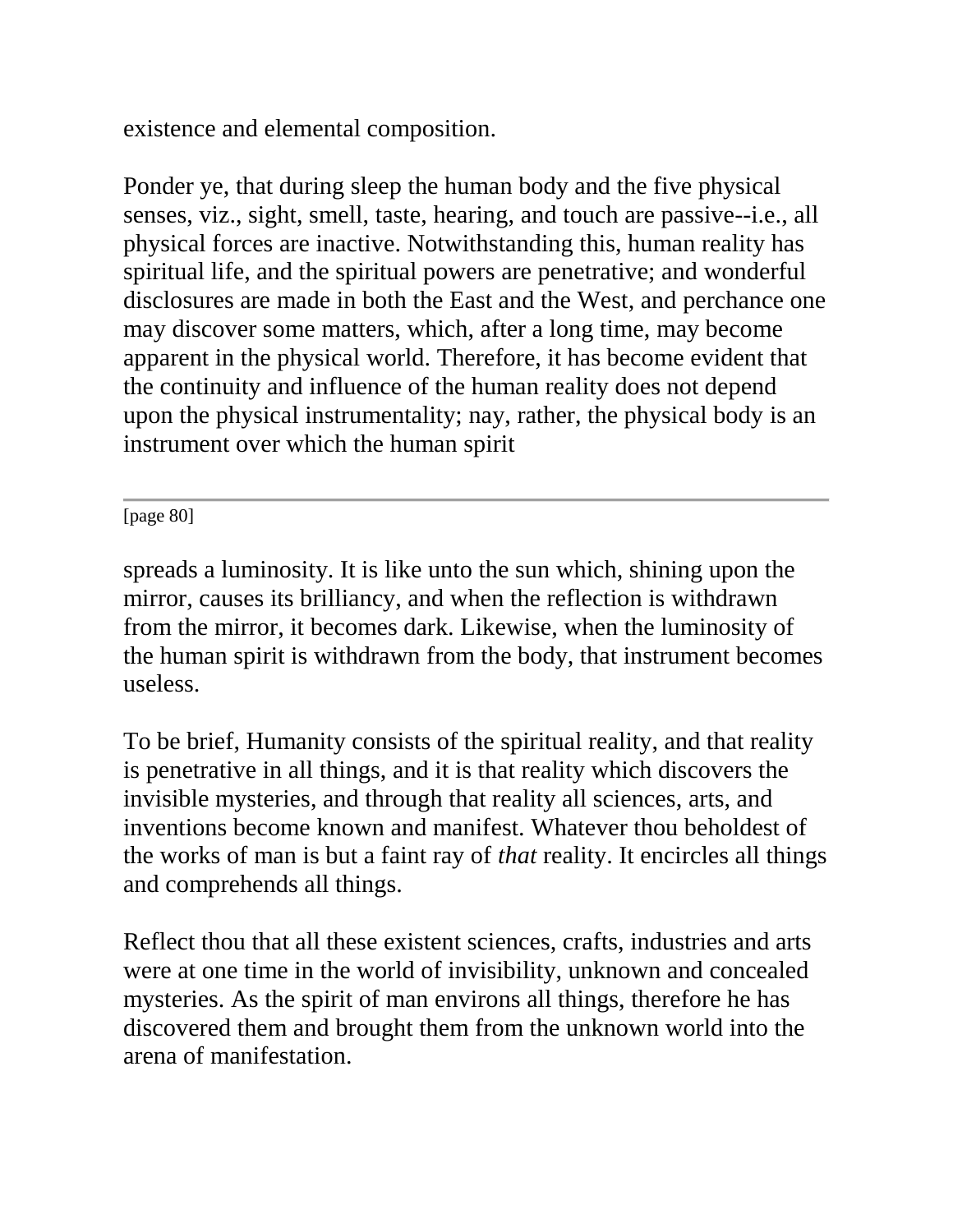Therefore, it is evident and established that the human spirit is the discover of things, the seer of things, and the comprehender of things.

But regarding the progress of the spirit in the world of the Kingdom after its ascension, it is wholly beyond space and time, and developments after leaving this body are spiritual and not terrestrial. It is like unto the progress of the child form the world of the fetus to the world of maturity and intelligence, from the world of ignorance to the world of knowledge, from the station of imperfection to the pinnacle of perfection.

As Divine Perfections are infinite, therefore the progress of the spirit is *limitless.* 

[page 81]

Whatever the European and American historians have written regarding His Highness Muhammad the Messenger of God, most of it is falsehood.

Consider ye, is it possible for a person afflicted with epilepsy to establish such great nation?

Therefore, this statement of the European historians regarding that Holy Personage is unqualified falsehood.

Reflect ye that that Illustrious Personage was born in the Sahara of Arabia among the ignorant tent dwellers, affiliating and associating with them till he grew to manhood and maturity, never studying the sciences and arts; nay, even He was apparently illiterate and uninstructed. Notwithstanding all this, He brought froth such a nation, established such a religion, and uttered such explanations regarding scientific questions, with great perspicuity, and raised such a community from the nadir of ignorance and barbarism to the zenith of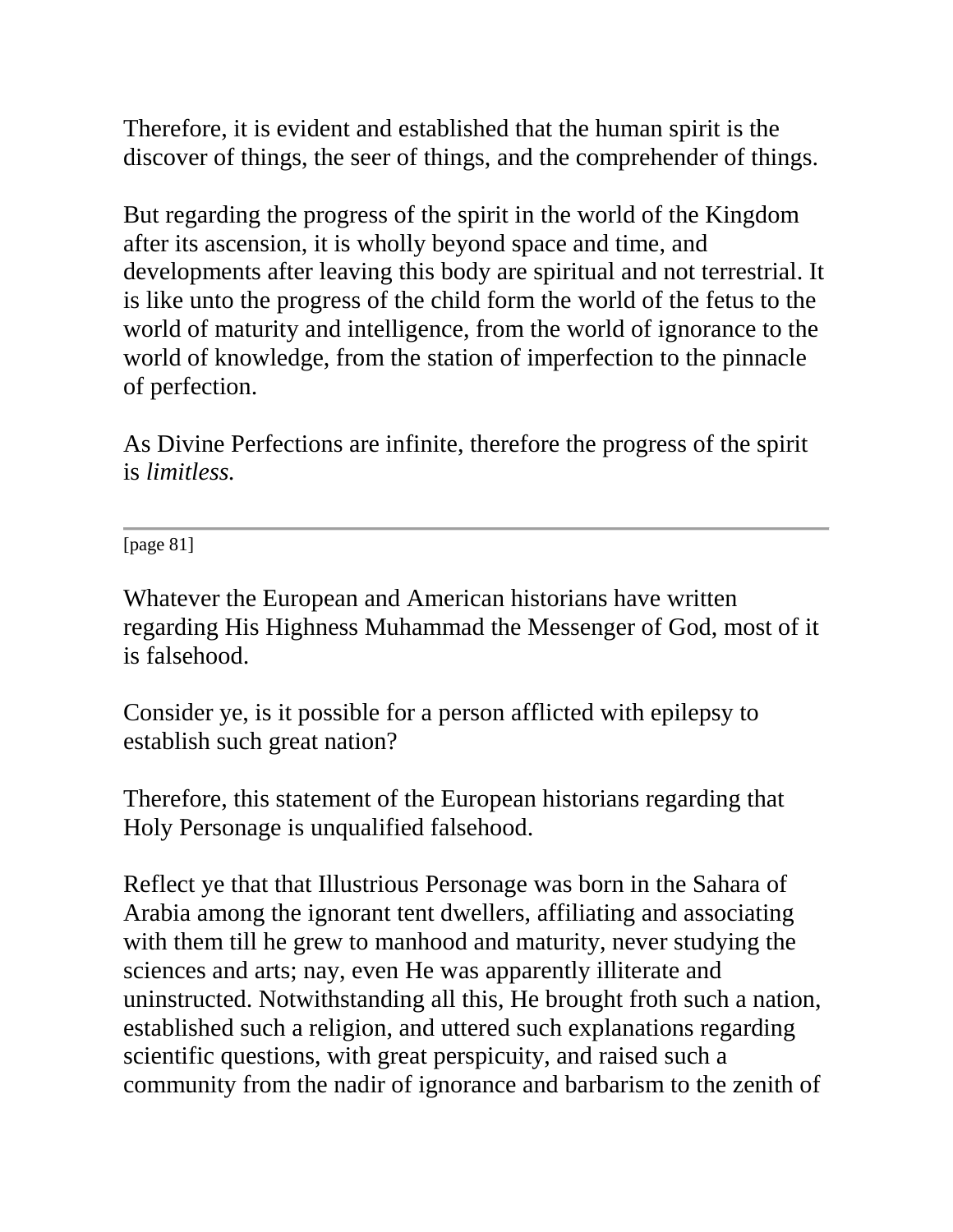civilization and prosperity! Through His influence, science, literature, philosophy, crafts, and trades made wonderful progress during the medieval ages in Andalusia and Baghdad.

Now is it possible that such and illustrious Personage be afflicted with epilepsy?

Relative to the Paradise explained by Muhammad in the Qu'ran, such utterances are spiritual and are cast into the mold of words and figures of speech; for at that time people did not possess that capacity of comprehending spiritual significances. It is similar to that reference to His Highness Christ who, addressing His disciples said, "I shall not partake of the fruit of the vine anymore until I reach the Kingdom of My Father," Now it is evident His Highness Christ did

[page 82]

not mean spiritual grapes, but it was a spiritual condition and a heavenly state which He interpreted as this fruit.

Now, whatever is revealed in the Qur'an has the same import.

Regarding the Most Great Name, Its influence, both in physical and spiritual affairs, is indisputable and certain.

In the last Tablet (to the Board of Council of New Your) in which I have stated, "I am not Christ and am not eternal." the meaning is this, that I am not Christ--and not the Eternal Lord! But I am Abdu'l-Bahá. This is its real purport. Undoubtedly, those souls who are under the shadow of the Blessed Cause, believing and assured, firm and steadfast, and living in accord with the Divine exhortations and advices, all of them are confirmed in the Everlasting Life.

Regarding the materialization of spirits through mediums: A person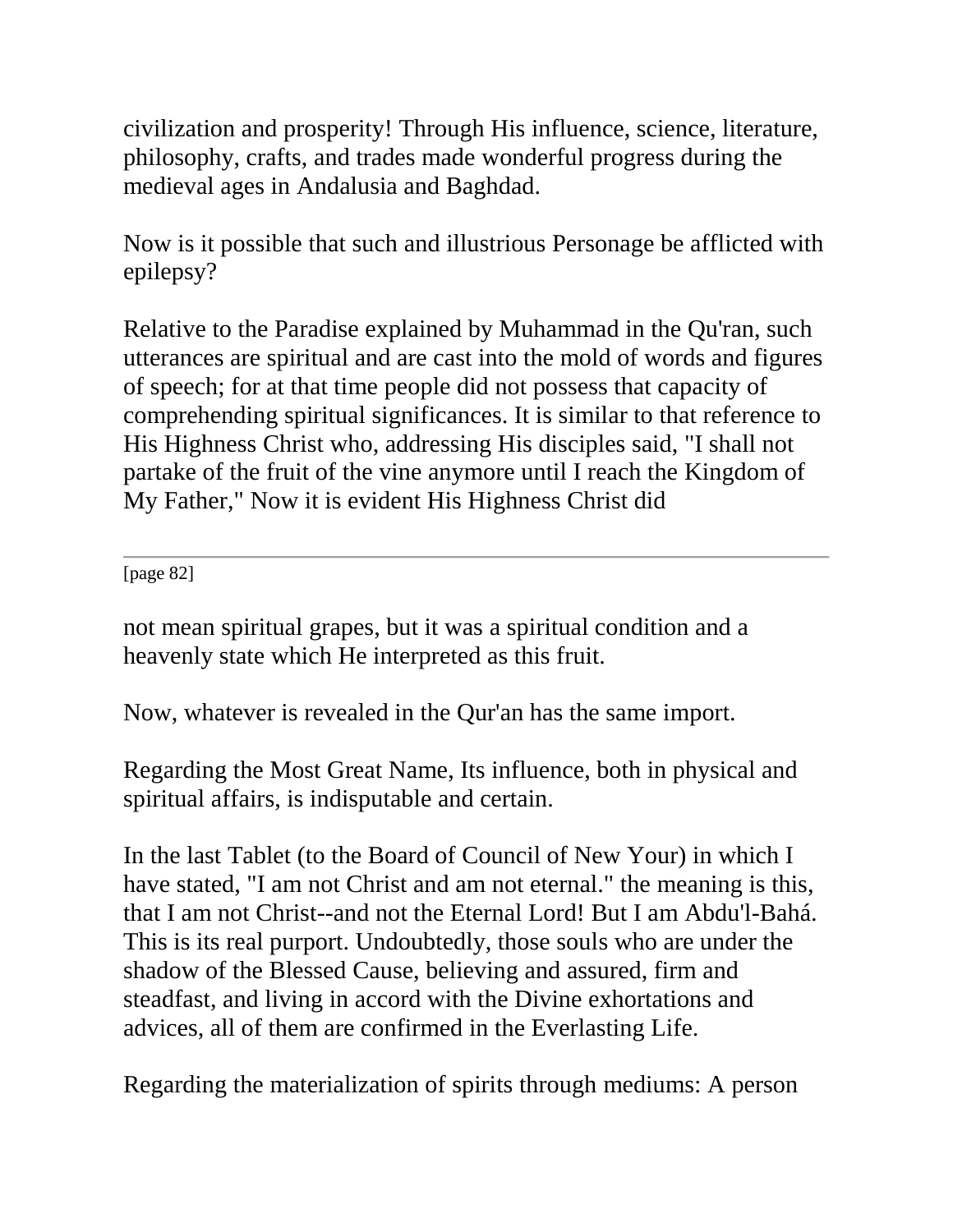finding himself in a state of trance or unconsciousness, is like one who sleeps; whatever he feels and sees he imagines to be matter and of material things, but in reality they are *wholly immaterial.* 

O thou maidservant of God! Arouse ye the people and make them cheerful through the Glad Tidings of God, and quicken them through the Spirit of Gladness and Heavenly Rejoicing. The essence and foundation of all is to advance toward the Kingdom of Abha and to be attracted by the Beauty of God. Whatever produces any influence in the world of existence is on account of the Love Of God, which is the Spirit of Life and the cause of Salvation.

[page 83]

Convey on behalf of Abdu'l-Bahá wonderful Abha Greetings to the believers and the maidservants of the merciful.

Upon thee be Baha'ul-Abha!

(signed) ABDU'L-BAHA ABBAS

[page 84]

### **APPENDIX II**

### **TABLET TO MRS. ELLA GOODALL COOPER [\[21\]](http://bahai-library.com/goodall_cooper_daily_lessons#fn21)**

*Through Dr. Aminullah Farid*

To the revered Maidservant of God, Mrs. Ella G. Cooper. Upon her be Bahá'u'lláh!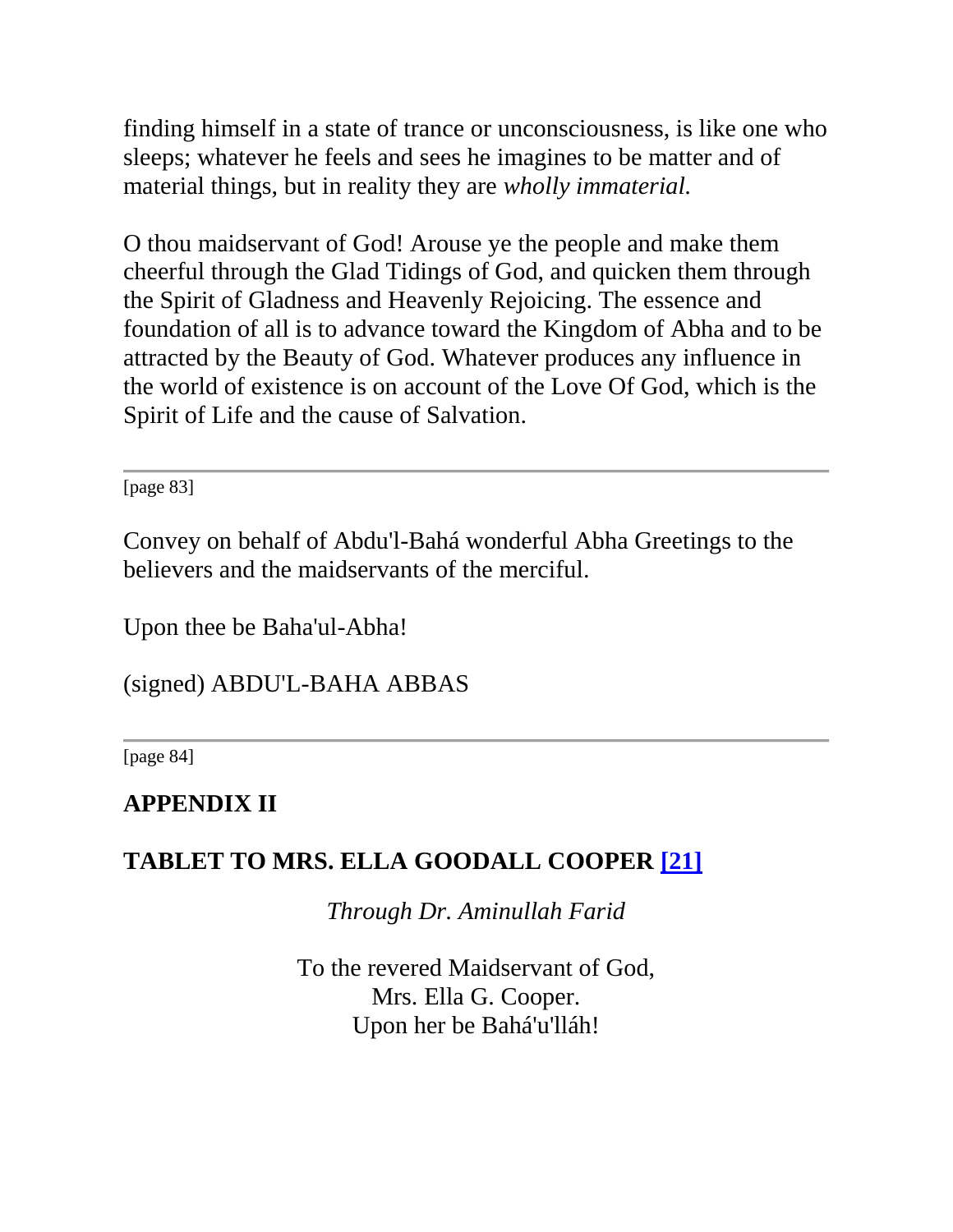### HE IS GOD!

O thou who art attracted to the Kingdom of God:

Thy writing of August 19, 1905, was considered, and the contents were a source of joy.

If thou question regarding the trials and difficulties of Abdu'l-Bahá, that is a sea, boundless, surging, and full of storms; but Abdu'l-Bahá is in perfect peace and composure, and in complete joy, happiness, and tranquility; nay, it is for Him a ready banquet and an adorned feast. I hope that at the end of this feast and banquet the overflowing chalice of Martyrdom will come round to Him, and then will He be intoxicated by that wine.

But you must not look to the catastrophes of Abdu'l-Bahá. Consider power and strength, and withstand the world. For the sake of Abdu'l-Bahá bear the persecution of the enemies, and the blame of those who oppose. Under all conditions, My Soul and My Life shall abide with you in this world as well as the world above.

O maidservant of God! Hasten and sow the seed as

[page 85]

best you can, for time passes away, and through it shall the blessing of the Kingdom appear.

Question: Is astrology a real science, and is it possible for persons to receive messages or trumpet communications from departed souls, etc.?

O, thou maidservant of God! There is a wonderful power and strength which belongs to the human spirit, but it must receive confirmation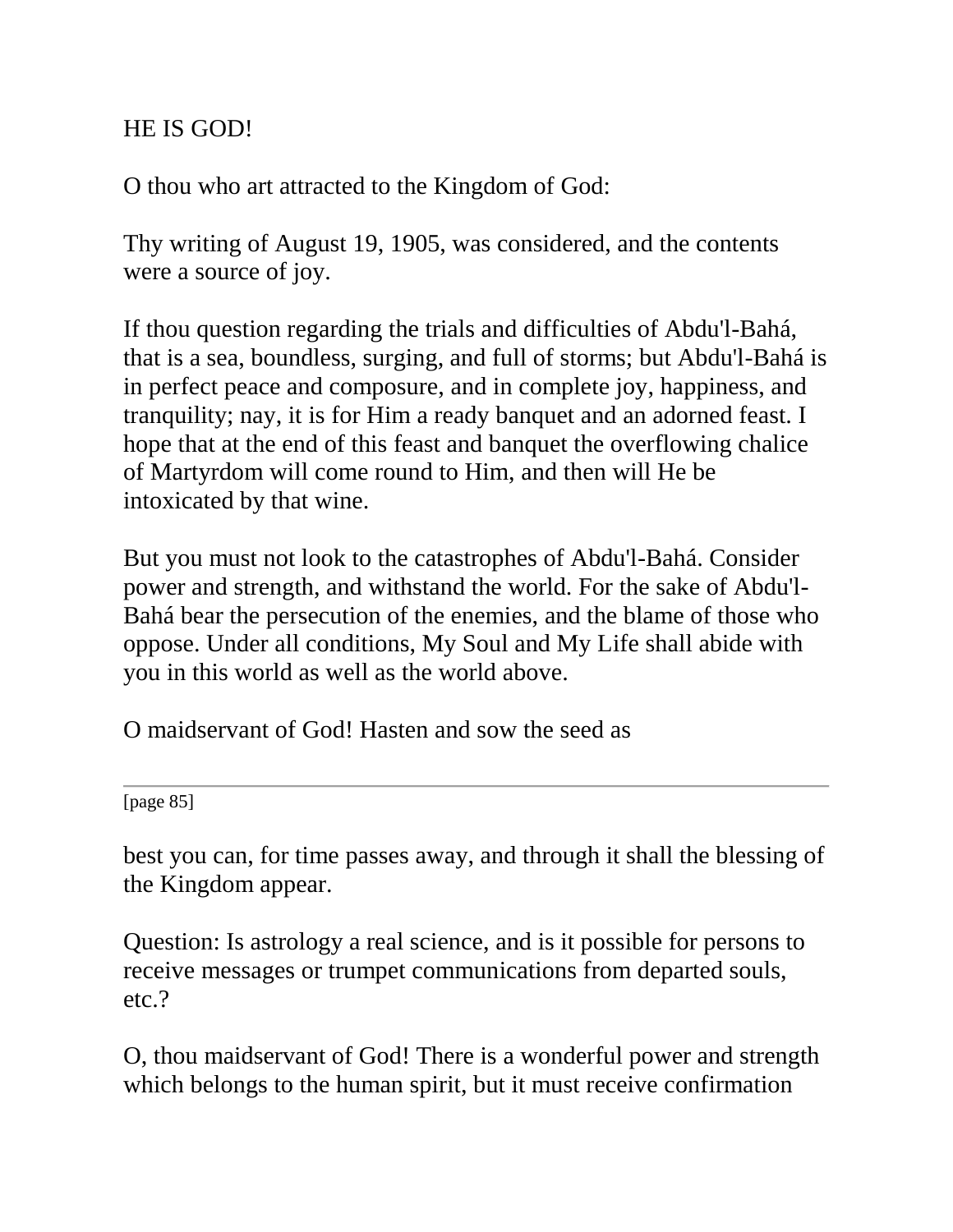from the Holy Spirit. The rest of which you hear is superstition. But if it is aided by the Bounty of the Holy Spirit, it will show great power; it will discover realities; it will be informed of the mysteries. Direct all the attention to the Holy Spirit, and call the attention of every soul to It. Then will you see wonderful signs.

O maidservant of God! The planets and stars have no spiritual effect in the earthly world, but the parts of the universe which are in endless space are closely connected with each other. This connection produces material effects. Outside of the Bounty of the Holy Spirit all that thou hearest concerning mesmerism of trumpet communications from the dead are sheer imagination.

But thou canst say whatever thou desirest concerning the Bounty of the Holy Spirit, and what thou hearest from the Hoy Spirit and obey. But the people who are mentioned, those in connection with the trumpets, are entirely bereft of this Bounty, and they have no portion therein. Theirs is imagination.

Question: Are prayers answered by the Essence of God or by His Manifestation?

[page 86]

O, thou Maidservant of God! The answer to prayer is through the Great Manifestation of God. But for obtaining material things, if the ignorant (of the Manifestation) supplicate and implore and pray God, it will also be effective.

O, thou maidservant of God! Although the Reality of Divinity is boundless, yet the purposes and needs of the servants are limited. The Bounty of God is like unto the rain from Heaven. The water has no limit and no form, but in every place it will take to itself a form and effect peculiar to the capacity and preparation thereof. That shapeless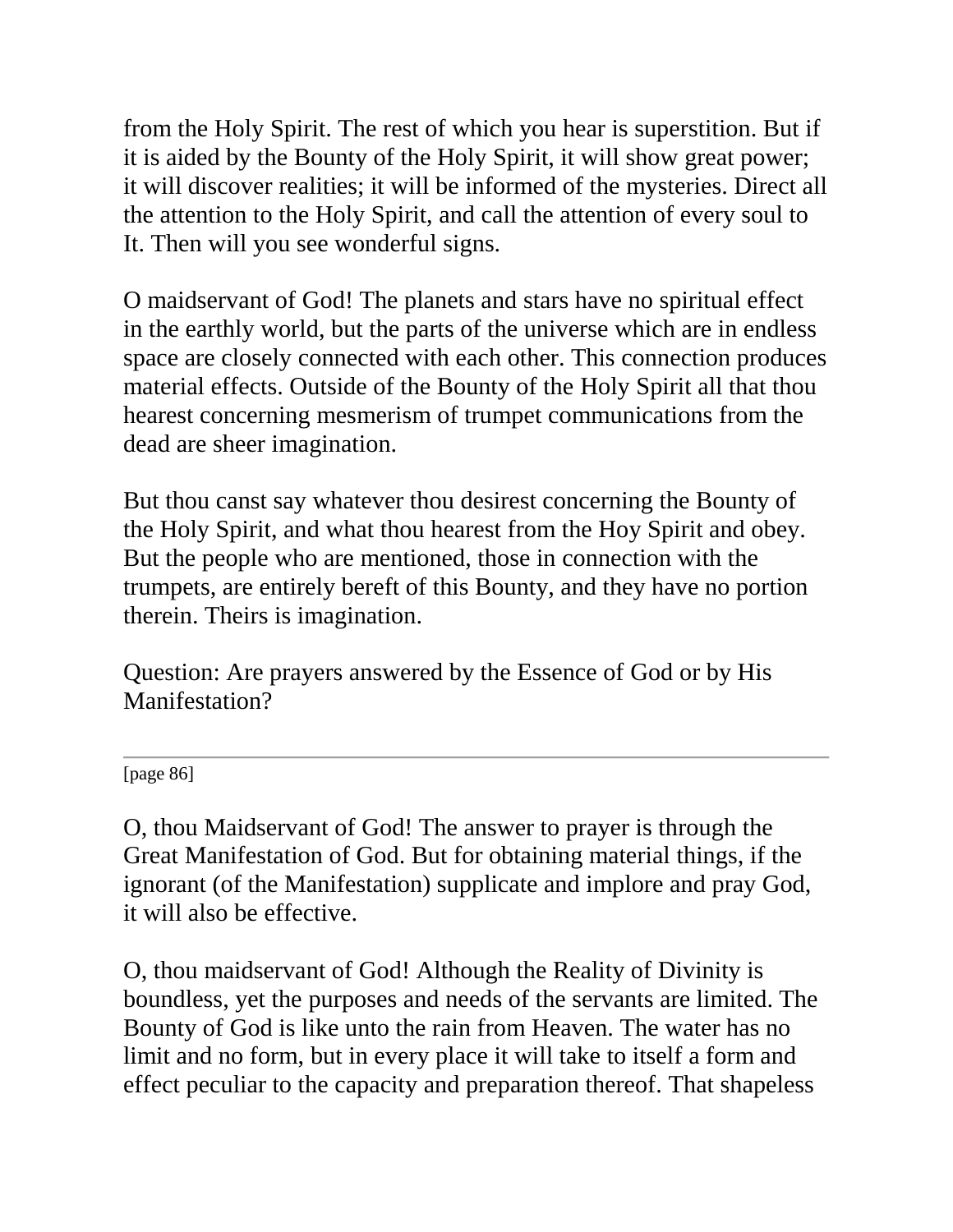water when poured into a square reservoir will appear as a square. Likewise when in the hexagonal vessel or in the octagonal. Water has no geometry, no limit, and no form. But it will appear in one of the forms according to the exigencies of time and place.

Likewise the Holy Essence of God is boundless, but Its Manifestation and Bounty in the creatures is limited. Thus the prayers of certain persons concerning special matters are answered accordingly.

Question: Were the Healing Tablets intended for physical healing or only spiritual illness?

O maidservant of God! The prayers which were written for the purpose of healing are both for the spiritual and material healing. Therefore, chant them for the spiritual and material healing. If healing is best for the patient, surely it will be granted. For some who are sick, healing for them shall be the cause of other ills. Thus it is that Wisdom does not decree the answer to some prayers.

[page 87]

O maidservant of God! The power of the Holy Spirit heals both material and spiritual ills.

Question: It is claimed by some Bible students that the Valley of Achor, referred to in Hosea 2:15, does not mean the City of Akka, and is not a prophecy relating to this Manifestation. Is this another place?

O maidservant of God! It is recorded in the Bible: "Achor shall be a door of hope unto them." This Achor is the City of Akka. Whosoever interprets this otherwise is ignorant. [\[22\]](http://bahai-library.com/goodall_cooper_daily_lessons#fn22)

O thou maidservant of God! I hope that thou mayest again make the pilgrimage to this Blessed Spot and attain great development.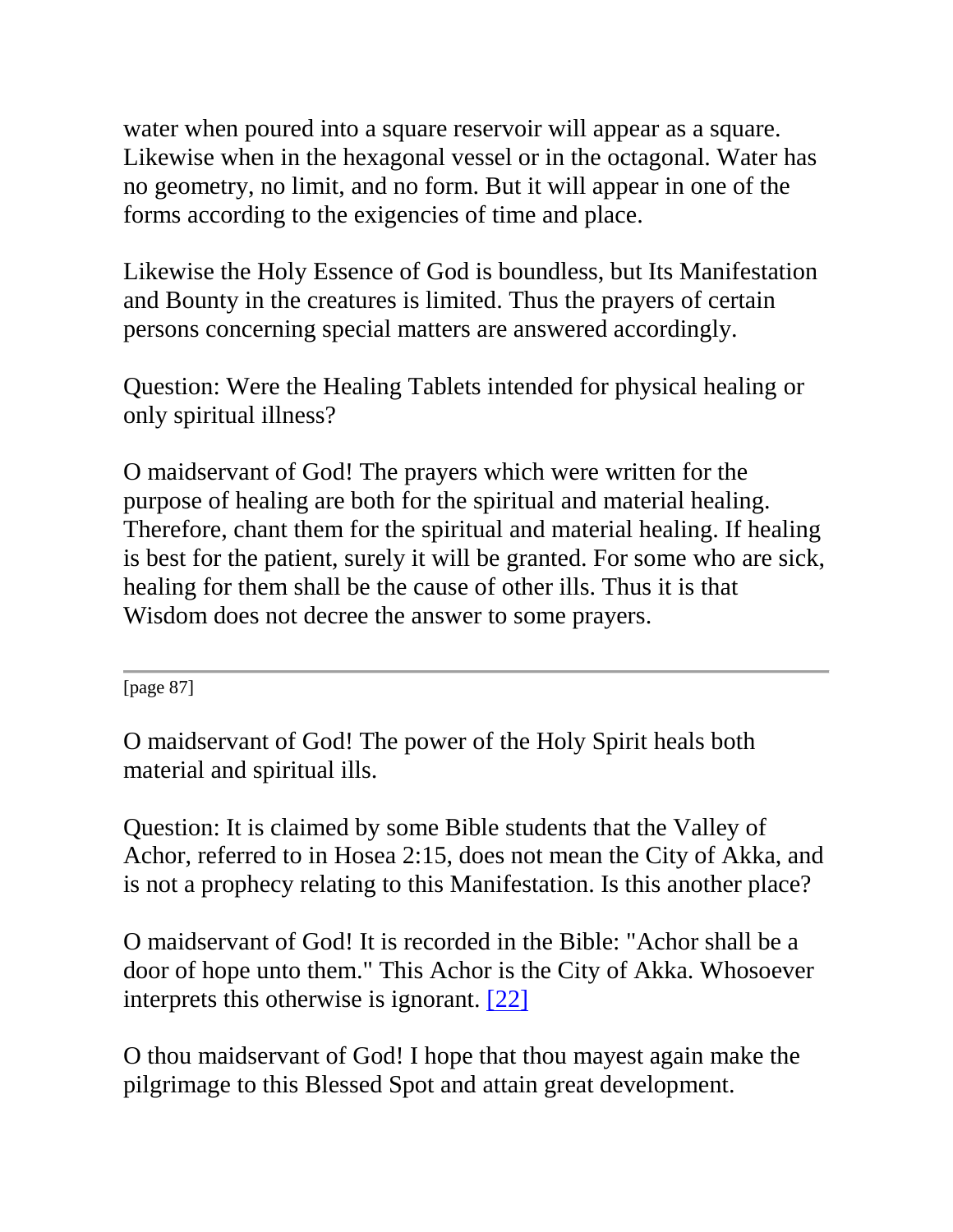Question: Was Buddha a real prophet sent by God?

O thou maidservant of God! Buddha was also one of the prophets, but His teachings were interpolated and altered. What the Buddhists now have in hand is contrary to the original laws of Buddha.

Upon thee be greetings and praise.

(signed) ABDU'L-BAHA ABBAS

*Translated by Aminullah Farid, December 30, 1905.*

[page 88]

#### **APPENDIX III TABLET PREDICTING THE "TESTS" OF SAN FRANCISCO.**

To the Maidservant of God, Mrs. Helen S. Goodall--California. Upon her be Bahá'u'lláh!

HE IS GOD!

O thou who art attracted to the Fragrances of God!

Verily, I read thy latest letter, and My great love welled forth unto thee on account of its wonderful contents. Verily, it showed thy firmness in the Cause of God, and that wilt resist great tests in the future. *Still greater tests will appear in your great city.*

As to thee, make firm the footsteps of the believers of God on this right Path, and say, verily, the test has a great power, and when its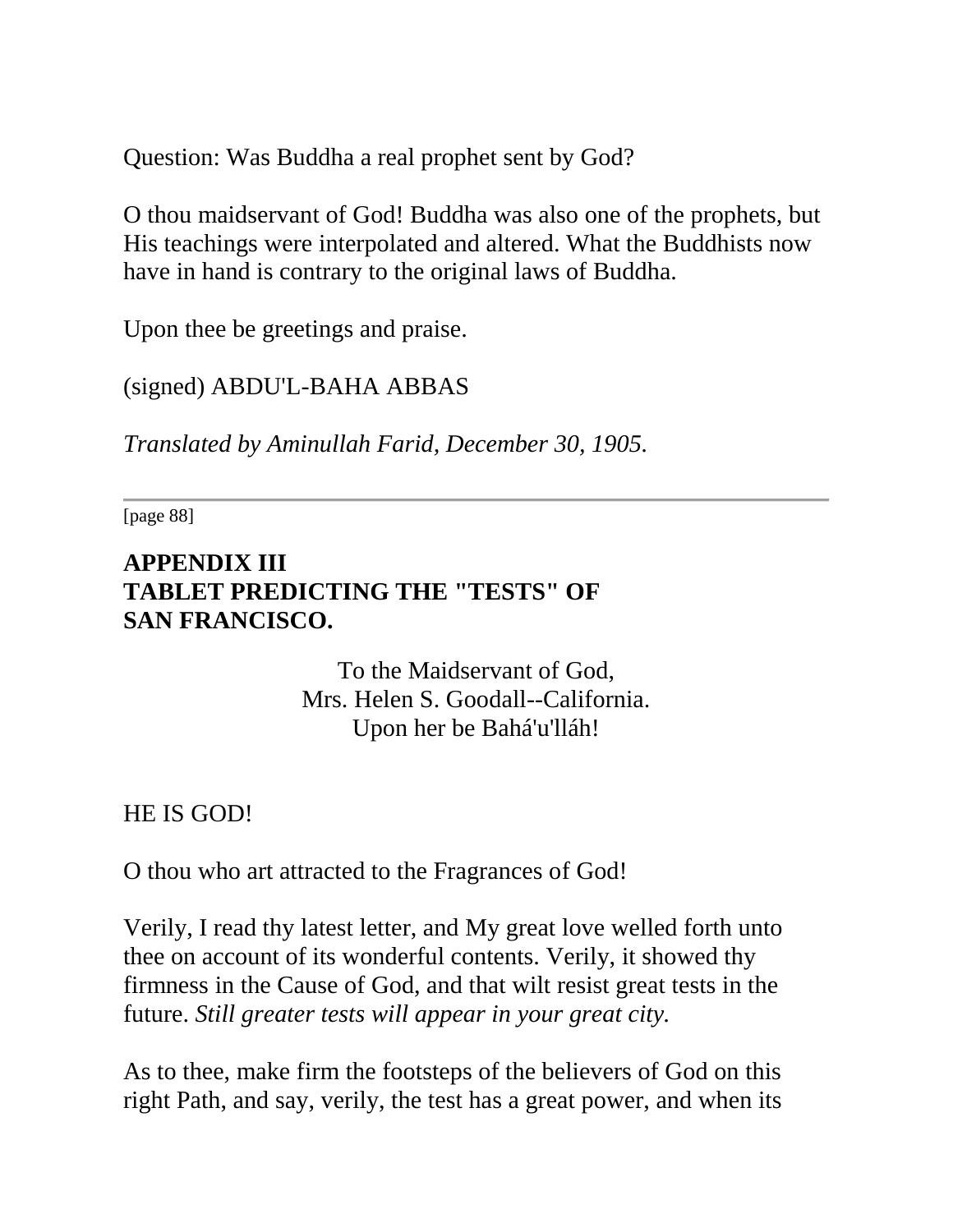storms wax fierce, they uproot everything, even large and well-rooted trees, and they wreck great ships on the ocean.

But whoso among the maidservants of God firmly resists a great test, her face shall gleam, and her brow shall glitter in the Supreme Concourse. This is what We inform thee, so that when the test appears, thou mayest be heedful thereof and mayest remind the maidservants of God that the tests have also occurred in former dispensations, even at the time of Christ.

Christ said, "Fast, so that you may not fall into temptation." Verily, tests withheld a great apostle

[page 89]

(Judas) from the Mercy of God and made him take part in the shedding of the Christ's blood. The tests made Peter the apostle deny Christ. The tests made the brothers of Christ deny Him. Many a just, faithful, and assured soul did not endure the power of the tests, turned backward, until they reached the lowest of the low.

O maidservant of God! Rely upon the Bounty of thy Master, for, verily, thou are firm and steadfast, and His Favor is great and great toward thee. But make firm the hearts of the maidservants and believers in this Cause, which the greatest powers of the world cannot withstand, and which spreads in spite of all through the Power of the Kingdom of God.

Upon thee greeting and praise.

(signed) ABDU'L-BAHA ABBAS

*Translated by Ali-Kuli Khan, April 16, 1902.*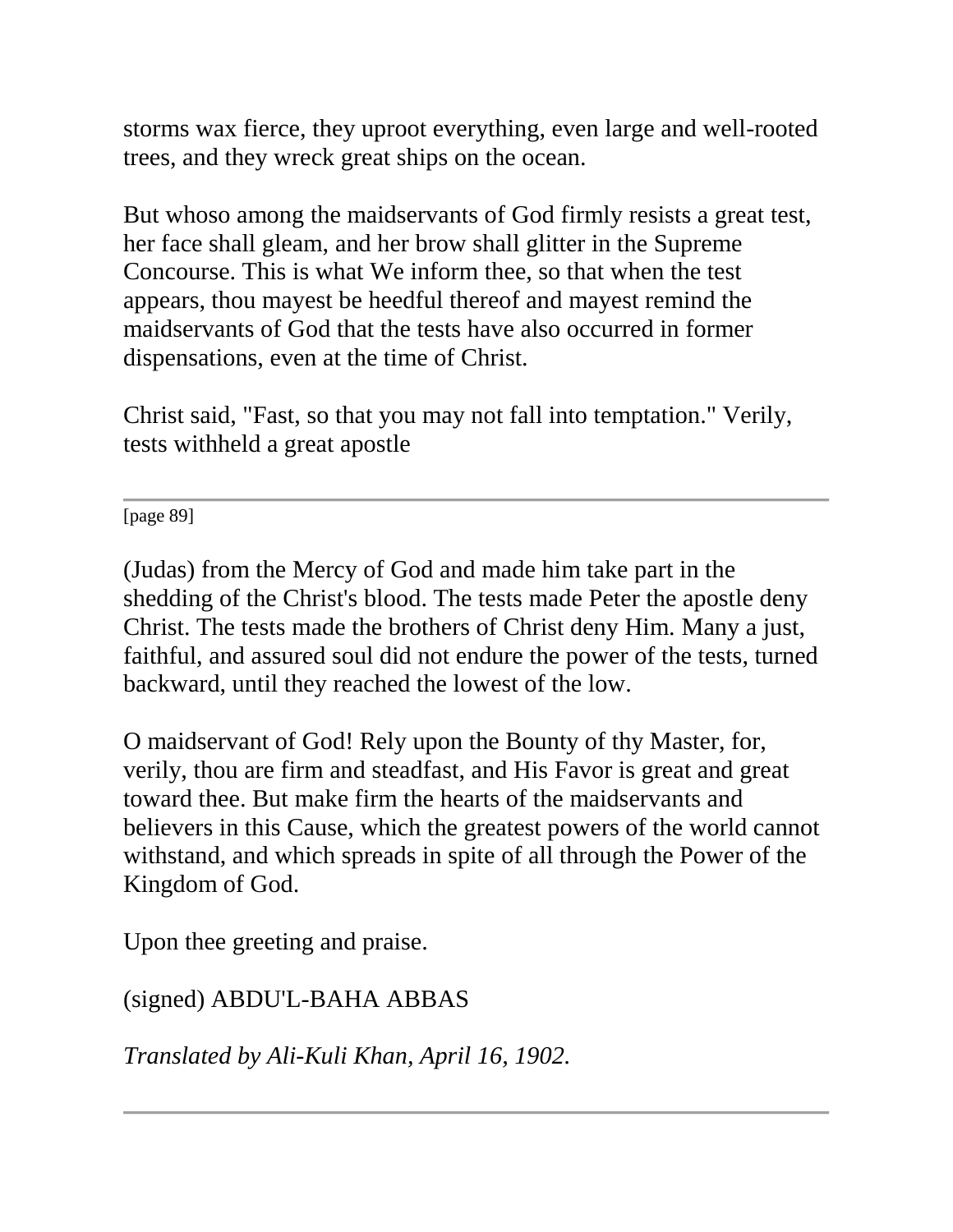[page 90]

## **APPENDIX IV**

# **PORTIONS OF TABLETS SENT BY ABDU'L-BAHA**

## **To Mrs. Helen S. Goodall.**

## *Translated by Antun F. Haddad.*

In The *Hidden Words* "Leave the ego" means that man must leave his passions and lusts, his human sentiments, his personal interests and aims, and seek the Spiritual Fragrances and Heavenly Attractions, and become drowned in the sea of redemption, and drawn to the Beauty of Al-Abha[.\[23\]](http://bahai-library.com/goodall_cooper_daily_lessons#fn23)

In The *Hidden Words* "Remember the covenant you entered into with Me upon the Mount of Paran" means that in relation to the Truth (God) the past, the present, and the future are regarded as one time, but in relation to the created beings, the past had passed and expired, the present is about vanishing, and the future is the place of hopes. [\[24\]](http://bahai-library.com/goodall_cooper_daily_lessons#fn24)

Of the fundamental principles of the Law of God, there is one which means that in every Prophetical Mission God taketh a covenant from all the souls which come up to the end of that mission, which is the Promised Day of the Appearance of a Promised Person.

Look back to Moses, the Interlocutor. Verily, He took the Covenant of Christ upon the Mount of Sinai

[page 91]

from all the souls who came in the time of Christ. Those souls, though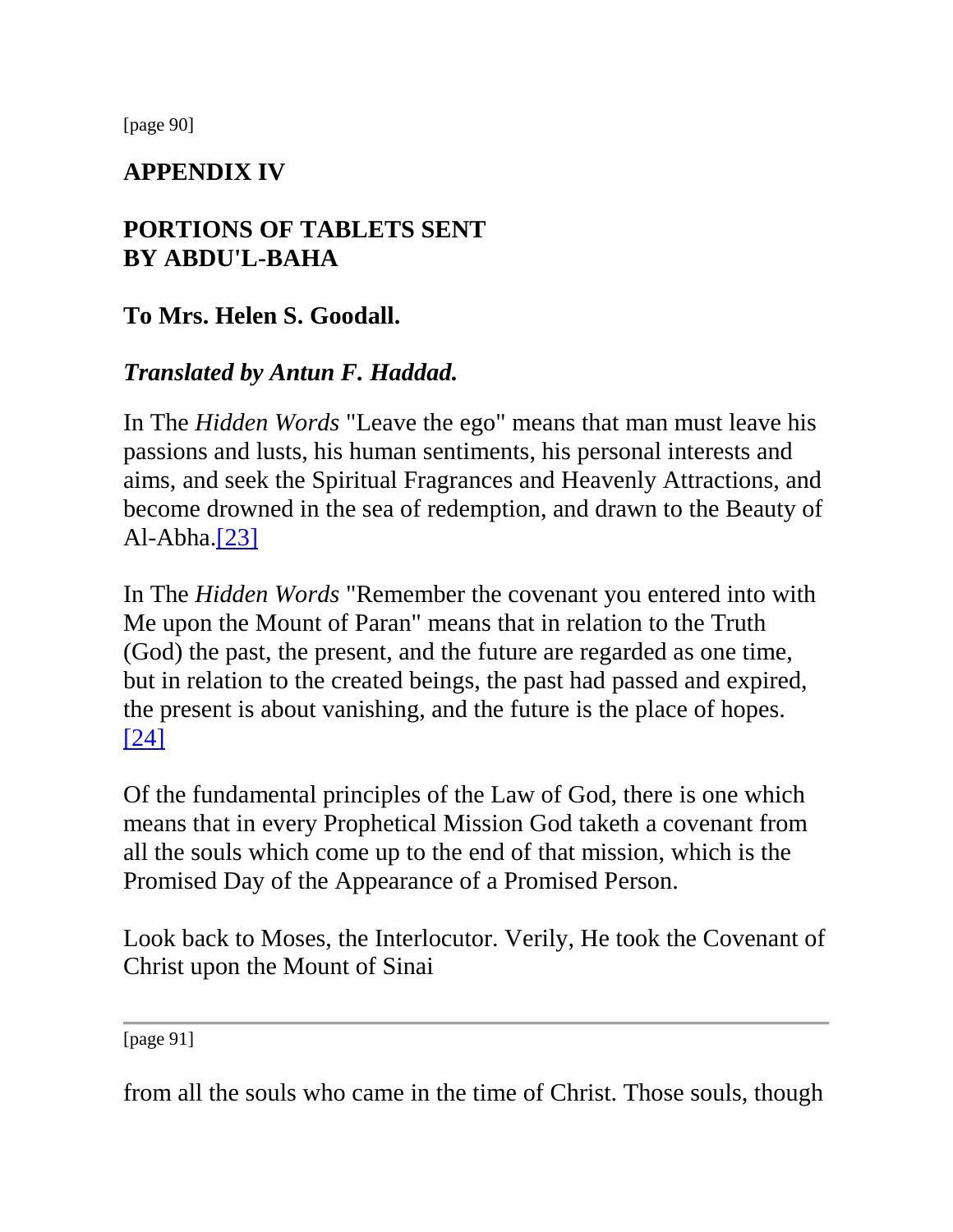they came after Moses by ages and generations, yet, with reference to the Covenant which is sanctified from times, they were present. But the Jews were heedless and did not remember; so they fell into a manifest loss.

In the Arabic *Hidden Words* "No peace was ordained for thee save by cutting the ego from thyself": It means that man, also, must not seek for himself in this perishable world anything, but must be separated from it--i.e., he must redeem his whole soul under all conditions, in the place of martyrdom, on the appearing of its Lord. [\[25\]](http://bahai-library.com/goodall_cooper_daily_lessons#fn25)

# *Through Dr. Amin Farid, January, 1903.*

As to thy question concerning the "Minor Resurrection" and the first creation, this is the appearance of the Bab, the Great, His Holiness the Supreme. But the "Major Resurrection" signifies the Manifestation of the Preexistent Beauty (Bahá'u'lláh), the GREATEST NAME. (May My Spirit be a sacrifice for His beloved!)

By the majesty of My Lord, your gathering in the meeting of Oneness, your commemoration of God with a pure heart, and your association with a spirit rejoiced by the Spirit of God in the Great Day profiteth you more than all favors and this Bounty surpasseth all wishes.

O maidservant of God, assemble the maidservants of the merciful with all spirituality and fragrance, love and attraction, and raise your voice in the praise and

[page 92]

glory of your Majestic Lord for His abundant mercy and great favor of guidance.

Upon thee be greeting and praise.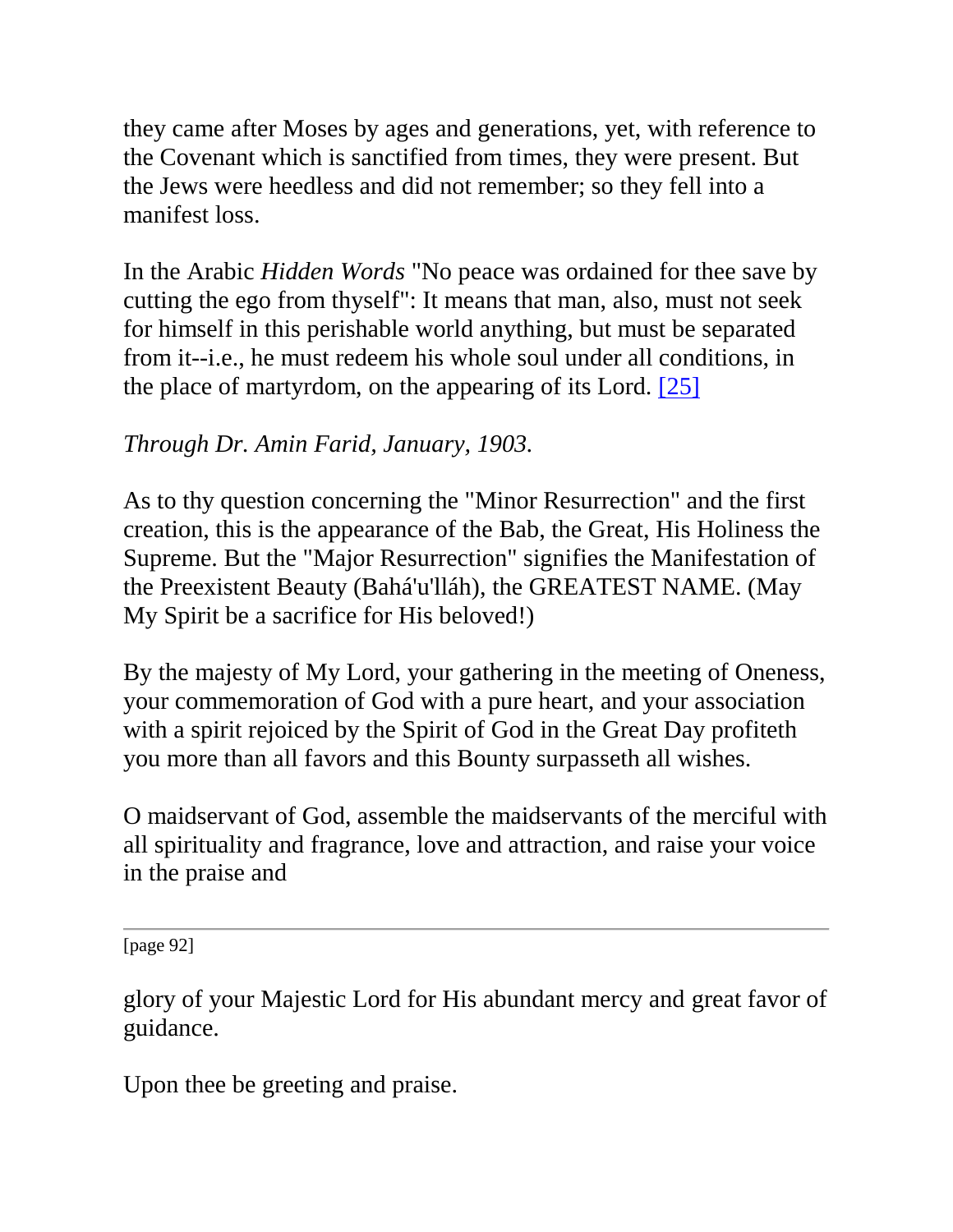#### (signed) ABDU'L-BAHA ABBAS

### ALLAH-U-ABHA!

[page 93]

#### **NOTES**

[page 94]

[page 95]

[1.](http://bahai-library.com/goodall_cooper_daily_lessons#n1) For a more accurate translation see Bahá'u'lláh, *The Hidden Words of Bahá'u'lláh,* trans. Shoghi Effendi (Wilmette, Ill.: Bahá'í Publishing Trust, 1939), p. [48-](http://www.bahai-library.com/writings/bahaullah/hw/hw-all.html#48)-ED.

[2.](http://bahai-library.com/goodall_cooper_daily_lessons#n2) Marion Elizabeth Jack (1866-1954) taught English to Abdu'l-Bahá's grandchildren in Akka in 1908. In response to the Tablets of the Divine Plan she taught the Faith of Bahá'u'lláh in many places in North America and pioneered to Alaska and later to Bulgaria for the last twenty-four years of her life. On her death Shoghi Effendi called her and "immortal heroine," and a "shining example (to) pioneers (of) present and future generations...." See "In Memoriam: Marion Jack," *The Bahá'í World: A Biennial International Record, Volume XII, 1950-1954*, comp. National Spiritual Assembly of the Bahá'ís of the United States (Wilmette, Ill.: Bahá'í Publishing Trust, 1956), pp. 674-77.--ED.

[3.](http://bahai-library.com/goodall_cooper_daily_lessons#n3) Ella Goodall Cooper here recalls an experience from her first pilgrimage to Haifa in 1898- 99.--ED.

[4.](http://bahai-library.com/goodall_cooper_daily_lessons#n4) Mashriqu'l-Adhkar is more accurately translated "The Dawning Place of the Praise of God." See [The Universal House of Justice], "Notes and References," in Bahá'u'lláh, *A*  Synopsis and Codification of the Kitab-i-Aqdas: The Most Holy Book of Bahá'u'lláh, [comp. The Universal House of Justice] (Haifa: Bahá'í World Centre, 1973), p[.61.](http://bahai-library.com/bahaullah_synopsis_codification.html#61)--ED

[5.](http://bahai-library.com/goodall_cooper_daily_lessons#n5) Thornton Chase (1846-1912), who became a Bahá'í in Chicago in 1894, was the first believer in America and the Western world. For more information see Mirza Ahmad Sohrab, "Abdu'l-Bahá at the Grave of Thornton Chase: Los Angeles, California, October 19, 1912, "*Star of the West, 3, no. 13* (Nov. 4, 1912), 14-15, and O.Z. Whitehead, *Some early Bahá'ís of the West* (Oxford: George Ronald; 1976), pp. 1-12.--ED.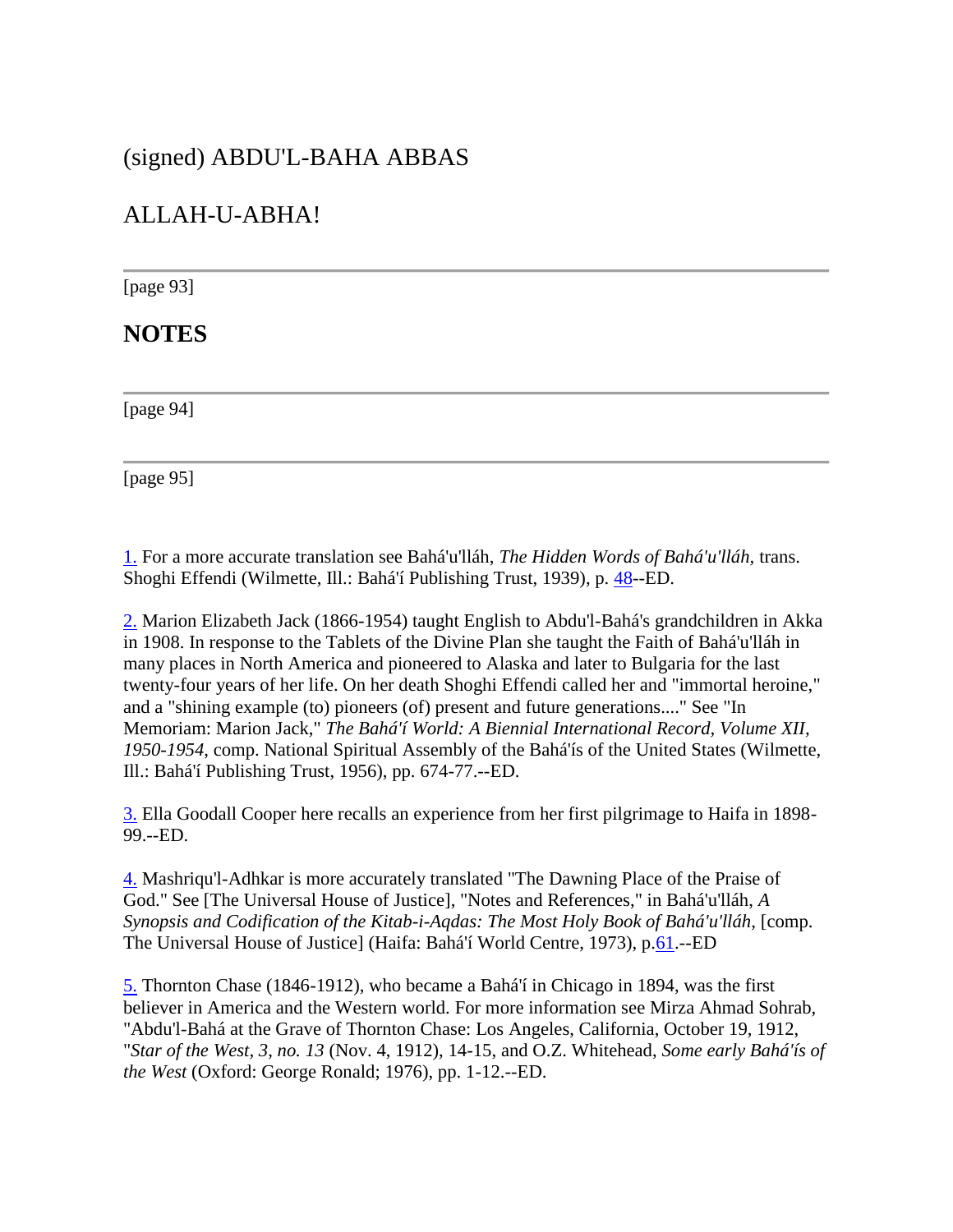[6.](http://bahai-library.com/goodall_cooper_daily_lessons#n6) For a more accurate translation see Bahá'u'lláh, *Gleanings*

[page 96]

*from the Writings of Bahá'u'lláh*, trans. Shoghi Effendi, 2d rev. ed. (Wilmette, Ill.: Bahá'í Publishing Trust, 1976), p. [139-](http://bahai-library.com/writings/bahaullah/gwb/gleaningsall.html#139)-ED.

[7.](http://bahai-library.com/goodall_cooper_daily_lessons#n7) For a more accurate translation see Bahá'u'lláh, *Tablets of Bahá'u'lláh Revealed after the Kitab-i-Aqdas,* comp. Research Department of the Universal House of Justice, trans. Habib Taherzadeh et al. (Haifa: Bahá'í World Centre, 1978), p[.69.](http://bahai-library.com/writings/bahaullah/tb/tb.html#69)--ED.

[8.](http://bahai-library.com/goodall_cooper_daily_lessons#n8) According to Islam, on the Day of Judgment Israfil calls the dead to rise to a new life.--ED.

[9.](http://bahai-library.com/goodall_cooper_daily_lessons#n9) Haji Mirza Haydar-Ali of Isfahan was a devoted servant of the Bab, Bahá'u'lláh, and Abdu'l-Bahá from the 1850's to his death in 1920. At Bahá'u'lláh's bidding he went to Egypt to teach about the Bahá'í Faith; his efforts resulted in his being imprisoned for nearly ten years. For more than twenty-five years he was one of the foremost teachers in Persia; he staunchly defended the Covenant of Bahá'u'lláh at His passing and during Abdu'l-Bahá's ministry. He spent the last years of his life as companion to Abdu'l-Bahá and counselor to pilgrims; the Western pilgrims knew him as the Angel of Mount Carmel. For details on his life see Adib Taherzadeh, *The Revelation of Bahá'u'lláh: Adrianople 1863-68* (Oxford: George Ronald, 1977) pp. 438-50.--ED.

[10.](http://bahai-library.com/goodall_cooper_daily_lessons#n10) It is not clear to what "see history" refers; perhaps it means to see historical accounts of the August 12, 1852, attempt on the life of the Shah.--ED.

[11.](http://bahai-library.com/goodall_cooper_daily_lessons#n11) According to H. M. Balyuzi (*Edward Granville Browne and the Bahá'í Faith* [London: George Ronald, 1970], p.10n), "A manuscript copy [of A *Traveler's Narrative*] in the handwriting of an eminent Bahá'í, Zaynu'l Muqarribin [Jinab-i-Zayn], was given to Browne in Bahji, Akka, in 1890. This book was written by Abdu'l-Bahá, but at that time its authorship was anonymous. Browne had that manuscript published in facsimile..."Probably Mrs. Goodall and Mrs. Cooper were told that Jinab-i-Zayn wrote A *Traveler's Narrative* in the sense that he copied it; they may have misunderstood and thought that he had authored it. For accounts of Jinab-i-Zayn's life and work see Abdu'l-Bahá, *Memorials of the Faithful,* trans. Marzieh Gail

[page 97]

(Wilmette, Ill.: Bahá'í Publishing Trust, 1971), pp. [150-](http://bahai-library.com/writings/abdulbaha/mf/mf.html#150)53, and Adib Taherzadeh, *The Revelation of Bahá'u'lláh: Baghdad 1853-63* (Oxford: George Ronald, 1974) pp. 25-26.--ED.

[12.](http://bahai-library.com/goodall_cooper_daily_lessons#n12) For a detailed explanation of the Greatest Name see Abu'l-Qasim Faizi, ["Explanation of](http://bahai-library.com/faizi_symbol_greatest_name.html)  [the Emblem of the Greatest Name"](http://bahai-library.com/faizi_symbol_greatest_name.html) (Wilmette, Ill.: Bahá'í Publishing Trust, 1977), reprinted from *Bahá'í News,* no. 451 (Oct. 1968), pp. 8-12.--ED.

[13.](http://bahai-library.com/goodall_cooper_daily_lessons#n13) When Shoghi Effendi translated The *Hidden Words*, he renumbered the Arabic section.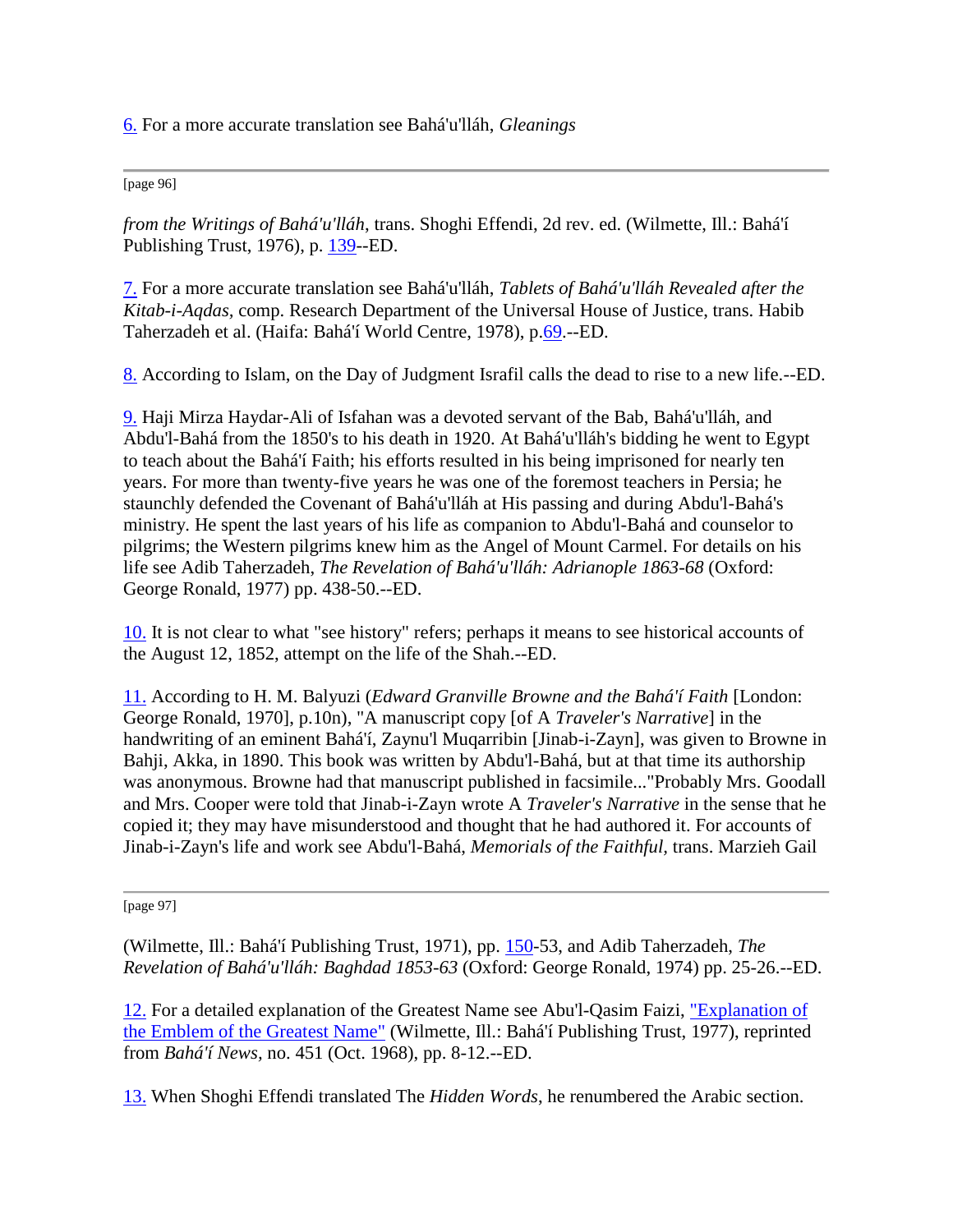For this translation see Bahá'u'lláh, *Hidden Words*, p. [15,](http://www.bahai-library.com/writings/bahaullah/hw/hw-all.html#15) no. 51. --ED.

[14.](http://bahai-library.com/goodall_cooper_daily_lessons#n14) For a more accurate translation see Abdu'l-Bahá quoted in J.E. Esslemont, *Bahá'u'lláh and the New Era: An Introduction to the Bahá'í Faith*, 3d rev. ed. (Wilmette, Ill.: Bahá'í Publishing Trust, 1970), p. [83.](http://www.bahai-library.com/books/new.era/bne.html#83)--ED.

[15.](http://bahai-library.com/goodall_cooper_daily_lessons#n15) The Medium Obligatory Prayer is to be recited three times daily, in the morning, between noon and sunset, and in the evening. The Short Obligatory Prayer is to be recited once in twenty-four hours, between noon and sunset. The Long Obligatory Prayer is to be recited once in twenty-fours hours. According to Shoghi Effendi, "The daily obligatory prayers are three in number...The believer is entirely free to choose any one of those three prayers, but is under the obligation of reciting either one of them, and in accordance with any specific directions with which they may be accompanied." Shoghi Effendi, quoted in Bahá'u'lláh, The Bab, and Abdu'l-Bahá, *Bahá'í Prayers: A Selection of the Prayers Revealed by Bahá'u'lláh, The Bab, and Abdu'l-Bahá,* rev. ed. (Wilmette, Ill.: Bahá'í Publishing Trust, 1970), pp[.117-](http://www.bahai-library.com/compilations/prayers/bp.html#117)28. For further details on obligatory prayers and a description of ablutions see Bahá'u'lláh, *Synopsis and Codification*, pp. [35-](http://bahai-library.com/bahaullah_synopsis_codification.html#35)37.--ED.

[16.](http://bahai-library.com/goodall_cooper_daily_lessons#n16) According to The Universal House of Justice, "If a Bahá'í works for one political party to overcome another it is a negation of the very spirit of the Faith. Membership in any political party, therefore, necessarily entails repudiation of some or all of the principles of peace and unity proclaimed by Bahá'u'lláh. As Abdu'l-Bahá stated: 'Our party is God's party; we do not belong to any party.'" The Universal House of Justice, *Messages from The*

[page 98]

*Universal House of Justice: 1968-1973* (Wilmette, Ill.: Bahá'í Publishing Trust, 1976), p. [46.](http://bahai-library.com/published.uhj/messages.1968-73.html#46) See also Shoghi Effendi, *The World Order of Bahá'u'lláh: Selected Letters,* 2d rev. ed. (Wilmette, Ill.: Bahá'í Publishing Trust, 1974), pp. 64-67, and "Membership Criteria in Non-Bahá'í Groups" in *National Bahá'í Review*, no. 106, (Feb. 1978), p. 5.--ED.

[17.](http://bahai-library.com/goodall_cooper_daily_lessons#n17) The correct transliteration is Bahá'u'lláh.--ED.

[18.](http://bahai-library.com/goodall_cooper_daily_lessons#n18) For a more accurate translation see Bahá'u'lláh, *Synopsis and Codification*, p. [14.](http://bahai-library.com/bahaullah_synopsis_codification.html#14)--ED.

[19.](http://bahai-library.com/goodall_cooper_daily_lessons#n19) Occultation means absence from the physical world. Shoghi Effendi translates this line as follows: "In My presence amongst you here is a wisdom, and in My absence there is yet another, inscrutable to all but God, the Incomparable, the All-Knowing." Bahá'u'lláh, *Gleanings*, p. [139.](http://bahai-library.com/writings/bahaullah/gwb/gleaningsall.html#139)--ED.

[20.](http://bahai-library.com/goodall_cooper_daily_lessons#n20) For a more accurate translation of the entire passage see [ibid.-](http://bahai-library.com/writings/bahaullah/gwb/gleaningsall.html#139)-ED.

[21.](http://bahai-library.com/goodall_cooper_daily_lessons#n21) For a more accurate translation of excerpts from this Tablet see Abdu'l-Bahá, *Selections from the Writings of Abdu'l-Bahá*, comp. Research Department of the Universal House of Justice, trans. Committee at the Bahá'í World Centre and Marzieh Gail (Haifa: Bahá'í World Centre, 1978), pp. [160-](http://bahai-library.com/writings/abdulbaha/swab/swaball.html#160)62.--ED.